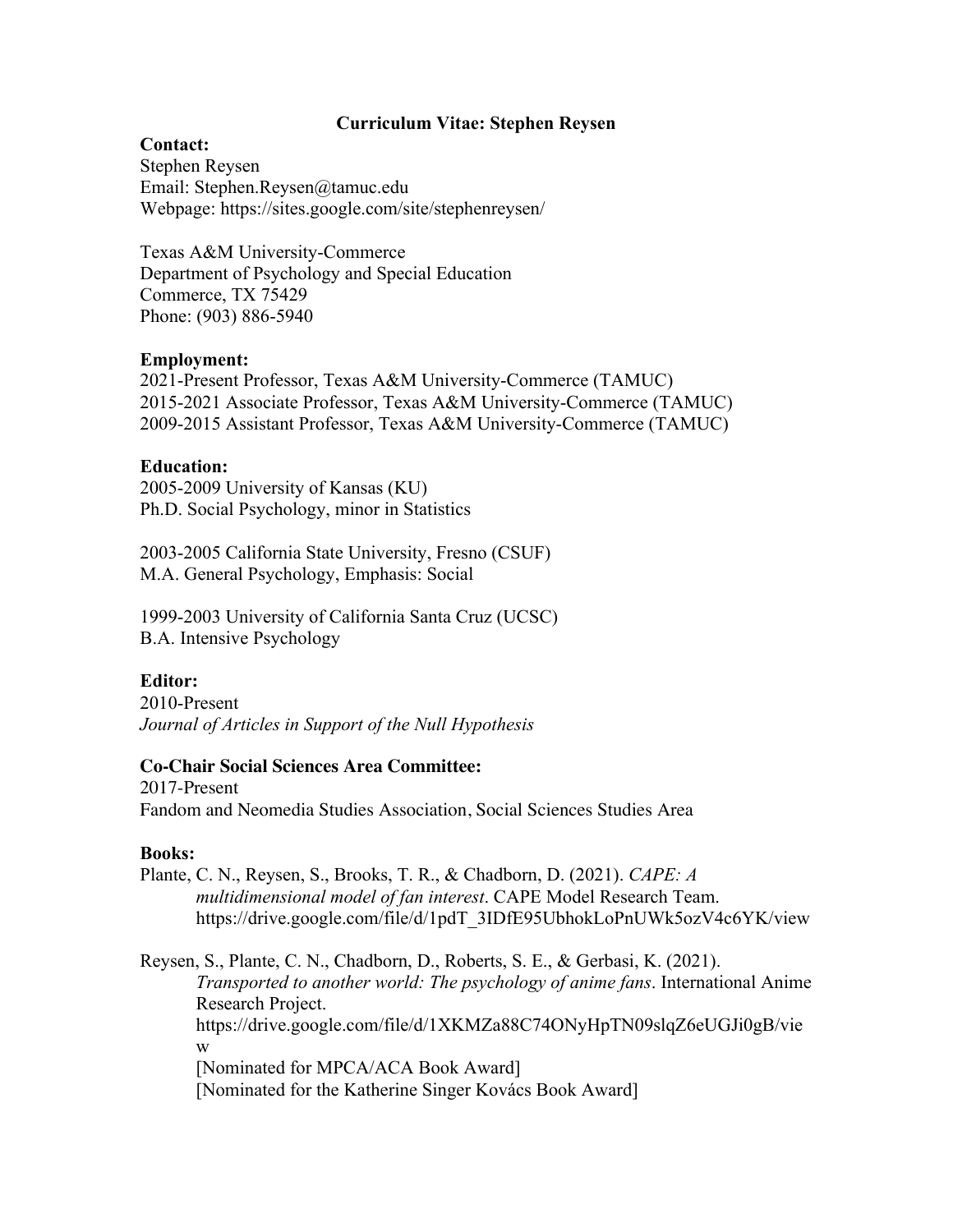Edwards, P., Chadborn, D. P., Plante, C., Reysen, S., & Redden, M. H. (2019). *Meet the bronies: The psychology of adult* My Little Pony *fandom*. McFarland & Company. [Nominated for MPCA/ACA Book Award] [Nominated for the Katherine Singer Kovács Book Award]

Reysen, S., & Katzarska-Miller, I. (2018). *The psychology of global citizenship: A review of theory and research*. Lexington Books. [Nominated for International Society of Political Psychology Alexander George Book Award] [Nominated for Society for General Psychology William James Book Award]

Plante, C. N., Reysen, S., Roberts, S. E., & Gerbasi, K. C. (2016). *FurScience! A summary of five years of research from the International Anthropomorphic Research Project*. FurScience. https://furscience.com/wpcontent/uploads/2017/10/Fur-Science-Final-pdf-for-Website\_2017\_10\_18.pdf

#### **Articles:**

- Reysen, S., Plante, C. N., Chadborn, D., Roberts, S. E., & Gerbasi, K. C. (in press). Intragroup helping as a mediator of the association between fandom identification and self-esteem and well-being*. Leisure/Loisir*. https://dx.doi.org/10.1080/14927713.2021.1971553
- Hendricks, L., Edwards, W., Tietjen-Smith, T., & Reysen, S. (in press). College students' awareness and familiarity with modern activism: Prosocial involvement in Black Lives Matter. *Journal of Human Behavior in the Social Environment*. https://doi.org/10.1080/10911359.2021.1924914
- Baring, R., Magno, F., Reysen, S., & Katzarska-Miller (in press). Student religious attitudes and global citizenship antecedents, identification, and outcomes in a Filipino sample. *Journal of Beliefs and Values*. https://doi.org/10.1080/13617672.2021.1926758
- Brooks, T. R., Shaw, J., Reysen, S., & Henley, T. B. (in press). The vices and virtues of consensual non-monogamy: A relational dimension investigation. *Psychology and Sexuality*. https://doi.org/10.1080/19419899.2021.1897034
- Katzarska-Miller, I. & Reysen, S. (in press). Spontaneous usage of shared humanity arguments. *Current Psychology*. https://doi.org/10.1007/s12144-019-00583-5
- Reysen, S., Katzarska-Miller, I., Blake, M., & Pierce, L. (2021). Attempts to impact global citizenship identification. *Journal of Articles in Support of the Null Hypothesis, 18*(1), 41-49.

Latham-Staton, S., Henley, T., Reysen, S., & Green, R. (2021). The Clery Act and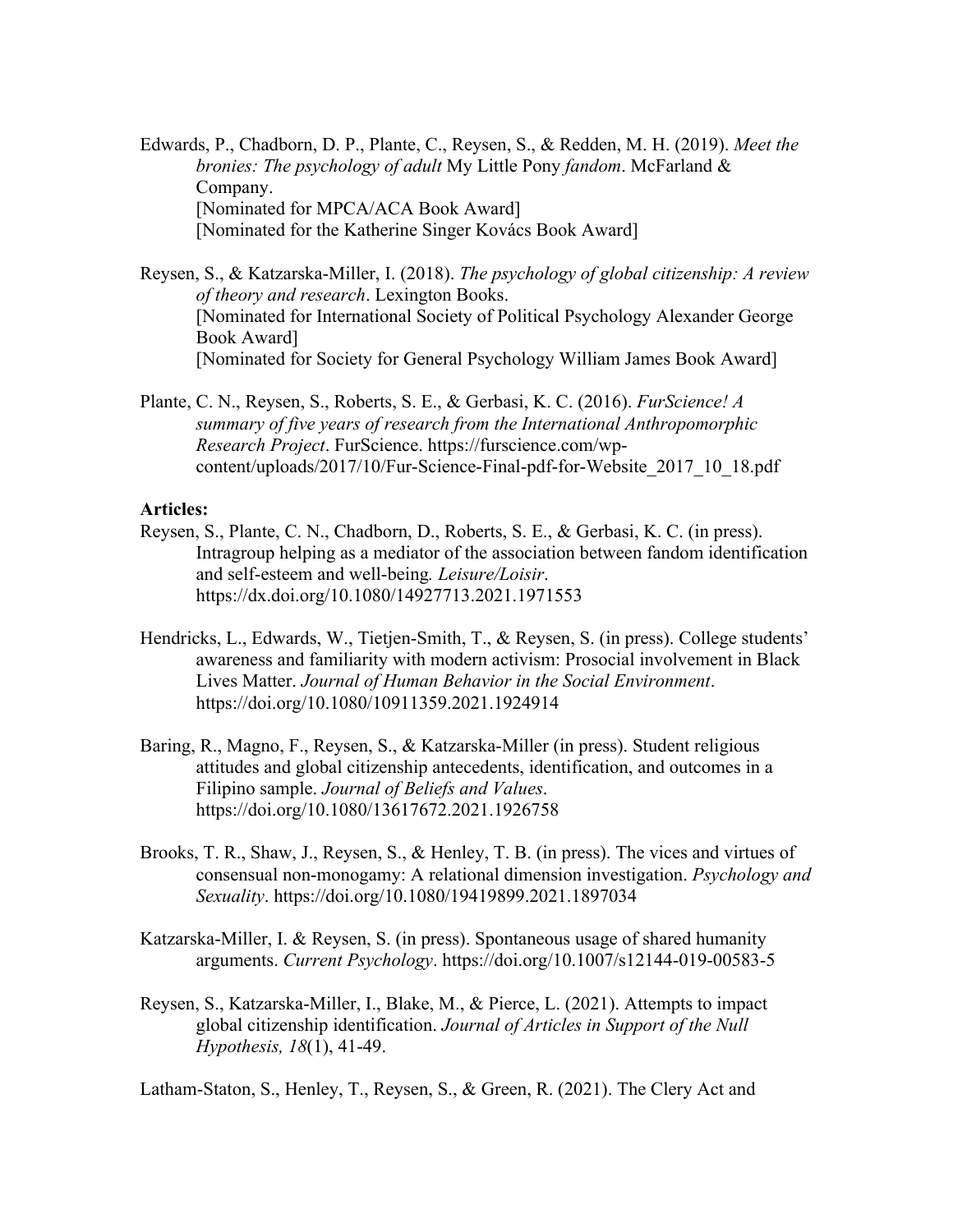student behavior: An empirical consideration. *Journal of Student Affairs Research and Practice, 58*(4), 430-436. https://doi.org/10.1080/19496591.2020.1740718

- Baring, R., Sarmiento, P. J., Samia, C., Bonus, B., Sibug, N., Bernarte, R., Lumanlan, P., & Reysen, S. (2021). A comparative study of students' attitudes toward religion between private and government universities. *The International Journal of Interdisciplinary Educational Studies, 16*(2), 61-73. https://doi.org/10.18848/2327-011X/CGP/v16i02/61-73
- Katzarska-Miller, I., & Reysen, S. (2021, June 7). Shaping young people's identity as global citizens: A social psychological view of global citizenship. *.ed Magazine, 1*(1), 1-5. https://www.globalcitizenshipfoundation.org/ed/a-social-psychologicalview-of-global-citizenship/
- Reysen, R., Reysen, M., & Reysen, S. (2021). Academic entitlement predicts smartphone usage during class. *College Teaching, 69*(1), 52-57. https://dx.doi.org/10.1080/87567555.2020.1803192
- Katzarska-Miller, I., Faucher, F., Kramer, L., & Reysen, S. (2020). Lay definitions of cultural appropriation in U.S. community and college student samples. *Advances in Social Sciences Research, 7*(12), 580-598. https://doi.org/10.14738/assrj.712.9497
- Hendricks, L., Reysen, S., Mohdzain, Z., Martin, K., Oliveira, J. T., & Dang, Q. (2020). Student satisfaction: Importance of civility and university identification predictors. *International Research in Higher Education, 5*(4), 1-13. https://doi.org/10.5430/irhe.v5n4p1
- Baring, R., Camarines, T., Cabatbat, K. P., & Reysen, S. (2020). Understanding teacher accompaniment in schools: The development and validation of the teacher accompaniment scale. *Asia-Pacific Social Science Review, 20*(4), 77-87.
- Reysen, S., Plante, C. N., Lam, T. Q., Kamble, S. V., Katzarska-Miller, I., Assis, N., Packard, G., & Moretti, E. G. (2020). Maturity and well-being: Consistent associations across samples and measures. *Journal of Wellness, 2*(2), Article 10, 1-8. https://doi.org/10.18297/jwellness/vol2/iss2/10
- Plante, C. N., Reysen, S., Chadborn, D., Roberts, S. E., & Gerbasi, K. C. (2020). 'Get out of my fandom newbie': A cross-fandom study of elitism and gatekeeping in fans. *Journal of Fandom Studies, 8*(2), 123-146. https://doi.org/10.1386/jfs\_00013\_1
- Reysen, S., Plante, C. N., Roberts, S. E., & Gerbasi, K. C. (2020). Cosplayers' and noncosplayers' involvement in fandom-based drama. *The Phoenix Papers, 4*(2), 28- 36. https://doi.org/10.17605/OSF.IO/JZE2P

Reysen, S., Katzarska-Miller, I., Plante, C. N., Roberts, S. E., Gerbasi, K. C., Brooks, T.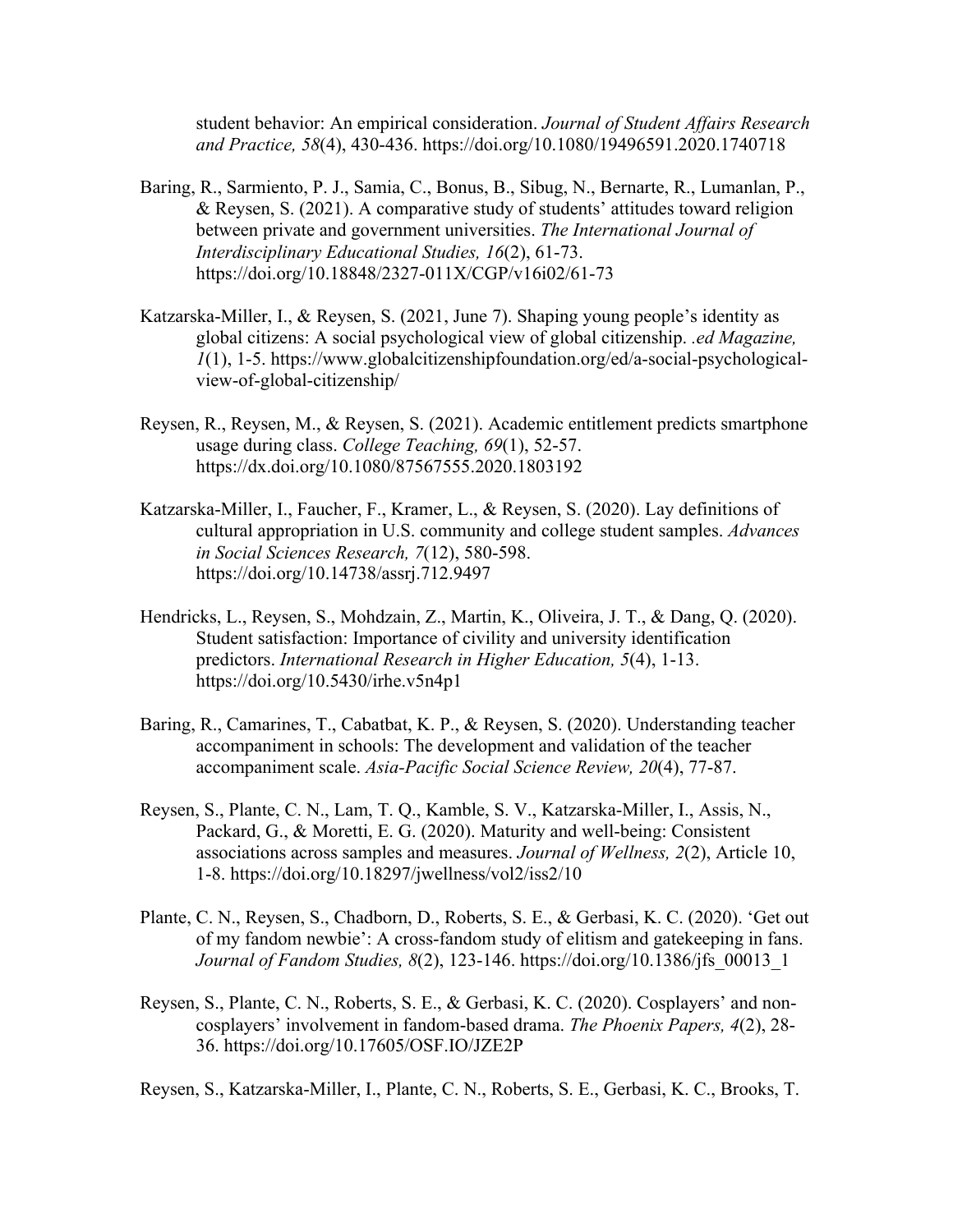R., & Tague, A. (2020). Anime and global citizenship identification. *The Phoenix Papers, 4*(2), 48-61. https://doi.org/10.17605/OSF.IO/JXPTQ

- Reysen, S., Plante, C. N., Roberts, S. E., & Gerbasi, K. C. (2020). Sex differences in parasocial connection to favorite anime characters: A multifactor approach. *The Phoenix Papers, 4*(2), 72-92. https://doi.org/10.17605/OSF.IO/E4C5P
- Leshner, C., Plante, C. N., Reysen, S., Roberts, S. E., & Gerbasi, K. C. (2020). Behind closed doors: Hentai fans' perceived discrimination, ingroup identification, and attitudes toward subgroups in the anime fandom. *The Phoenix Papers, 4*(2), 104- 118. https://doi.org/10.17605/OSF.IO/JHT9A
- Reysen, S., Katzarska-Miller, I., Plante, C. N., Lam, T. Q., Kamble, S. V., Assis, N., & Moretti, E. G. (2020). Perceived impact of globalization and global citizenship identification. *Journal of Globalization Studies, 11*(1), 16-32. https://doi.org/10.30884/jogs/2020.01.02
- Hendricks, L., Reysen, S., Oliveira, J. T., Tietjen-Smith, T., Mohdzain, Z., & Dang, Q (2020). Religious orientation mediates relationship between religious identification and multiple dimensions of well-being. *National Forum Journal of Counseling and Addiction, 9*(1), 1-12.
- Tague, A. M., Reysen, S., & Plante, C. (2020). Belongingness as a mediator of the relationship felt stigma and identification in fans. *The Journal of Social Psychology, 160*(3), 324-331. https://doi.org/10.1080/00224545.2019.1667748
- Reysen, S., Plante, C. N., Roberts, S. E., & Gerbasi, K. C. (2020). My animal self: The importance of preserving fantasy themed identity uniqueness. *Identity, 20*(1), 1-8. https://doi.org/10.1080/15283488.2019.1676245
- Proudfoot, S. T., Plante, C. N., & Reysen, S. (2019). Why we put on the sorting hat: Motivations to take fan personality tests. *Current Issues in Personality Psychology, 7*(4), 265-273. https://doi.org/10.5114/cipp.2020.91473
- Plante, C. N., Rosenfeld, D. L., Plante, M., & Reysen, S. (2019). The role of social identity motivation in dietary attitudes and behaviors among vegetarians. *Appetite, 141*(1), Article 104307. https://doi.org/10.1016/j.appet.2019.05.038
- Reysen, S., Plante, C. N., Packard, G. A., & Siotos, D. (2019). Ingroup identification and ingroup projection in fanfiction and Star Wars fans. *Communication and Culture Online, 10*(1), 88-103. https://doi.org/10.18485/kkonline.2019.10.10.5
- Katzarska-Miller, I., & Reysen, S. (2019). Educating for global citizenship: Lessons from psychology. *Childhood Education, 95*(6), 24-33. https://doi.org/10.1080/00094056.2019.1689055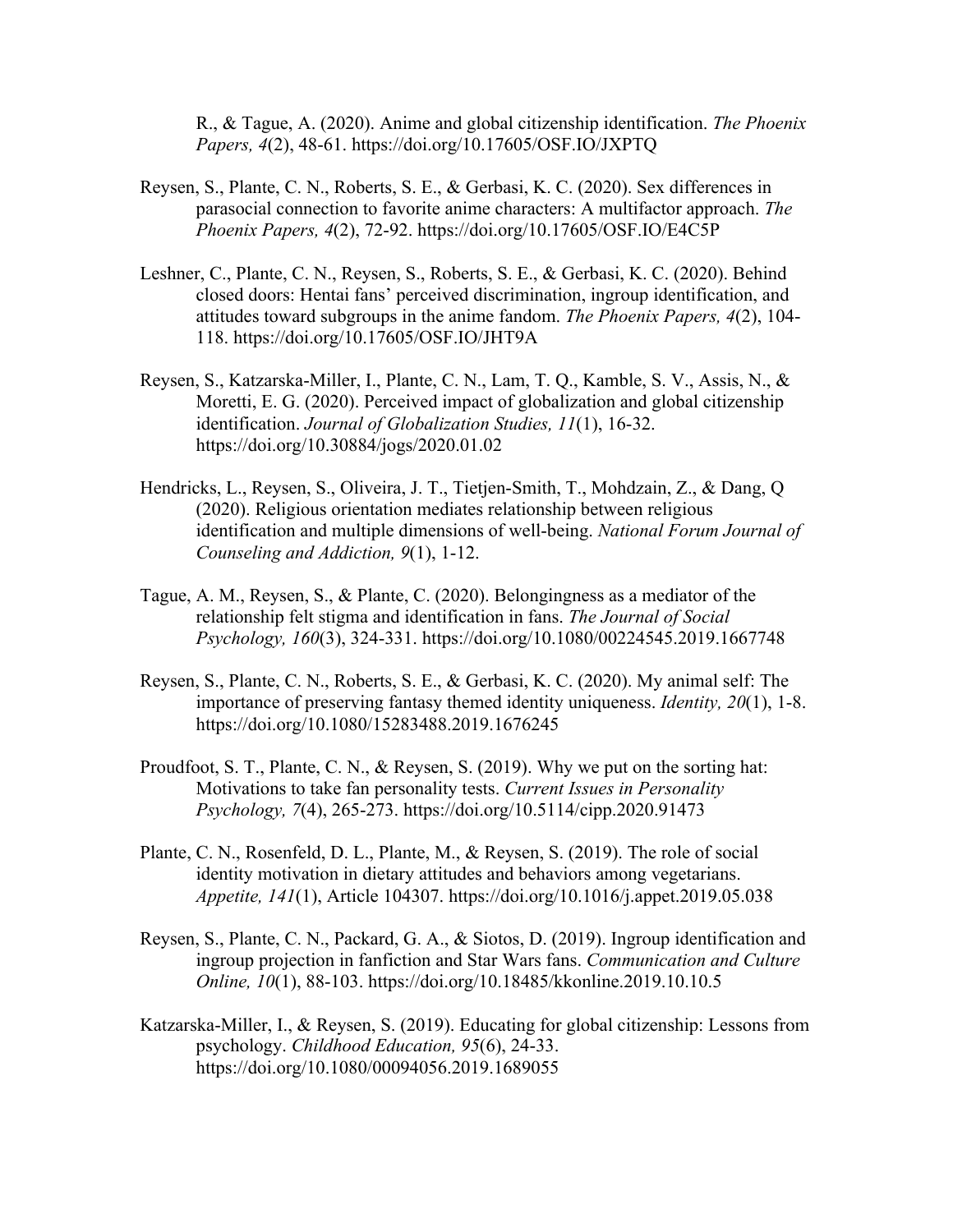- Reysen, S., Plante, C. N., Roberts, S. E., & Gerbasi, K. C. (2019). Initial validation and reliability of the single-item measure of immersion. *Creative Industries Journal, 12*(3), 272-283. https://doi.org/10.1080/17510694.2019.1621586
- Kranjec, A., Lamanna, L., Guzman, E., Plante, C., Reysen, S., Gerbasi, K., Roberts, S., & Fein, E. (2019). Illusory body perception and experience in furries. In A. K. Goel, C. M. Seifert, & C. Freksa (Eds.), *Proceedings of the 41st annual conference of the Cognitive Science Society* (pp. 596-602). Montreal, QB: Cognitive Science Society.
- McFarland, S., Hackett, J., Hamer, K., Katzarska-Miller, I., Malsch, A., Reese, G., & Reysen, S. (2019). Global human identification and citizenship: A review of psychological studies. *Advances in Political Psychology, 40*(S1), 141-171. https://doi.org/10.1111/pops.12572
- Assis, N., Reysen, S., Gibson, S., & Hendricks, L. (2018). Perception of university responsibility and global citizenship identification. *Journal of Educational Sciences and Psychology, 8*(2), 19-30.
- Plante, C. N., Chadborn, D., Groves, C., & Reysen, S. (2018). Letters from Equestria: Prosocial media, helping, and empathy in fans of *My Little Pony*. *Communication and Culture Online, 9*(1), 206-220. https://doi.org/10.18485/kkonline.2018.9.9.11
- Katzarska-Miller, I., & Reysen, S. (2018). Inclusive global citizenship education: Measuring types of global citizens. *Journal of Global Citizenship and Equity Education, 6*(1), 1-23.
- Plante, C. N., Chadborn, D., & Reysen, S. (2018). 'When entertaining isn't enough': Fan motivation and word of mouth spreading of fan interests. *Journal of Digital and Social Media Marketing, 6*(2), 168-180.
- Chadborn, D., Edwards, P., & Reysen, S. (2018). Reexamining differences between fandom and local sense of community. *Psychology of Popular Media Culture, 7*(3), 241-249. https://doi.org/10.1037/ppm0000125
- Leshner, C., Reysen, S., Plante, C. N., Chadborn, D., Roberts, S. E., & Gerbasi, K. C. (2018). "My group is discriminated against but I'm not": Denial of personal discrimination in furry, brony, anime, and general interest fan groups. *The Phoenix Papers, 4*(1), 130-142. https://doi.org/10.17605/OSF.IO/27PZG
- Reysen, S., Plante, C. N., Roberts, S. E., & Gerbasi, K. C. (2018). Motivations of cosplayers to participate in the anime fandom. *The Phoenix Papers, 4*(1), 29-40. https://doi.org/10.17605/OSF.IO/UT4FB
- Reysen, S., Plante, C. N., Roberts, S. E., & Gerbasi, K. C. (2018). "Coming out" as an anime fan: Cosplayers in the anime fandom, fan disclosure, and well-being. *The*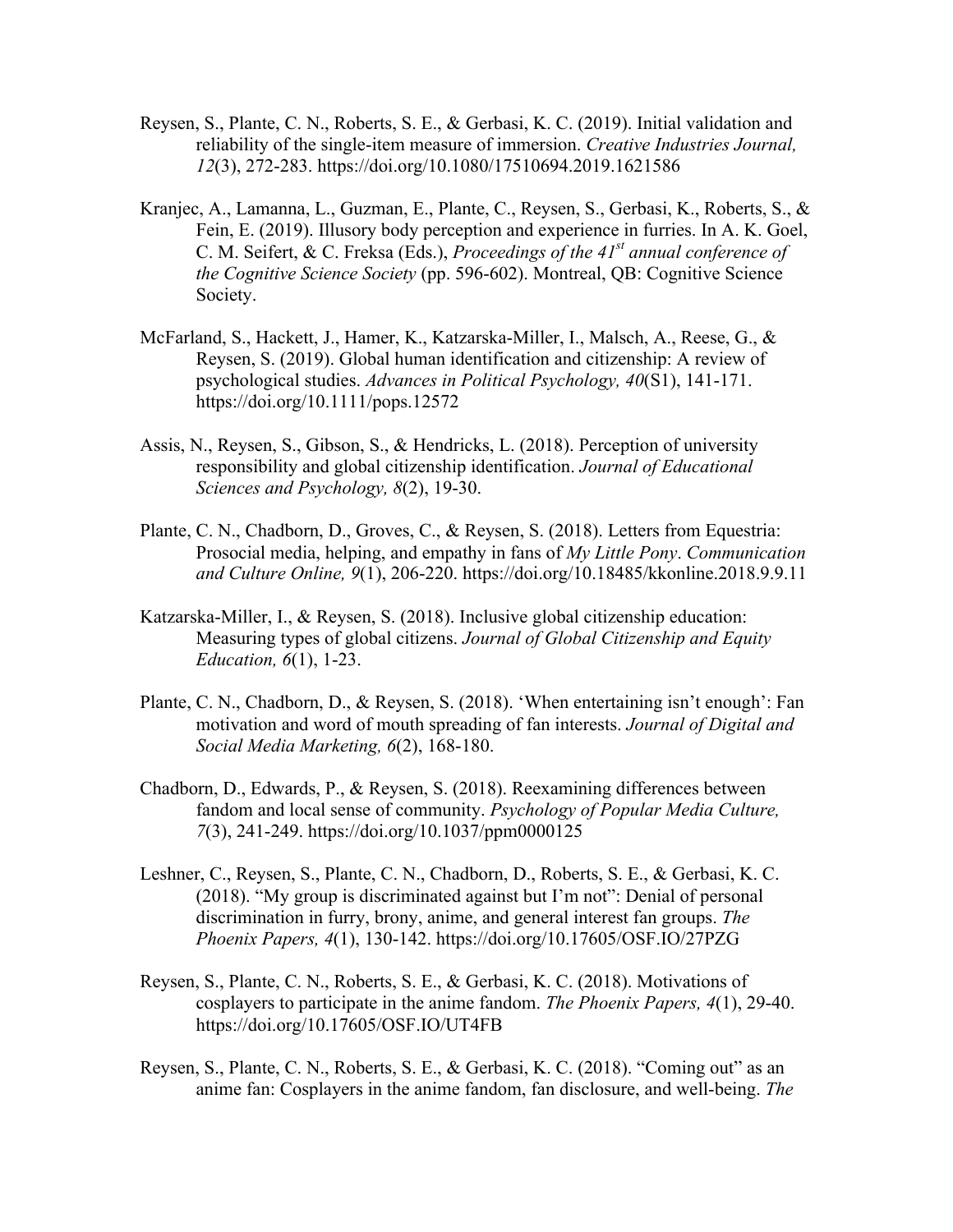*Phoenix Papers, 4*(1), 1-9. https://doi.org/10.17605/OSF.IO/HUJGS

- Chadborn, D., & Reysen, S. (2018). Moved by the masses: A social identity perspective on inspiration. *Current Psychology, 37*(3), 625-631. https://doi.org/10.1007/s12144-016-9545-9
- Reysen, S., Chadborn, D., & Plante, C. N. (2018). Theory of planned behavior and intention to attend a fan convention. *Journal of Convention & Event Tourism, 19*(3), 204-218. https://doi.org/10.1080/15470148.2017.1419153
- Reysen, S., Plante, C. N., Roberts, S. E., & Gerbasi, K. C. (2018). Fan and non-fan recollection of faces in fandom-related art and costumes. *Journal of Cognition and Culture, 18*(1-2), 224-229. https://doi.org/10.1163/15685373-12340024
- Baring, R., Sarmiento, P. J., Sibug, N., Lumanlan, P., Bonus, B., Samia, C., & Reysen, S. (2018). Pilipino college students' attitudes towards religion: An analysis of the underlying factors. *Religions, 9*(3), Article 85. https://doi.org/10.3390/rel9030085 [Reprinted as: Baring, R., Sarmiento, P. J., Sibug, N., Lumanlan, P., Bonus, B., Samia, C., & Reysen, S. (2019). Pilipino college students' attitudes towards religion: An analysis of the underlying factors. In A. Büssing (Ed.), *Measures of spirituality/religiosity (2018)* (pp. 102-115). MDPI.]
- Reysen, S. Plante, C. N., Chadborn, D., Roberts, S. E., Gerbasi, K. C., Miller, J., Gamboa, A., & Ray, A. (2018). A brief report on the prevalence of self-reported mood disorders, anxiety disorders, attention-deficit/hyperactivity disorder, and autism spectrum disorder in anime, brony, and furry fandoms. *The Phoenix Papers, 3*(2), 64-75.
- Reysen, S., Plante, C. N., Roberts, S. E., & Gerbasi, K. C. (2018). A brief report on differences in big five personality dimensions between anime cosplayers and noncosplayers. *The Phoenix Papers, 3*(2), 46-53.
- Ray, A., Plante, C. N., Reysen, S., Roberts, S. E., & Gerbasi, K. C. (2018). "You had to be there": Convention attendance and well-being in anime fans. *The Phoenix Papers, 3*(2), 20-30.
- Reysen, S., Plante, C. N., Roberts, S. E., & Gerbasi, K. C. (2018). "Who I want to be": Self-perception and cosplayers' identification with their favorite characters. *The Phoenix Papers, 3*(2), 1-7.
- Plante, C. N., Reysen, S., Roberts, S. E., & Gerbasi, K. (2018). "Animals like us": Identifying with nonhuman animals and support for nonhuman animal rights. *Anthrozoös, 31*(2), 165-177. https://doi.org/10.1080/08927936.2018.1434045
- Brooks, T. R., Reysen, S., & Katzarska-Miller, I. (2017). Romeo and Juliet: Perceptions of love of stigmatized relationships. *Interpersona, 11*(2), 102-112.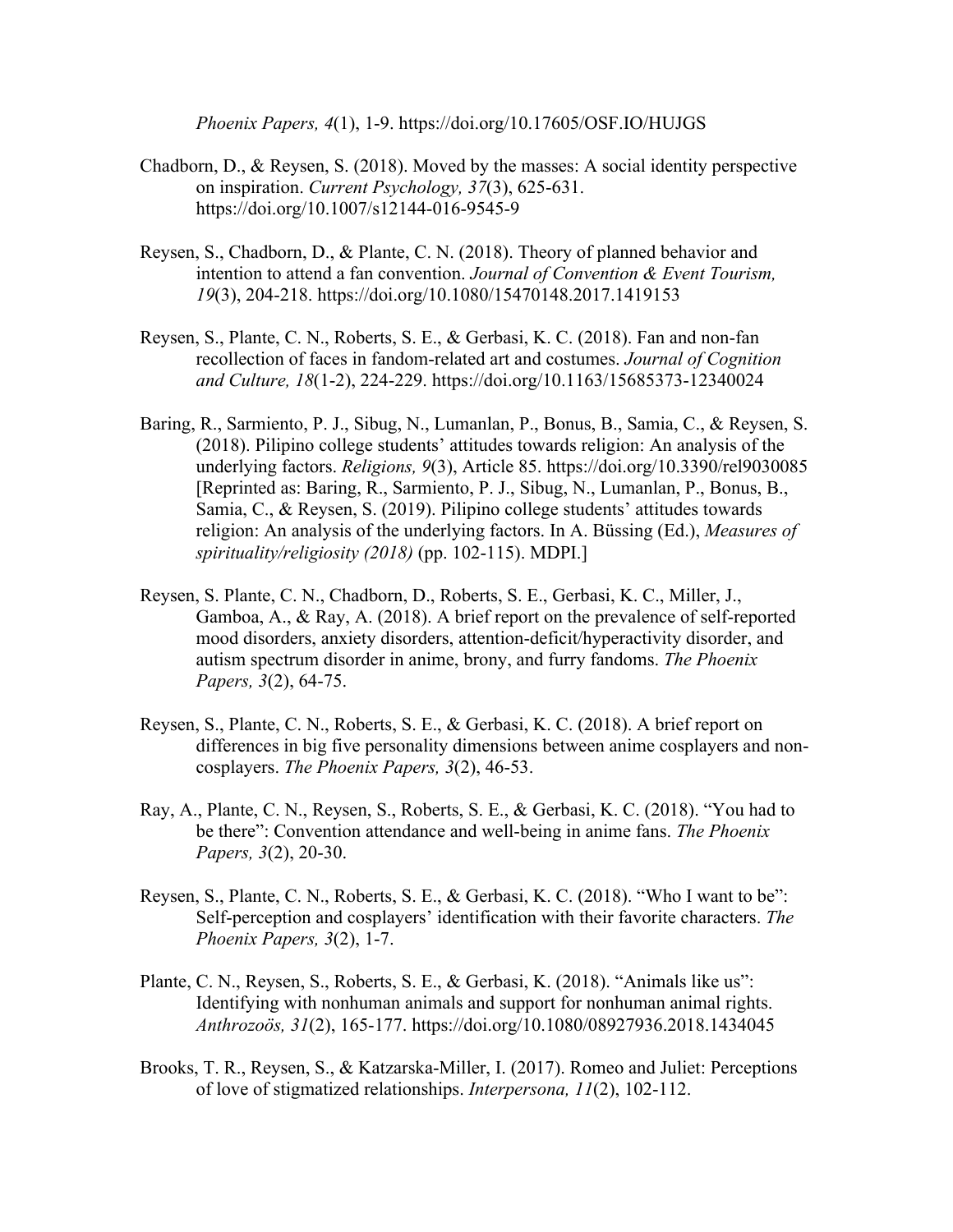http://dx.doi.org/10.23668/psycharchives.2131

- Reysen, S., & Katzarska-Miller, I. (2017). Media, family, and friends: Normative environment and global citizenship identification. *Journal of International and Global Studies, 9*(1), 38-55.
- Reysen, S., & Plante, C. N. (2017). Fans, perceived maturity, and willingness to form a romantic relationship: Application of a short maturity measure. *Communication and Culture Online, 8*(1), 154-173. https://doi.org/10.18485/kkonline.2017.8.8.8
- Reysen, S., & Katzarska-Miller, I. (2017). Superordinate and subgroup identities as predictors of peace and conflict: The unique content of global citizenship identity. *Peace and Conflict: Journal of Peace Psychology, 23*(4), 405-415. https://doi.org/10.1037/pac0000208
- Reysen, S., Slobodnikova, A., & Katzarska-Miller, I. (2017). Group affirmation and Roma's willingness to challenge discrimination. *International Journal of Psychology and Cognitive Science, 3*(6), 85-88.
- Reysen, S., Plante, C., & Chadborn, D. (2017). Better together: Social connections mediate the relationship between fandom and well-being. *AASCIT Journal of Health, 4*(6), 68-73.
- Reysen, S., & Katzarska-Miller, I. (2017). Association between reality television and aggression: It depends on the show. *AASCIT Journal of Psychology, 3*(5), 56-61.
- Assis, N., Reysen, S., & Katzarska-Miller, I. (2017). Being global is being green: Associations between global citizenship identification and measures of environmental motivations and attitudes. *International Journal of Energy Policy and Management, 2*(3), 13-19.
- Mohebpour, I., Reysen, S., Gibson, S., & Hendricks, L. (2017). Religiosity, religious acceptance, social interaction, and satisfaction with university experience. *International Journal of Christianity & Education, 21*(3), 197-212. https://doi.org/10.1177/2056997117725342
- Reysen, S., Chadborn, D., & Plante, C. N. (2017). Activism, character identification, and frequency of watching *My Little Pony: Friendship is Magic*. *AASCIT Journal of Psychology, 3*(2), 12-16.
- Reysen, S., Plante, C. N., Roberts, S. E., & Gerbasi, K. C. (2017). Optimal distinctiveness needs as predictors of identification in the anime fandom. *The Phoenix Papers, 3*(1), 25-32.
- Ray, A., Plante, C. N., Reysen, S., Roberts, S. E., & Gerbasi, K. C. (2017). Psychological needs predict fanship and fandom in anime fans. *The Phoenix Papers, 3*(1), 56-68.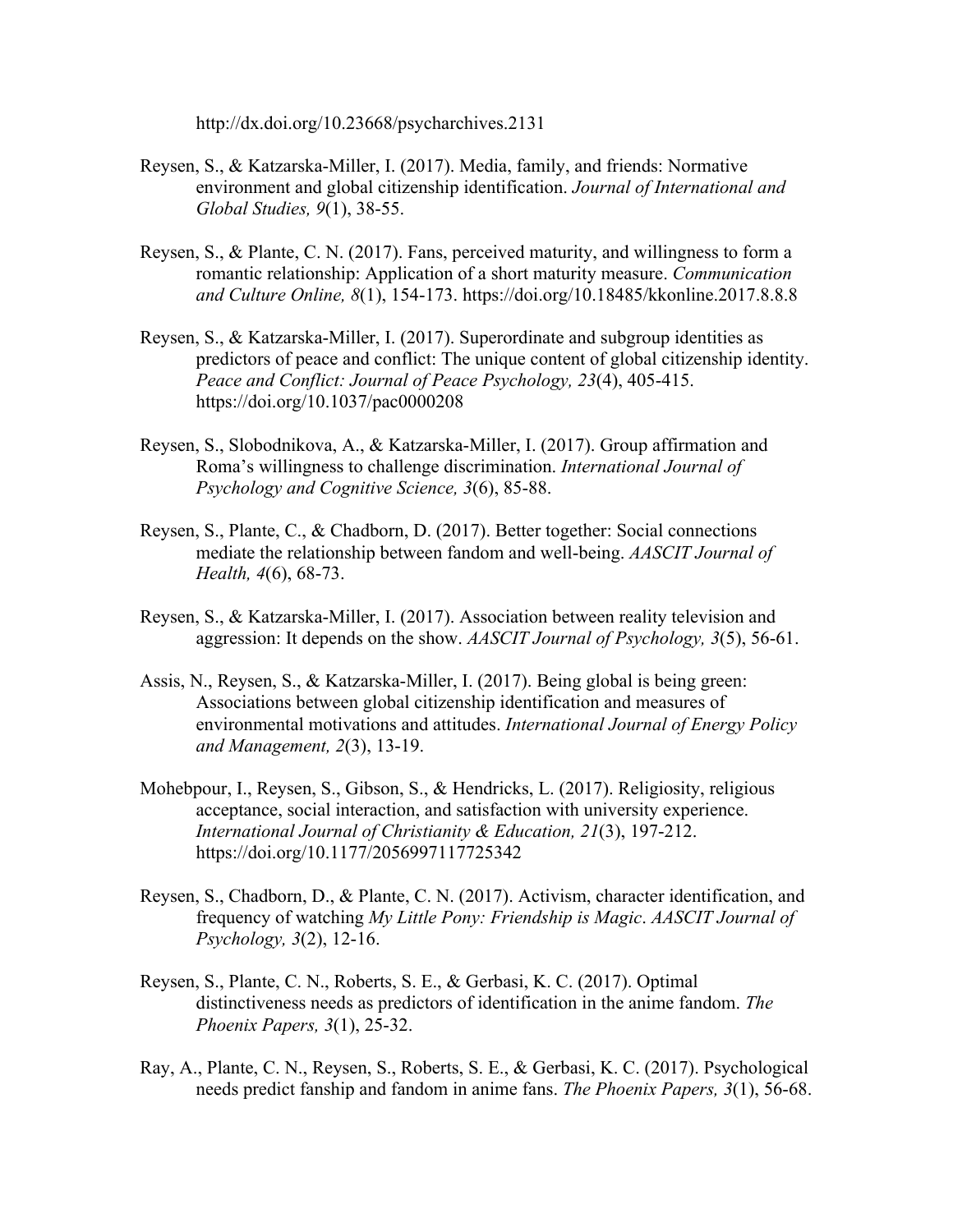- Reysen, S., Plante, C. N., Roberts, S. E., & Gerbasi, K. C. (2017). Accuracy of perceived prejudice toward one's fan group. *The Phoenix Papers, 3*(1), 122-129.
- Reysen, S., Plante, C. N., Roberts, S. E., & Gerbasi, K. C. (2017). Anime fans to the rescue: Evidence of Daniel Wann's team identification-social psychological health model. *The Phoenix Papers, 3*(1), 237-247.
- Reysen, S., Katzarska-Miller, I., Plante, C. N., Roberts, S. E., & Gerbasi, K. C. (2017). Examination of anime content and associations between anime consumption, genre preferences, and ambivalent sexism. *The Phoenix Papers, 3*(1), 285-303.
- Reysen, S., Plante, C. N., Roberts, S. E., & Gerbasi, K. C. (2017). Anime genre preferences and paranormal beliefs. *The Phoenix Papers, 3*(1), 327-343.
- Reysen, S., Plante, C. N., Roberts, S. E., Gerbasi, K. C., Schroy, C., Gamboa, A., Gamboa, J., & McCarter, T. (2017). Routes to fandom discovery and expression of fan identity in furry, anime, and fantasy sport fans. *The Phoenix Papers, 3*(1), 373-384.
- Chadborn, D., Plante, C. N., & Reysen, S. (2017). Quest motivation uniquely predicts outgroup evaluation in fan communities. *The Phoenix Papers, 3*(1), 405-416.
- Plante, C. N., Reysen, S., Roberts, S. E., & Gerbasi, K. C. (2017). 'Welcome to the jungle': Content creators and fan entitlement in the furry fandom. *Journal of Fandom Studies, 5*(1), 63-80. https://doi.org/10.1386/jfs.5.1.63\_1
- Lee, R. B., Baring, R., Maria, M. S., & Reysen, S. (2017). Attitude toward technology, social media usage, and grade point average as predictors of global citizenship identification in Filipino university students. *International Journal of Psychology, 52*(3), 213-219. https://doi.org/10.1002/ijop.12200
- Mazambani, G., Reysen, S., Gibson, S., & Hendricks, L. (2017). Socio-structural intergroup characteristics as predictors of intention to join university alumni association. *World Journal of Social Science, 4*(2), 42-51. https://doi.org/10.5430/wjss.v4n2p42
- Reysen, S., Katzarska-Miller, I., Gibson, S., Mohebpour, I., & Flanagan, J. (2017). Global citizenship identification and willingness to protest unethical corporations. *International Journal of Business and Globalisation, 18*(4), 480-492. https://doi.org/10.1504/IJBG.2017.084352
- Plante, C. N., Reysen, S., Groves, C. L., Roberts, S. E., & Gerbasi, K. (2017). The fantasy engagement scale: A flexible measure of positive and negative fantasy engagement. *Basic and Applied Social Psychology, 39*(3), 127-152. https://doi.org/10.1080/01973533.2017.1293538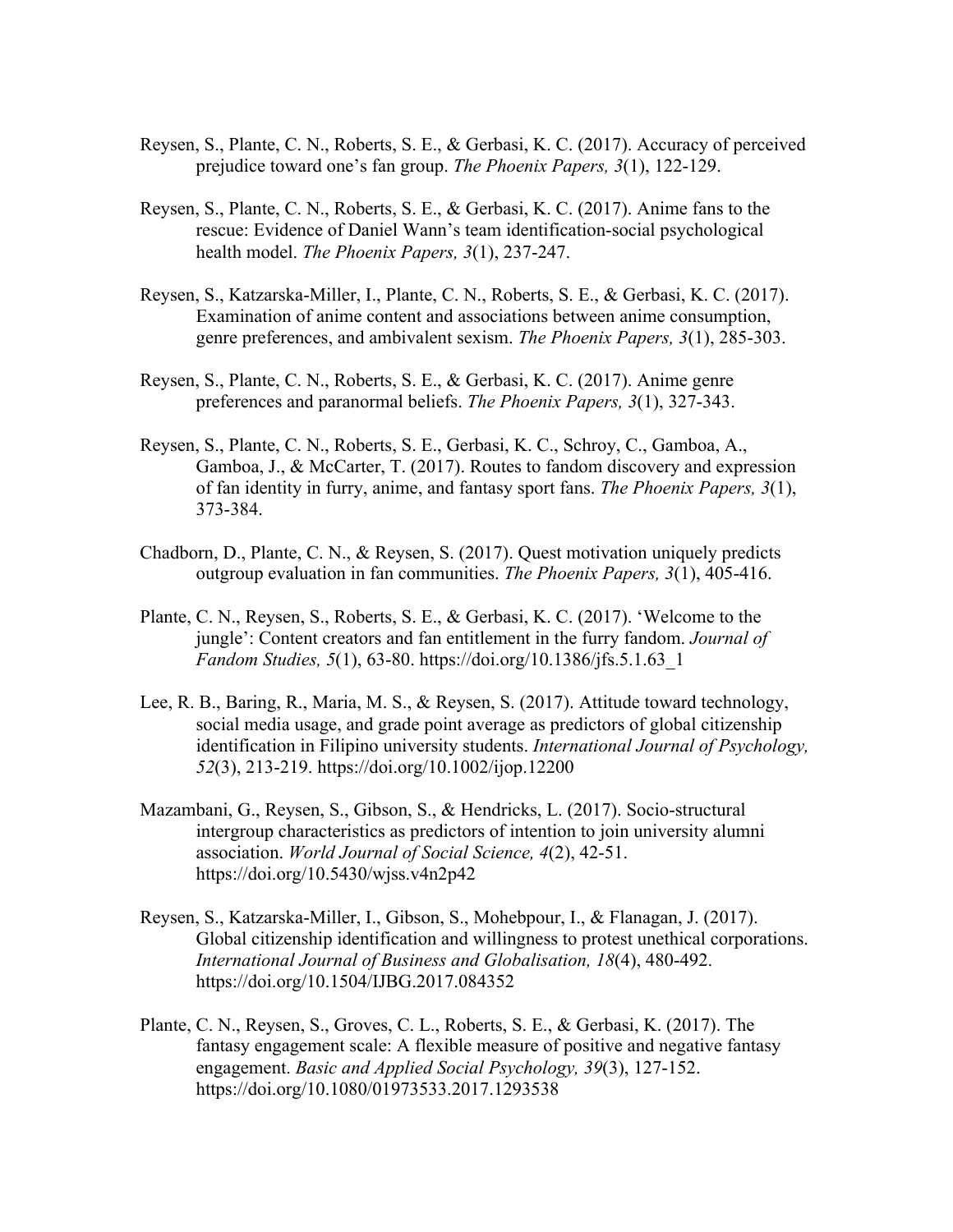- Chadborn, D., Edwards, P., & Reysen, S. (2017). Displaying fan identity to make friends. *Intensities: The Journal of Cult Media, 9,* 87-97.
- Reysen, S., & Hackett, J. (2017). Activism as a pathway to global citizenship. *The Social Science Journal, 54*(2), 132-138. https://doi.org/10.1016/j.soscij.2016.09.003
- Brooks, T. R., Reysen, S., & Shaw, J. (2017). Smashing back doors in: Negative attitudes toward bottoms within the gay community. *World Journal of Social Science Research, 4*(2), 129-139.
- Sadler, T. D., Gibson, S., & Reysen, S. (2017). The effect of a leadership training program on consideration of future consequences. *Journal of Leadership Studies, 10*(4), 35-42. https://doi.org/10.1002/jls.21486
- Chadborn, D. P., Plante, C. N., & Reysen, S. (2016). Perceived stigma, social identity, and group norms as predictors of prosocial giving in a fandom. *International Journal of Interactive Communication Systems and Technologies, 6*(1), 35-49. https://doi.org/10.4018/IJICST.2016010103
- Reysen, S., Slobodnikova, A., & Katzarska-Miller, I. (2016). Roma's school ethnic composition, intergroup contact, and global citizenship identification as predictors of well-being. *Current Research in Education, 2*(3), 121-129. https://dergipark.org.tr/en/pub/crd/issue/28292/300530
- Reysen, S., & Hackett, J. (2016). Further examination of the factor structure and validity of the identification with all humanity scale. *Current Psychology, 35*(4), 711-719. https://doi.org/10.1007/s12144-015-9341-y
- Reysen, S., Plante, C. N., Roberts, S. E., & Gerbasi, K. C. (2016). Optimal distinctiveness and identification with the furry fandom. *Current Psychology, 35*(4), 638-642. https://doi.org/10.1007/s12144-015-9331-0
- Reysen, S., Slobodnikova, A., & Katzarska-Miller, I. (2016). Interaction of sociostructural characteristics to predict Roma's identification and desire to challenge low status position. *Journal of Applied Social Psychology, 46*(7), 428-434. https://doi.org/10.1111/jasp.12373
- Reysen, S., Plante, C. N., Roberts, S. E., Gerbasi, K. C., & Shaw, J. (2016). An examination of anime fan stereotypes. *The Phoenix Papers, 2*(2), 90-117.
- Schroy, C., Plante, C. N., Reysen, S., Roberts, S. E., & Gerbasi, K. C. (2016). Different motivations as predictors of psychological connection to fan interest and fan groups in anime, furry, and fantasy sport fandoms. *The Phoenix Papers, 2*(2), 148-167.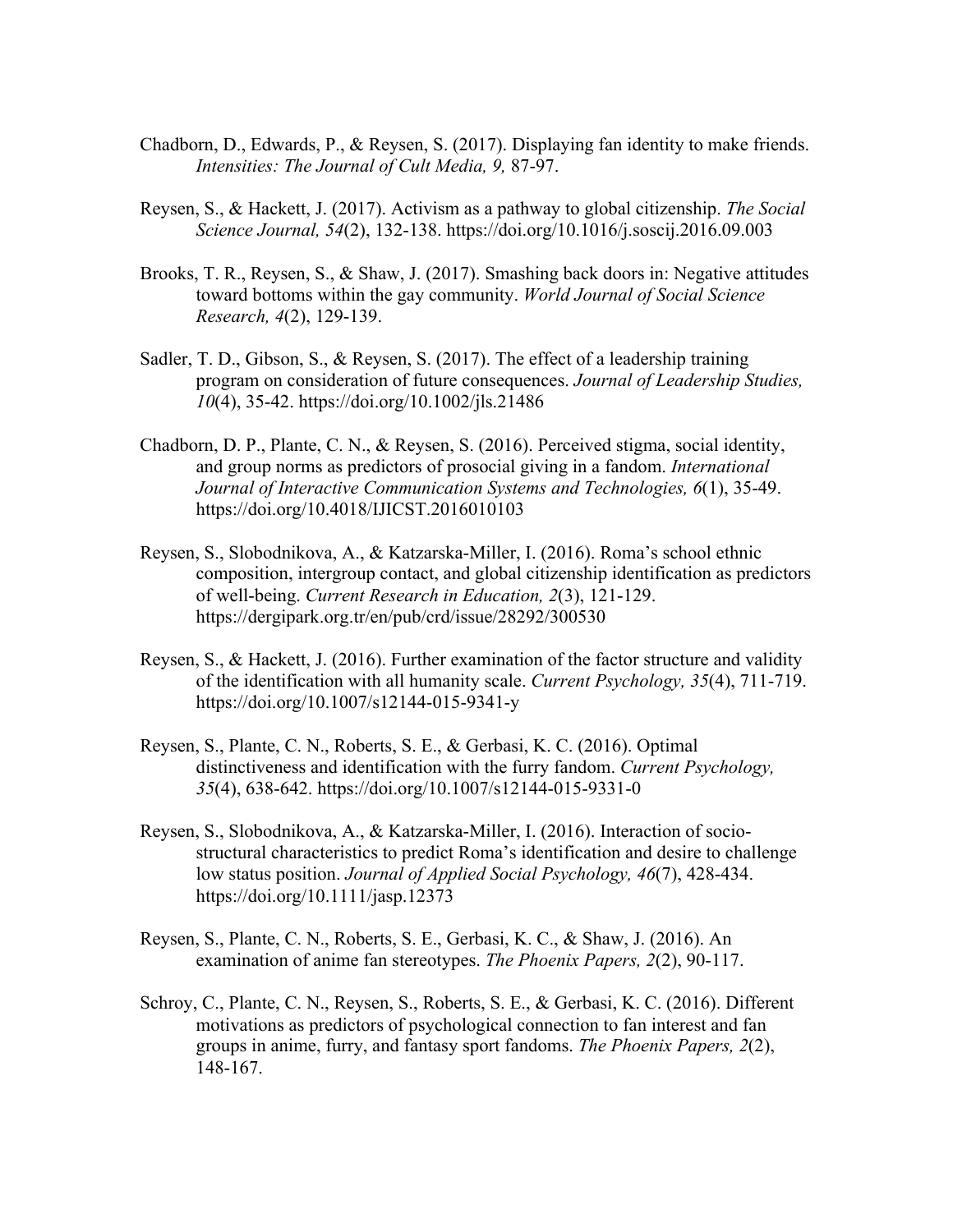- Shaw, J., Plante, C. N., Reysen, S., Roberts, S. E., & Gerbasi, K. C. (2016). Predictors of fan entitlement in three fandoms. *The Phoenix Papers, 2*(2), 203-219.
- Reysen, S., & Shaw, J. (2016). Sport fan as the default fan: Why non-sport fans are stigmatized. *The Phoenix Papers, 2*(2), 234-252.
- Roberts, S. E., Plante, C. N., Reysen, S., & Gerbasi, K. C. (2016). Not all fantasies are created equal: Fantasy sport fans' perceptions of furry, brony, and anime fans. *The Phoenix Papers, 2*(1), 40-60.
- Reysen, S., Plante, C. N., Roberts, S. E., Gerbasi, K. C., Mohebpour, I., & Gamboa, A. (2016). Pale and geeky: Prevailing stereotypes of anime fans. *The Phoenix Papers, 2*(1), 78-103.
- Roberts, S. E., Plante, C. N., Gerbasi, K. C., & Reysen, S. (2015). The anthrozoomorphic identity: Furry fandom members' connections to nonhuman animals. *Anthrozoös, 28*(4), 533-548. https://doi.org/10.1080/08927936.2015.1069993
- Mazambani, G., Carlson, M. A., Reysen, S., & Hempelmann, C. F. (2015). Impact of status and meme content on spread of memes in virtual communities. *Human Technology: An Interdisciplinary Journal on Humans in ICT Environments, 11*(2), 148-164. https://doi.org/10.17011/ht/urn.201511113638
- Reysen, S., Plante, C. N., Roberts, S. E., & Gerbasi, K. C. (2015). Ingroup bias and ingroup projection in the furry fandom. *International Journal of Psychological Studies, 7*(4), 49-58. http://dx.doi.org/10.5539/ijps.v7n4p49
- Reysen, S., Plante, C. N., Roberts, S. E., & Gerbasi, K. C. (2015). A social identity perspective of personality differences between fan and non-fan identities. *World Journal of Social Science Research, 2*(1), 91-103.
- Plante, C. N., Roberts, S. E., Snider, J. S., Schroy, C., Reysen, S., & Gerbasi, K. (2015). 'More than skin-deep': Biological essentialism in response to a distinctiveness threat in a stigmatized fan community. *British Journal of Social Psychology, 54*(2), 359-370. https://doi.org/10.1111/bjso.12079
- Reysen, S., Shaw, J., & Brooks, T. R. (2015). Heterosexual missionary as the sexual default and stigmatization of perceived infrequent sexual activities. *Advances in Social Sciences Research Journal, 2*(5), 93-104. https://doi.org/10.14738/assrj.25.1181
- Roberts, S. E., Plante, C., Gerbasi, K., & Reysen, S. (2015). Clinical interaction with anthropomorphic phenomenon: Notes for health professionals about interacting with clients who possess this unusual identity. *Health & Social Work*, *40*(2), e42 e50. https://doi.org/10.1093/hsw/hlv020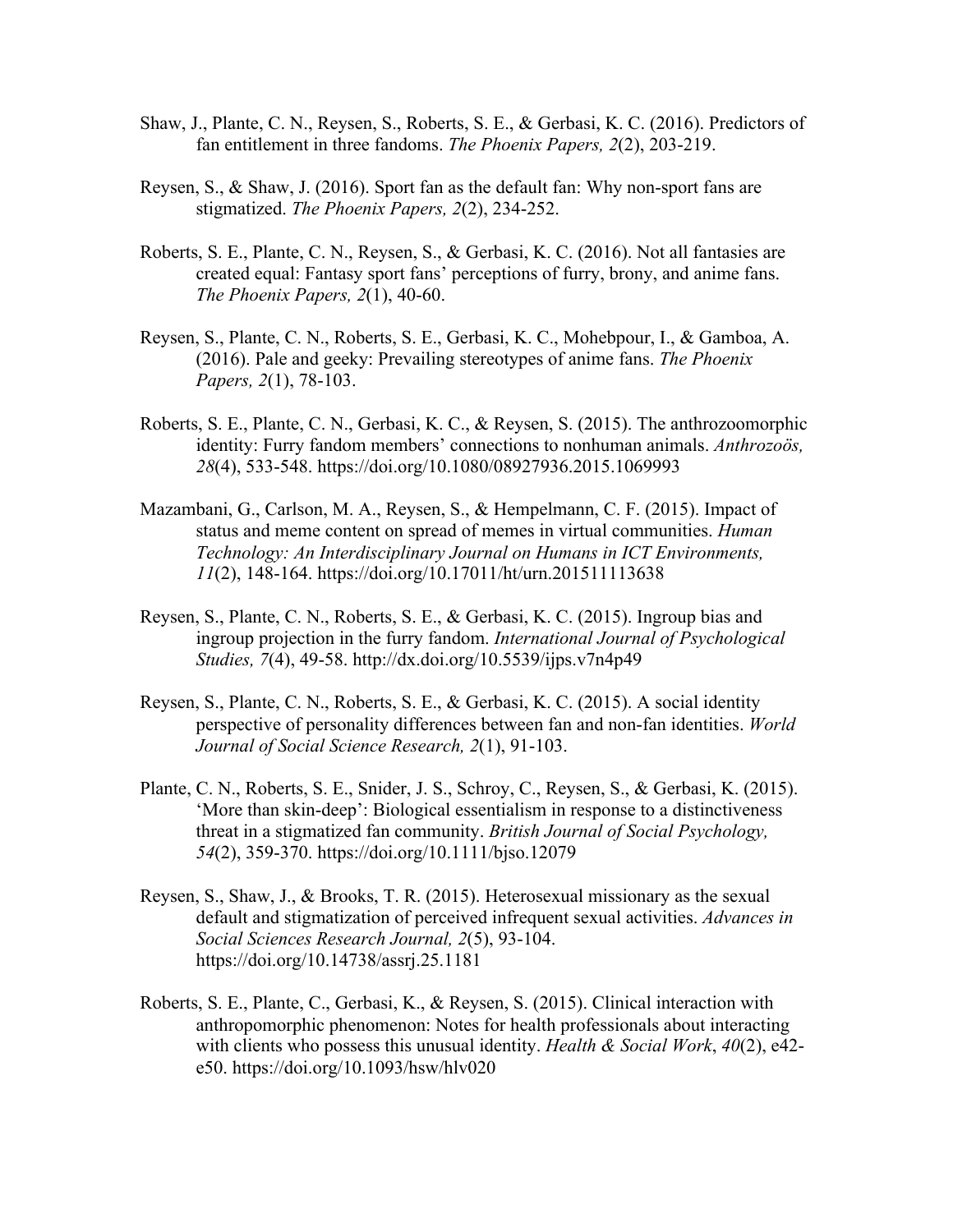- Blake, M. E., Pierce, L., Gibson, S., Reysen, S., & Katzarska-Miller, I. (2015). University environment and global citizenship identification. *Journal of Educational and Developmental Psychology, 5*(1), 97-107. http://dx.doi.org/10.5539/jedp.v5n1p97
- Parkerson, S., & Reysen, S. (2015). Illusion of explanatory depth and global citizenship identification. *International Journal of Humanities and Social Science, 5*(1), 43- 49.
- Gibson, S. A., Reysen, S., & Katzarska-Miller, I. (2014). Independent and interdependent self-construal and global citizenship. *International Journal of Business and Public Administration, 11*(2), 62-72.
- Reysen, S., Katzarska-Miller, I., Salter, P. S., & Hirko, C. (2014). Blurring group boundaries: The impact of subgroup threats on global citizenship. *Cultural Encounters, Conflicts, and Resolutions, 1*(2), Article 5. Retrieved from http://engagedscholarship.csuohio.edu/cecr/vol1/iss2/5/
- Blake, M. E., & Reysen, S. (2014). The influence of possible selves on global citizenship identification. *International Journal of Development Education and Global Learning, 6*(3), 63-78. https://doi.org/10.18546/IJDEGL.06.3.05
- Katzarska-Miller, I., Barnsley, C. A., & Reysen, S. (2014). Global citizenship identification and religiosity*. Archive for the Psychology of Religion, 36*(3), 344- 367. https://doi.org/10.1163/15736121-12341291
- Reysen, S., Pierce, L., Mazambani, G., Mohebpour, I., Puryear, C., Snider, J. S., Gibson, S., & Blake, M. E. (2014). Construction and initial validation of a dictionary for global citizen linguistic markers. *International Journal of Cyber Behavior, Psychology and Learning, 4*(4), 1-15. https://doi.org/10.4018/ijcbpl.2014100101 [Reprinted as: Reysen, S., Pierce, L., Mazambani, G., Mohebpour, I., Puryear, C., Snider, J. S., Gibson, S., & Blake, M. E. (2016). Construction and initial validation of a dictionary for global citizen linguistic markers. In M. Khosrow-Pour (Ed.), *Politics and social activism: Concepts, methodologies, tools, and applications* (pp. 809-822). IGI Global. https://doi.org/10.4018/978-1-4666-9461- 3.ch041]
- Reysen, S., Puryear, C., Katzarska-Miller, I., Kamble, S. V., & Vithoji, N. (2014). Sociostructural intergroup characteristics and group-based emotions in three countries*. International Journal of Intercultural Relations, 43*(2), 239-252. https://doi.org/10.1016/j.ijintrel.2014.09.001
- Reysen, S., Hall, T., & Puryear, C. (2014). Friends' accuracy and bias in rating group identification. *Current Psychology, 33*(4), 644-654. https://doi.org/10.1007/s12144-014-9234-5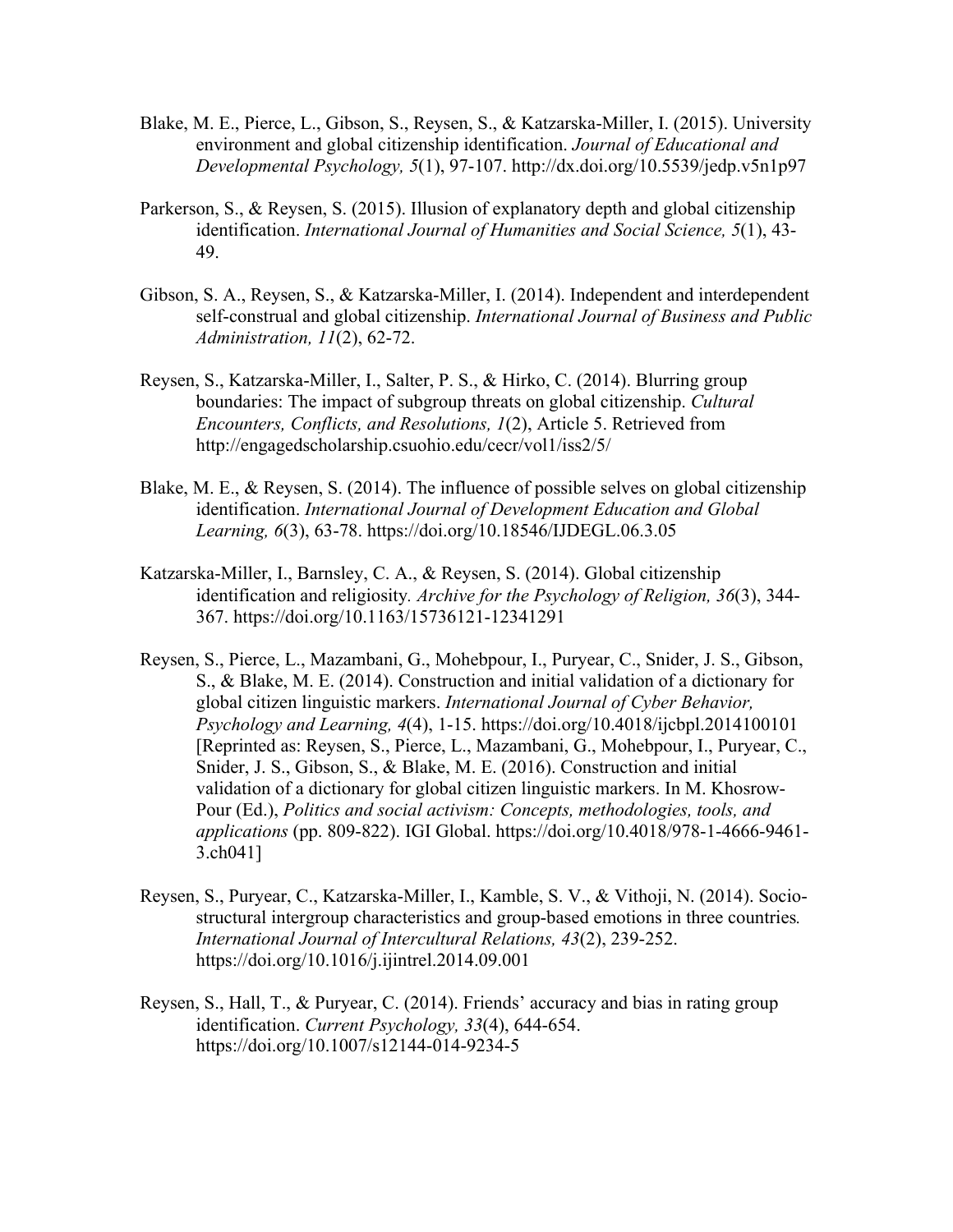- Reysen, S., & Puryear, C. (2014). Victims' reactions to the interpersonal threat to public identity posed by copycats. *Interpersona, 8*(1), 100-114. https://doi.org/10.5964/ijpr.v8i1.142
- Snider, J. S., & Reysen, S. (2014). Effect of framing of reentry program on perceptions of ex-offenders. *World Journal of Social Science Research, 1*(1), 68-88.
- Plante, C. N., Roberts, S., Reysen, S., & Gerbasi, K. (2014). Interaction of sociostructural characteristics predicts identity concealment and self-esteem in stigmatized minority group members. *Current Psychology, 33*(1), 3-19. https://doi.org/10.1007/s12144-013-9189-y
- Plante, C. N., Roberts, S., Reysen, S., & Gerbasi, K. C. (2014). "One of us": Engagement with fandoms and global citizenship identification. *Psychology of Popular Media Culture, 3*(1), 49-64. https://doi.org/10.1037/ppm0000008
- Reysen, S., Pierce, L., Spencer, C., & Katzarska-Miller, I. (2013). Exploring the content of global citizenship identity. *The Journal of Multiculturalism in Education, 9*(1), 1-31.
- Puryear, C., & Reysen, S. (2013). A preliminary examination of cell phone use and helping behavior. *Psychological Reports, 113*(3), 1001-1003. https://doi.org/10.2466/17.21.PR0.113x31z4
- Reysen, S., & Katzarska-Miller, I. (2013). Intentional worlds and global citizenship. *Journal of Global Citizenship and Equity Education, 3*(1), 34-52.
- Reysen, S., & Katzarska-Miller, I. (2013). Playing moderately hard to get: An application of Brehm's emotion intensity theory. *Interpersona, 7*(2), 260-271. https://doi.org/10.5964/ijpr.v7i2.128
- Gibson, S. A., & Reysen, S. (2013). Representations of global citizenship in a school environment. *International Journal of Education Research, 8*(1), 116-128.
- Reysen, S., Katzarska-Miller, I., Nesbit, S. M., & Pierce, L. (2013). Further validation of a single-item measure of social identification*. European Journal of Social Psychology, 43*(6), 463-470. https://doi.org/10.1002/ejsp.1973
- Reysen, S., & Katzarska-Miller, I. (2013). A model of global citizenship: Antecedents and outcomes*. International Journal of Psychology, 48*(5), 858-870. https://doi.org/10.1080/00207594.2012.701749
- Snider, J. S., Reysen, S., & Katzarska-Miller, I. (2013). How we frame the message of globalization matters. *Journal of Applied Social Psychology, 43*(8), 1599-1607. https://doi.org/10.1111/jasp.12111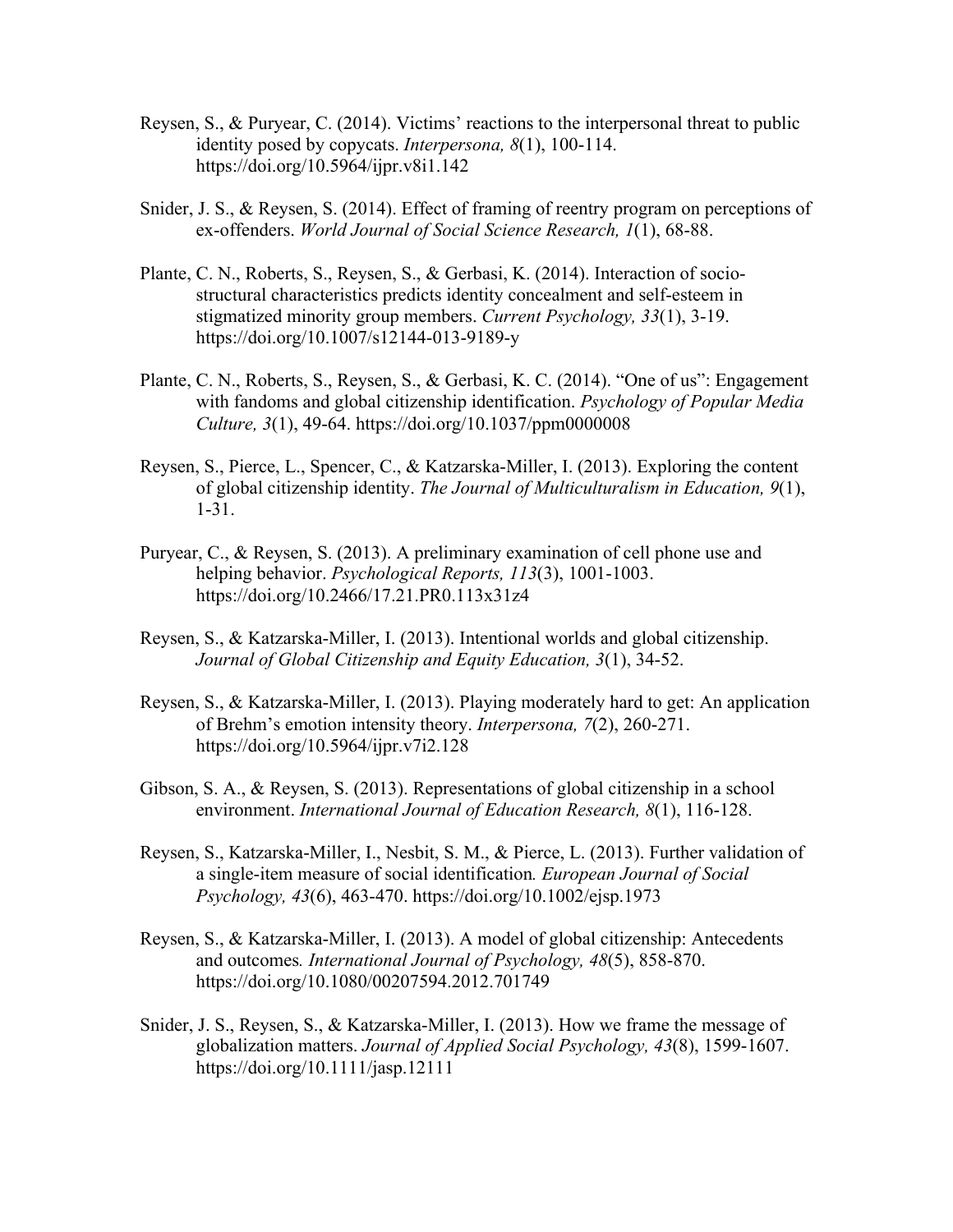- Reysen, S., Katzarska-Miller, I., Gibson, S. A., & Hobson, B. (2013). World knowledge and global citizenship: Factual and perceived world knowledge as predictors of global citizenship identification. *International Journal of Development Education and Global Learning, 5*(1), 49-68. https://doi.org/10.18546/IJDEGL.05.1.04
- Mock, S. E., Plante, C. N., Reysen, S., & Gerbasi, K. C. (2013). Deeper leisure involvement as a coping resource in a stigmatized leisure context. *Leisure/Loisir, 37*(2), 111-126. https://doi.org/10.1080/14927713.2013.801152
- Reysen, S., & Katzarska-Miller, I. (2013). Perceived relationship dissolution and sexual orientation of a hypothetical ex-partner as an interpersonal threat to public identity*. Interpersona, 7*(1), 63-76. https://doi.org/10.5964/ijpr.v7i1.113
- Reysen, S., & Krueger, L. E. (2013). How to survive and thrive during your first years in a tenure-track job. *APS Observer, 26*. Retrieved from http://www.psychologicalscience.org/index.php/publications/observer/2013/janua ry-13/how-to-survive-and-thrive-during-your-first-years-in-a-tenure-trackjob.html
- Katzarska-Miller, I., Reysen, S., Kamble, S. V., & Vithoji, N. (2012). Cross-national differences in global citizenship: Comparison of Bulgaria, India, and the United States*. Journal of Globalization Studies, 3*(2), 166-183.
- Gibson, S., & Reysen, S. (2012). Plagiarism as a threat to public identity. *International Journal of Business and Public Administration, 9*(3), 78-86.
- Reysen, S., Larey, L. W., & Katzarska-Miller, I. (2012). College course curriculum and global citizenship. *International Journal of Development Education and Global Learning, 4*(3), 27-39. https://doi.org/10.18546/IJDEGL.04.3.03
- Reysen, S., Snider, J., & Branscombe, N. R. (2012). Corporate renaming of stadiums, team identification, and threat to distinctiveness. *Journal of Sport Management, 26*(4), 350-357. https://doi.org/10.1123/jsm.26.4.350
- Cronin, T., Reysen, S., & Branscombe, N. R. (2012). Wal-Mart's conscientious objectors: Perceived illegitimacy, moral anger, and retaliatory consumer behavior. *Basic and Applied Social Psychology, 34*(4), 322-335. https://doi.org/10.1080/01973533.2012.693347
- Reysen, S., Landau, M. J., & Branscombe, N. R. (2012). Copycatting as a threat to public identity*. Basic and Applied Social Psychology, 34*(3), 226-235. https://doi.org/10.1080/01973533.2012.674418
- Jenkins, S. T., Reysen, S., & Katzarska-Miller, I. (2012). Ingroup identification and personality. *Journal of Interpersonal Relations, Intergroup Relations and Identity, 5,* 9-16.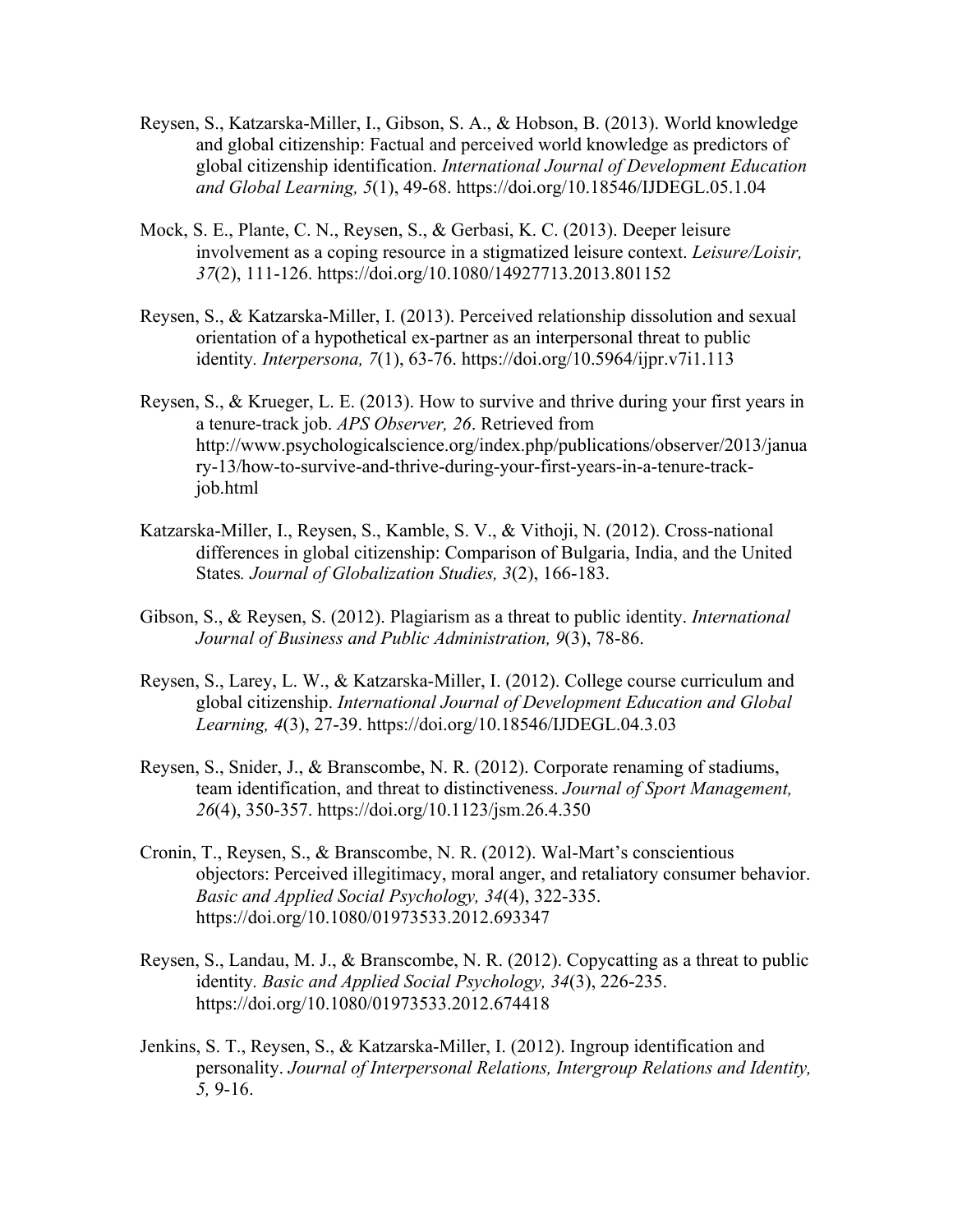- Lyons, A., Reysen, S., & Pierce, L. (2012). Video lecture format, student technological efficacy, and social presence in online courses. *Computers in Human Behavior, 28*(1), 181-186. https://doi.org/10.1016/j.chb.2011.08.025
- Reysen, S., Lloyd, J. D., Katzarska-Miller, I., Lemker, B. M., & Foss, R. (2010). Intragroup status and social presence in online fan groups. *Computers in Human Behavior, 26*(6), 1314-1317. https://doi.org/10.1016/j.chb.2010.04.003
- Wohl, M. J. A., Branscombe, N. R., & Reysen, S. (2010). Perceiving your group's future to be in jeopardy: Extinction threat induces collective angst and the desire to strengthen the ingroup. *Personality and Social Psychology Bulletin, 36*(7), 898- 910. https://doi.org/10.1177/0146167210372505
- Reysen, S., & Branscombe, N. R. (2010). Fanship and fandom: Comparisons between sport fans and non-sport fans. *Journal of Sport Behavior, 33*(2), 176-193.
- Dino, A., Reysen, S., & Branscombe, N. R. (2009). Online interactions between group members differing in status. *Journal of Language and Social Psychology, 28*(1), 85-93. https://doi.org/10.1177/0261927X08325916
- Reysen, S., & Branscombe, N. R. (2008). Belief in collective emotions as conforming to the group. *Social Influence, 3*(3), 171-188. https://doi.org/10.1080/15534510802247438
- Levine, R. V., Reysen, S., & Ganz, E. (2008). The kindness of strangers revisited: A comparison of 24 US cities. *Social Indicators Research, 85*(3), 461-481. https://doi.org/10.1007/s11205-007-9091-9
- Reysen, S. (2006). Secular versus religious fans: Are they different?: An empirical examination. *Journal of Religion and Popular Culture, 12*(1). https://doi.org/10.3138/jrpc.12.1.001
- Reysen, S. (2006). A new predictor of likeability: Laughter. *North American Journal of Psychology, 8*(2), 373-382.
- Reysen, S. (2006). Publication of nonsignificant results: A survey of psychologists opinions. *Psychological Reports*, *98*(1), 169-175. https://doi.org/10.2466/pr0.98.1.169-175
- Reysen, S., & Ganz, E. (2006). Gender differences in helping in six U.S. cities*. North American Journal of Psychology, 8*(1), 63-68.
- Reysen, S. (2005). Construction of a new scale: The Reysen likability scale. *Social Behavior and Personality, 33*(2), 201-208. https://doi.org/10.2224/sbp.2005.33.2.201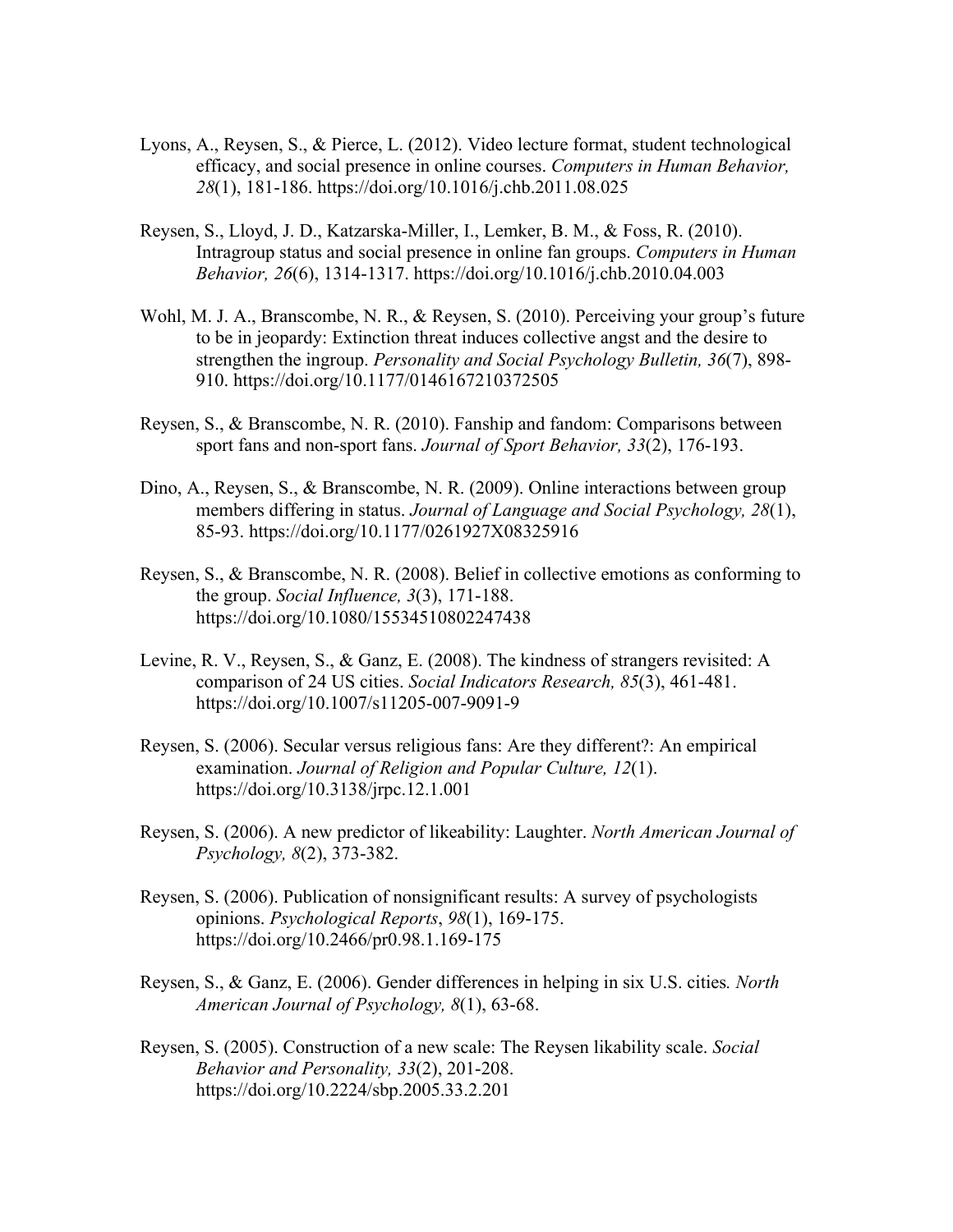Reysen, S., & Reysen, M. B. (2004). Sex differences on a measure of conformity in automated teller machine lines. *Psychological Reports, 95*(2), 443-446. https://doi.org/10.2466/pr0.95.2.443-446 [Reprinted as: Reysen, S., & Reysen, M. B. (2017). Sex differences on a measure of conformity in automated teller machine lines. In A. K. Milinki (Ed.), *A cross section of psychological research: Journal articles for discussion and evaluation* (pp. 70-72). Routledge.]

## **Book Chapters:**

- Katzarska-Miller, I., & Reysen, S. (2020). Inclusive global identities and activism. In J. A. Jaworski (Ed.), *Advances in sociology research* (Vol. 30, pp. 177-199). Nova.
- Plante, C. N., Roberts, S. E., Reysen, S., & Gerbasi, K. C. (2020). "Here comes the drama llama": Drama within the furry fandom. In T. Howl (Ed.), *Furries among us 3: Essays by furries about furries* (pp. 50-61). Thurston Howl Publications.
- Gerbasi, K. C., Roberts, S. E., Reysen, S., Plante, C. N., & McHugh, R. (2020). The lion, the wolf and the wardrobe fursuit: Do furries attending a furry convention have animal/fursona, furry, and convention themed dreams? In T. Howl (Ed.), *Furries among us 3: Essays by furries about furries* (pp. 62-84). Thurston Howl Publications.
- Reysen, S., Plante, C. N., Roberts, S. E., & Gerbasi, K. C. (2020). Psychology and fursonas in the furry fandom. In T. Howl (Ed.), *Furries among us 3: Essays by furries about furries* (pp. 86-104). Thurston Howl Publications.
- Plante, C. N., Reysen, S., Roberts, S. E., & Gerbasi, K. C. (2020). "A furry, a brony, and an anime fan walk into a bar": A psychology-based interfandom comparison. In T. Howl (Ed.), *Furries among us 3: Essays by furries about furries* (pp. 105-121). Thurston Howl Publications.
- Roberts, S., Davies-Kneis, C. B., Plante, C., Reysen, S., Fein, E., McHugh, R., & Gerbasi, K. (2020). Closet? What closet? A qualitative investigation of furries' expression of sexual orientation in the fandom. In T. Howl (Ed.), *Furries among us 3: Essays by furries about furries* (pp. 122-140). Thurston Howl Publications.
- McHugh, R. M., Roberts, S. E., Gerbasi, K. C., & Reysen, S., Plante, C. N. (2020). Of gods and gorgons, demons and dogs: Anthropomorphism and zoomorphism through the ages. In T. Howl (Ed.), *Furries among us 3: Essays by furries about furries* (pp. 141-163). Thurston Howl Publications.
- Gerbasi, K. C., Fein, E., Plante, C. N., Reysen, S., & Roberts, S. E. (2017). Furries, therians and otherkin, oh my! What do all those words mean, anyway? In T. Howl (Ed.), *Furries among us 2: More essays on furries by furries* (pp. 162-176). Thurston Howl Publications.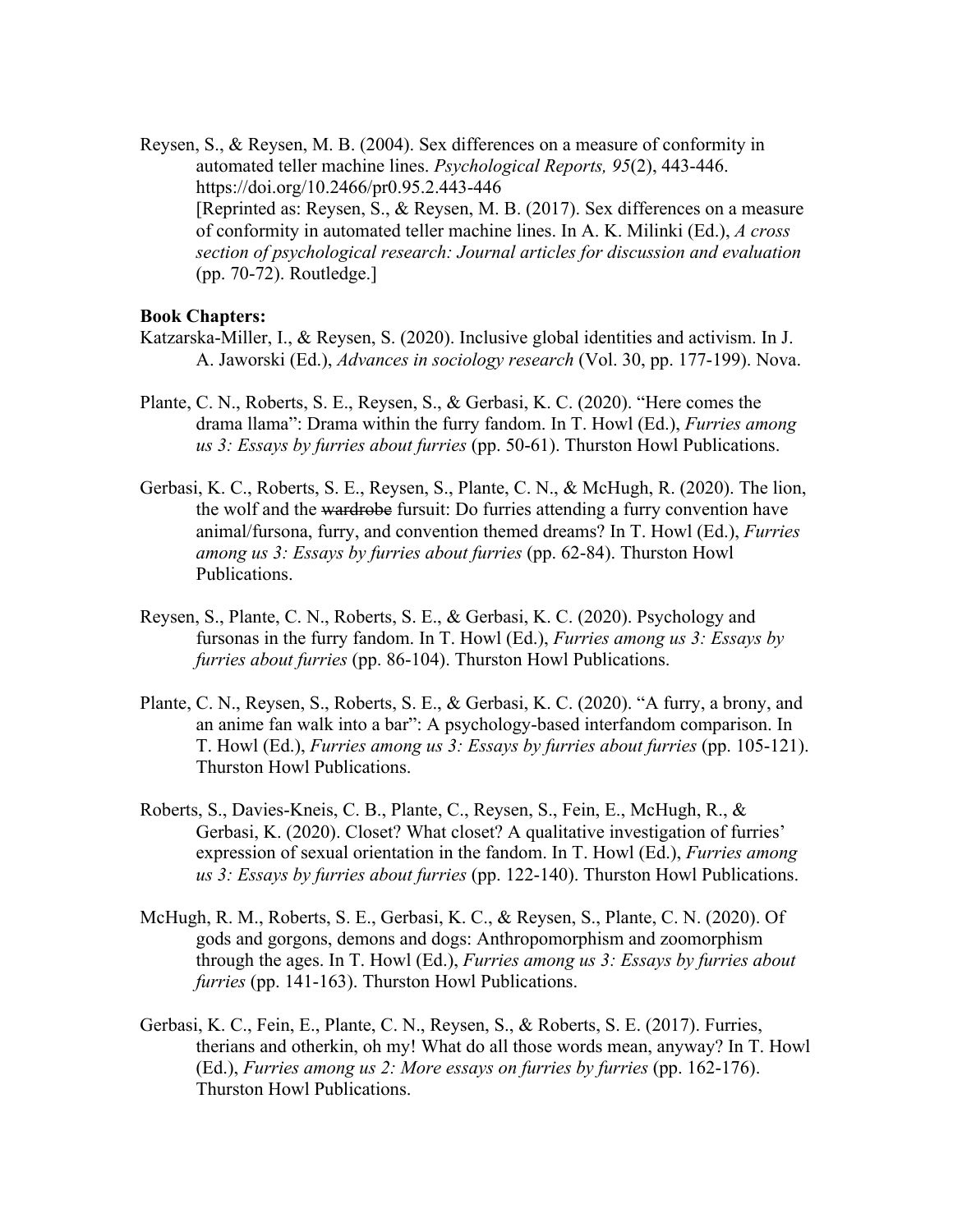[Part of edited book that won a 2017 Leo Award in Nonfiction category]

- Plante, C. N., Roberts, S. E., Reysen, S., & Gerbasi, K. C. (2017). Say it ain't so: Addressing and dispelling misconceptions about furries. In T. Howl (Ed.), *Furries among us 2: More essays on furries by furries* (pp. 142-161). Thurston Howl Publications. [Part of edited book that won a 2017 Leo Award in Nonfiction category]
- Roberts, S. E., Chong, M.-M., Shea, S., Doyle, K., Plante, C. N., Reysen, S., & Gerbasi, K. C. (2017). The highs, the lows, and post-con depression: A qualitative examination of furries' return home following an anthropomorphic convention. In T. Howl (Ed.), *Furries among us 2: More essays on furries by furries* (pp. 129- 141). Thurston Howl Publications. [Part of edited book that won a 2017 Leo Award in Nonfiction category]
- Reysen, S., Plante, C. N., Roberts, S. E., & Gerbasi, K. C. (2017). "It just clicked": Discovering furry identity and motivations to participate in the fandom. In T. Howl (Ed.), *Furries among us 2: More essays on furries by furries* (pp. 111-128). Thurston Howl Publications. [Part of edited book that won a 2017 Leo Award in Nonfiction category]
- Gerbasi, K. C., Plante, C. N., Reysen, S., & Roberts, S. E. (2015). The origins of the international anthropomorphic research project. In T. Howl (Ed.), *Furries among us: Essays on furries by the most prominent members of the fandom* (pp. 102- 105). Thurston Howl Publications. [Part of edited book that won the 2015 Ursa Major Award in Best Anthropomorphic Other Literary Work category]
- Plante, C. N., Roberts, S. E., Reysen, S., & Gerbasi, K. C. (2015). "By the numbers": Comparing furries and related fandoms. In T. Howl (Ed.), *Furries among us: Essays on furries by the most prominent members of the fandom* (pp. 106-126). Thurston Howl Publications. [Part of edited book that won the 2015 Ursa Major Award in Best Anthropomorphic Other Literary Work category]
- Reysen, S., Plante, C. N., Roberts, S. E., & Gerbasi, K. C. (2015). Social identity perspective of the furry fandom. In T. Howl (Ed.), *Furries among us: Essays on furries by the most prominent members of the fandom* (pp. 127-151). Thurston Howl Publications. [Part of edited book that won the 2015 Ursa Major Award in Best Anthropomorphic Other Literary Work category]
- Roberts, S. E., Plante, C. N., Reysen, S., & Gerbasi, K. C. (2015). Marginalization of anthropomorphic identities: Public perception, realities, and "tails" of being a furry researcher. In T. Howl (Ed.), *Furries among us: Essays on furries by the most prominent members of the fandom* (pp. 152-168). Thurston Howl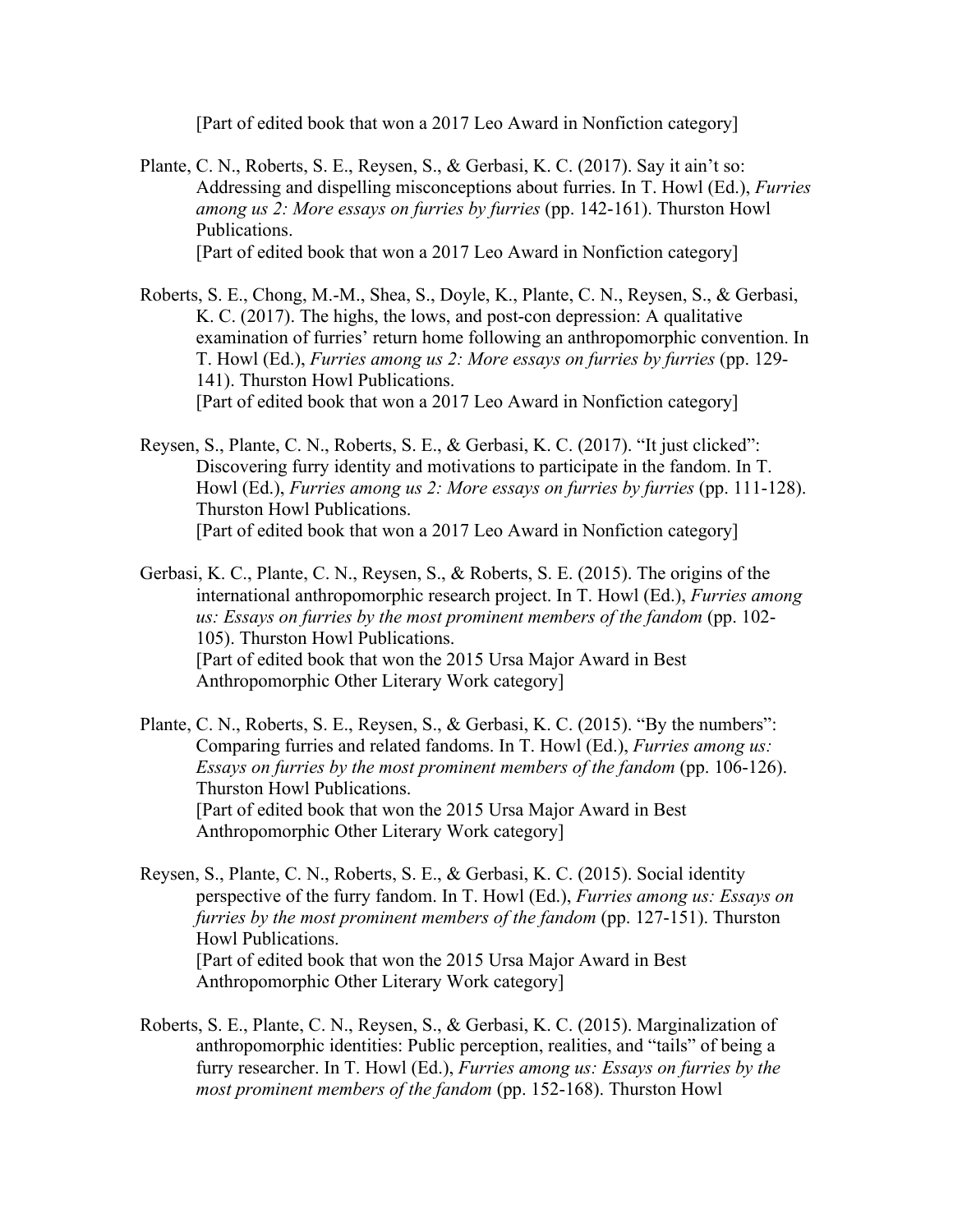Publications. [Part of edited book that won the 2015 Ursa Major Award in Best Anthropomorphic Other Literary Work category]

- Reysen, S., & Katzarska-Miller, I. (2015). Inclusive identities: From humans to global citizens. In B. R. Nelson (Ed.), *New developments in social identity research* (pp. 1-21). Nova.
- Reysen, S., & Levine, R. V. (2014). People, culture, and place: How place predicts helping toward strangers. In P. J. Rentfrow (Ed.), *Geographical psychology: Exploring the interaction of environment and behavior* (pp. 241-260). American Psychological Association. https://doi.org/10.1037/14272-013
- Reysen, S., & Katzarska-Miller, I. (2013). Student pathways to global citizenship. In C. Boyle (Ed.), *Student learning: Improving practice* (pp. 121-137). Nova.
- Reysen, S., & Lloyd, J. D. (2012). Fanship and fandom in cyber space. In Z. Yan (Ed.), *Encyclopedia of cyber behavior* (pp. 292-300). IGI Global. https://doi.org/10.4018/978-1-4666-0315-8.ch025

#### **Book Reviews:**

Reysen, S. (2021, August). Book Review: Scenes from bourgeois life. *Choice, 58*(12).

- Reysen, S. (2021, June). Book Review: Simulated selves: The undoing of personal identity in the modern world. *Choice, 58*(10).
- Reysen, R. (2020, July). Book Review: Star attractions: Twentieth-century movie magazines and global fandom. *Choice, 57*(11).
- Reysen, R. (2020, May). Book Review: Fandom as methodology: A sourcebook for artists and writers. *Choice, 57*(9).
- Reysen, S. (2020, May). Book Review: Show people: A history of the film star. *Choice, 57*(9).
- Reysen, S. (2020, January). Book Review: The importance of work in an age of uncertainty: The eroding work experience in America. *Choice, 57*(5), Article 57- 1783.
- Reysen, S. (2019, December). Book Review: The drama of celebrity. *Choice, 56*(4), Article 57-1206.
- Reysen, S. (2019, June). Book Review: Discourse, peace, and conflict: Discursive psychology perspectives. *Choice, 56*(10), Article 56-4111.

Reysen, S. (2019, February). Book Review: The social foundations of emotion: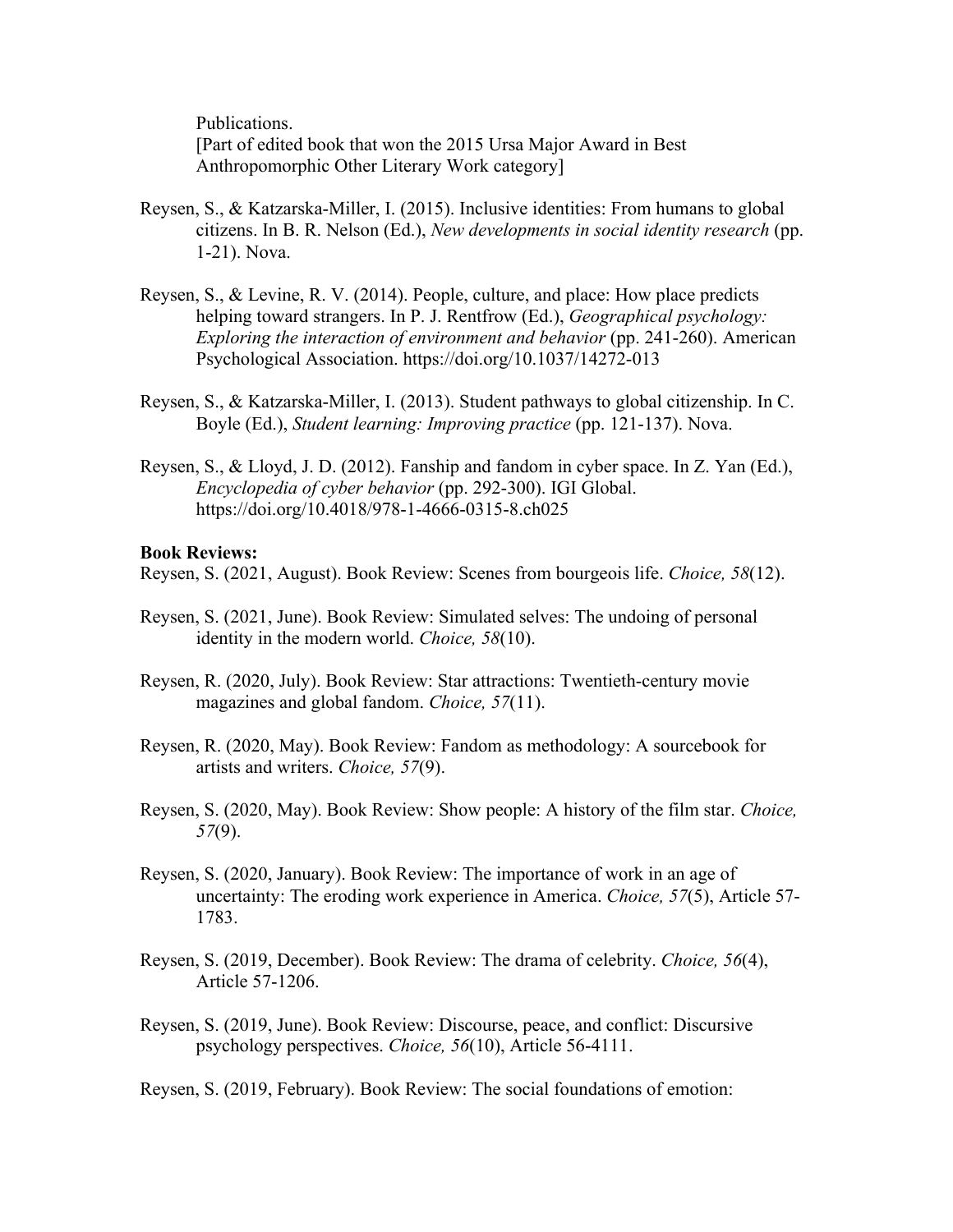Developmental, cultural, and clinical dimensions. *Choice, 56*(6), Article 56-2569.

- Reysen, S. (2018, August). Book Review: The interbrain: Embodied connections versus common knowledge. *Choice, 55*(12), Article 55-4698.
- Reysen, S. (2018, June). Book Review: The I in team: Sports fandom and the reproduction of identity. *Choice, 55*(10), Article 55-3675.
- Reysen, S. (2018, April). Book Review: Evolution of the modern sports fan: Communicative approaches. *Choice, 55*(8), Article 55-2849.
- Reysen, S. (2017, July). Book Review: Social psychology: How other people influence our thoughts and actions. *Choice, 54*(11), Article 54-5406.
- Reysen, S. (2016, June). Book Review: Stories of home: Place, identity, exile. *Choice, 53*(10), Article 53-4441. https://doi.org/10.5860/CHOICE.196439
- Reysen, S. (2016, February). Book Review: Celebrity and entertainment obsession: Understanding our addiction. *Choice, 53*(6), Article 53-2871. https://doi.org/10.5860/CHOICE.194712
- Reysen, S. (2015, July). Book Review: Power and identity. *Choice, 52*(11), Article 52- 5956. https://doi.org/10.5860/CHOICE.191570
- Reysen, S. (2015, February). Book Review: An invitation to cultural psychology. *Choice, 52*(6), Article 52-3374. https://doi.org/10.5860/CHOICE.188098
- Reysen, S. (2014, July). Book Review: Cultural passions: Fans, aesthetes and tarot readers. *Choice, 51*(11), Article 51-6249. https://doi.org/10.5860/CHOICE.51- 6249
- Reysen, S. (2014, June). Book Review: Culture reexamined: Broadening our understanding of social and evolutionary influences. *Choice, 51*(10), Article 51- 5869. https://doi.org/10.5860/CHOICE.51-5869
- Reysen, S. (2014, January). Book Review: Understanding fandom: An introduction to the study of media fan culture. *Choice, 51*(5), Article 51-2487. https://doi.org/10.5860/CHOICE.51-2487
- Reysen, S. (2013, July). Book Review: Social psychology of social problems: The intergroup context. *Choice, 50*(11), Article 50-6261. https://doi.org/10.5860/CHOICE.50-6261
- Reysen, S. (2012, December). Book Review: Sportista: Female fandom in the United States. *Choice, 50*(4), Article 50-2127. https://doi.org/10.5860/CHOICE.50-2127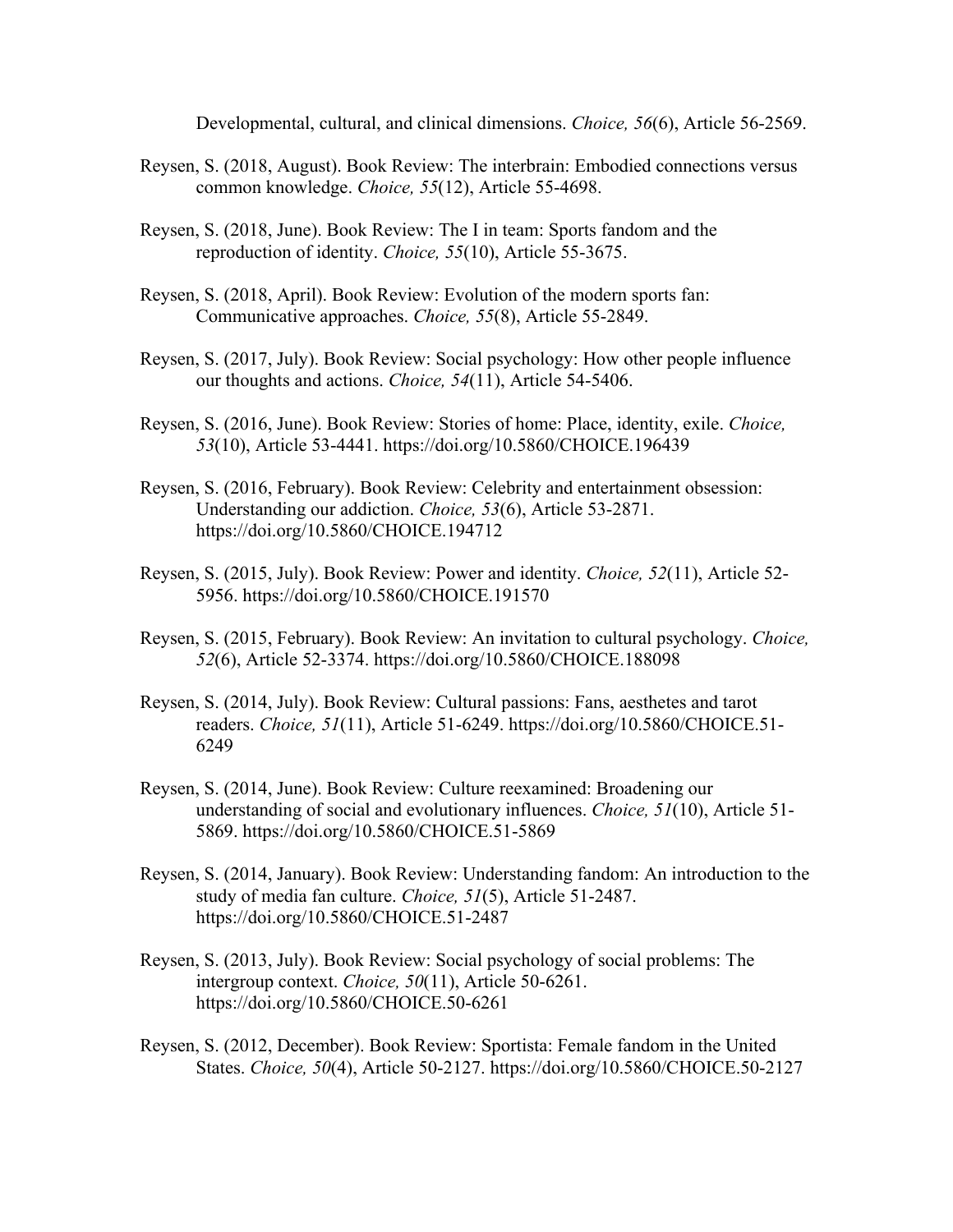- Reysen, S. (2012, November). Book Review: African American identity: Racial and cultural dimensions of the black experience. *Choice, 50*(3), Article 50-1527. https://doi.org/10.5860/CHOICE.50-1527
- Reysen, S., & Crosby, F. J. (2006). Book Review: The hand of compassion: Portraits of moral choice during the holocaust. *Political Psychology, 27*(1), 153-156. https://www.jstor.org/stable/3792390

#### **Convention Presentations:**

- Reysen, S. (2021, October 8-10). *Furry psychology* [Paper presentation]. Alamo City Furry Invasion annual furry convention, San Antonio, TX, United States.
- Reysen, S. (2021, October 8-10). *Fursonas and psychology* [Paper presentation]. Alamo City Furry Invasion annual furry convention, San Antonio, TX, United States.
- Reysen, S. (2021, July 30-August 1). *Anime fan psychology* [Paper presentation]. Animatic Con annual anime convention, Cincinnati, OH, United States.
- Reysen, S. (2019, August 16-19). *Anime fan psychology* [Paper presentation]. AnimeFest annual anime convention, Dallas, TX, United States.
- Reysen, S. (2018, August 17-20). *Anime fan psychology* [Paper presentation]. AnimeFest annual anime convention, Dallas, TX, United States.
- Roberts, S., Marshall, Z., Gerbasi, K. C., Plante, C. N., Reysen, S., Fein, E., & McHugh, R. (2018, August 3-5). *International Anthropomorphic Research Project: Yesterday, today, & tomorrow* [Paper presentation]. 3<sup>rd</sup> annual CanFURence, Ottawa, Ontario, Canada.
- Roberts, S., Gerbasi, K. C., Plante, C. N., Reysen, S., Fein, E., & McHugh, R. (2018, July 5-8). *FurScience: Furry research & outreach efforts by the IARP* [Paper presentation]. Anthrocon, Pittsburgh, PA, United States.
- Roberts, S. E., Plante, C. N., Reysen, S., Gerbasi, K. C., & Fein, E. (2018, May 19-20). *The FurScience skype event: Introducing our anthropomorphic research to FurryPinas, Philippines* [Paper presentation]. FurryPinas, Pasay City, Philippines.
- Reysen, S. (2017, August 17-20). *Anime fan psychology* [Paper presentation]. AnimeFest annual anime convention, Dallas, TX, United States.

#### **Conference Presentations:**

Brooks, T. R., Shaw, J., Reysen, S., & Henley, T. B. (2020, April 23-24). *Consensual non-monogamy: A relational dimension investigation* [Poster presentation]. 45<sup>th</sup> annual conference of the Society for Sex Therapy and Research, Chicago, IL, United States. (Virtual conference)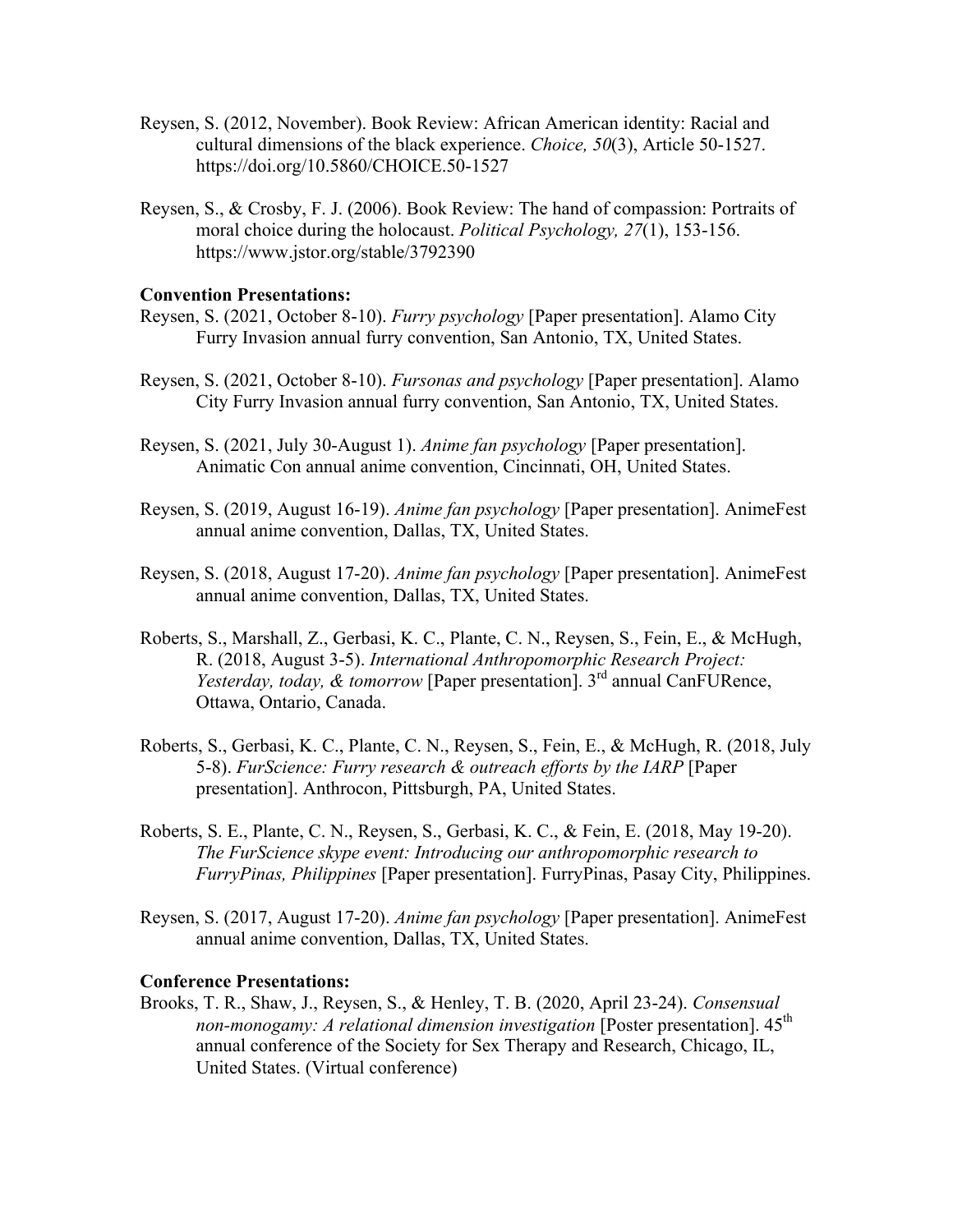- Plante, C., Reysen, S., Roberts, S., Gerbasi, K., & Hsu, K. (2020, April 23-25). *"Furotica" or "fur" fun: Is sexuality important in furry identity?* [Paper presentation].  $92<sup>nd</sup>$  annual conference of the Midwestern Psychological Association, Chicago, IL, United States. (Conference cancelled)
- Brooks, T., Chadborn, D. Plante, C., Henley, T. & Reysen, S. (2020, April 16-18). Into the bunker: Interdisciplinary investigations into extraterrestrial belief and behavior [Poster presentation]. Rocky Mountain Psychological Association, Denver, CO. (Conference cancelled)
- Chadborn, D., Brooks, T., Reysen, S., Plante, C., Katzarska-Miller, I., & Henley, T. (2020, April 3-5). *Space invaders: Extraterrestrial belief and global citizenship*  [Poster presentation].  $66<sup>th</sup>$  annual Southwestern Psychological Association conference, Frisco, TX, United States. (Conference cancelled)
- Chadborn, D., & Reysen, S. (2020, April 3-5). *A new hope: Fan identity, convention*  attendance, and its influence on worldview [Paper presentation]. 66<sup>th</sup> annual Southwestern Psychological Association conference, Frisco, TX, United States. (Conference cancelled)
- Ray, A., & Reysen, S. (2020, February 27-29). *What is put in your selfie matters: The influence of emoticons on perceptions* [Poster presentation]. 21<sup>st</sup> annual meeting of the Society of Personality and Social Psychology, New Orleans, LA, United States.
- Assis, N., Reysen, S., Katzarska-Miller, I., Plante, C. N., Lam, T. Q., & Kamble, S. V. (2020, February 27-29). *Perceived impact of globalization and global citizenship identification* [Poster presentation].  $21^{st}$  annual meeting of the Society of Personality and Social Psychology, New Orleans, LA, United States.
- Tague, A. M., Reysen, S., Katzarska-Miller, I., Plante, C. N., Roberts, S. E., Gerbasi, K. C., & Brooks, T. R. (2020, February 27-29). *Shounen power: Sources of influence in anime on global citizenship identification* [Poster presentation]. 21<sup>st</sup> annual meeting of the Society of Personality and Social Psychology, New Orleans, LA, United States.
- Kranjec, A., Lamanna, L., Guzman, E., Plante, C., Reysen, S., Gerbasi, K., Roberts, S., & Fein, E. (2019, July 24-27). *Illusory body perception and experience in furries* [Paper presentation].  $41<sup>st</sup>$  annual conference of the Cognitive Science Society, Montreal, Québec, Canada.
- Tague, A., Reysen, S., Katzarska-Miller, I., Plante, C. N., Roberts, S. E., Gerbasi, K. C., & Brooks, T. R. (2019, June 29). *Anime and global citizenship identification* [Paper presentation].  $7^{\text{th}}$  annual Fandom and Neomedia Studies Conference, Dallas, TX, United States.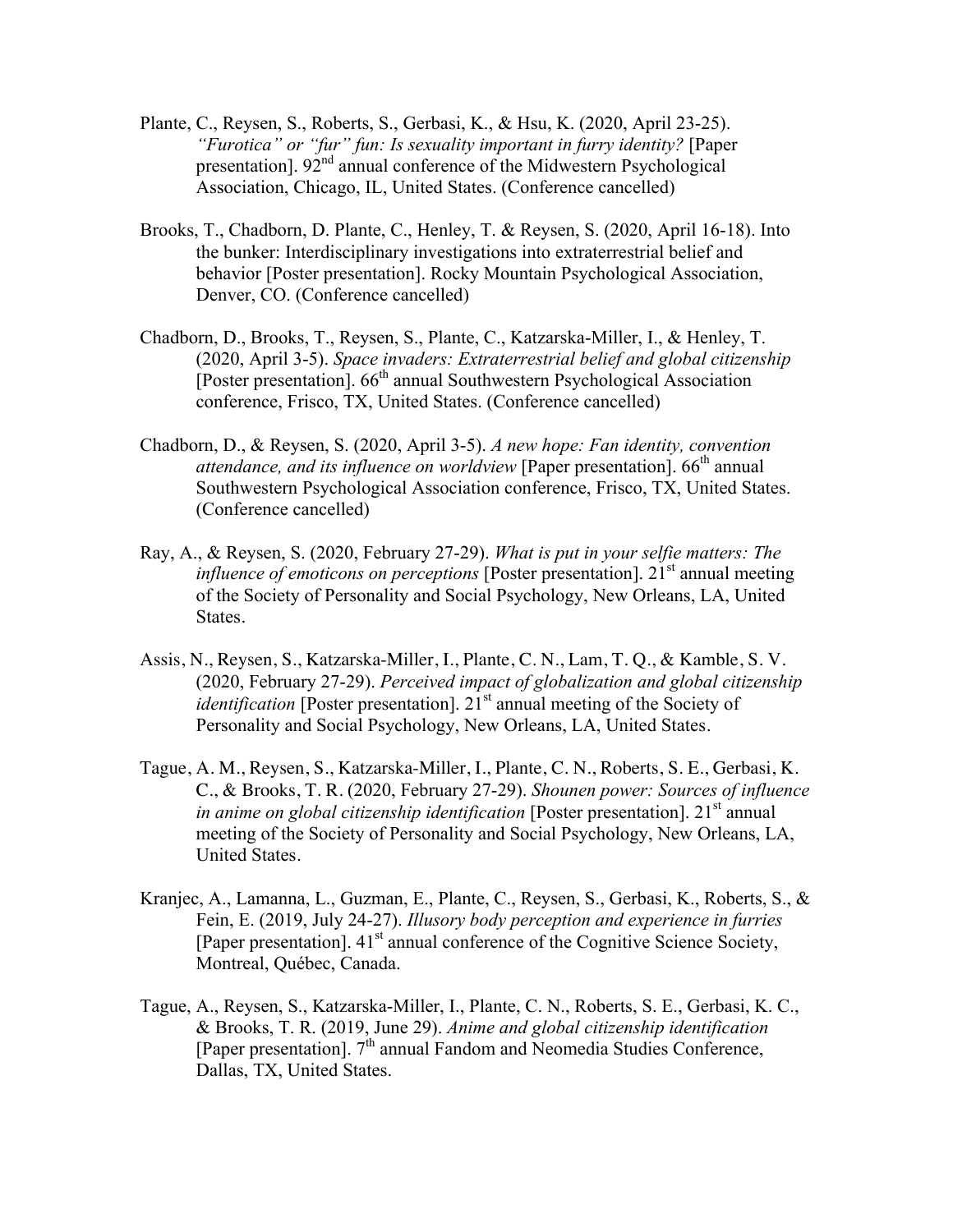- Tague, A., Reysen, S., Plante, C. N., Roberts, S. E., & Gerbasi, K. C. (2019, June 29). *Sex differences in parasocial connection* [Paper presentation]. 7<sup>th</sup> annual Fandom and Neomedia Studies Conference, Dallas, TX, United States.
- Chadborn, D. & Reysen, S. (2019, April 12). *Exploring terror management theory through writing tasks* [Poster presentation]. New Mexico Highlands University Faculty and Student Research & Creative Showcase Day, Las Vegas, NM, United States.
- Brooks, T., Chadborn, D. P., & Reysen, S. (2019, April 4-6). *Sexual scripts: Exploring heterosexual men's scripts* [Poster presentation]. 89<sup>th</sup> annual Rocky Mountain Psychological Association conference, Denver, CO, United States.
- Chadborn, D., Reysen, S., & Plante, C. (2019, April 4-6). *Praise the sun: Seeking purpose and meaning beyond church attendance* [Poster presentation].  $89<sup>th</sup>$  annual Rocky Mountain Psychological Association conference, Denver, CO, United States.
- Chadborn, D., Reysen, S., & Plante, C. (2019, April 4-6). *One of us: Motivation of fan membership and recruitment of new fans* [Poster presentation]. 89<sup>th</sup> annual Rocky Mountain Psychological Association conference, Denver, CO, United States.
- Chadborn, D., Reysen, S., & Plante, C. (2019, April 4-6). *More than entertainment: The effects of finding purpose in a fan community* [Paper presentation]. 89<sup>th</sup> annual Rocky Mountain Psychological Association conference, Denver, CO, United States.
- Tague, A., Brooks, T., & Reysen, S. (2019, April 5-7). *Maybe you should take a shower: Sex differences towards sexual hygiene* [Poster presentation]. 65<sup>th</sup> annual Southwestern Psychological Association conference, Albuquerque, NM, United States.
- Assis, N., Reysen, S., Gibson, S., & Hendricks, L. (2019, April 5-7). *Perception of university responsibility and global citizenship identification* [Poster presentation]. 65<sup>th</sup> annual Southwestern Psychological Association conference, Albuquerque, NM, United States.
- Ray, A., & Reysen, S. (2019, April 5-7). *Group threat and the black sheep effect* [Poster presentation]. 65<sup>th</sup> annual Southwestern Psychological Association conference, Albuquerque, NM, United States.
- Ray, A., & Reysen, S. (2019, April 5-7). *The perceptions regarding horror fans identity resolution* [Poster presentation]. 65<sup>th</sup> annual Southwestern Psychological Association conference, Albuquerque, NM, United States.

Chadborn, D., & Reysen, S. (2019, February 7-9). *A sense of power from one's group: A*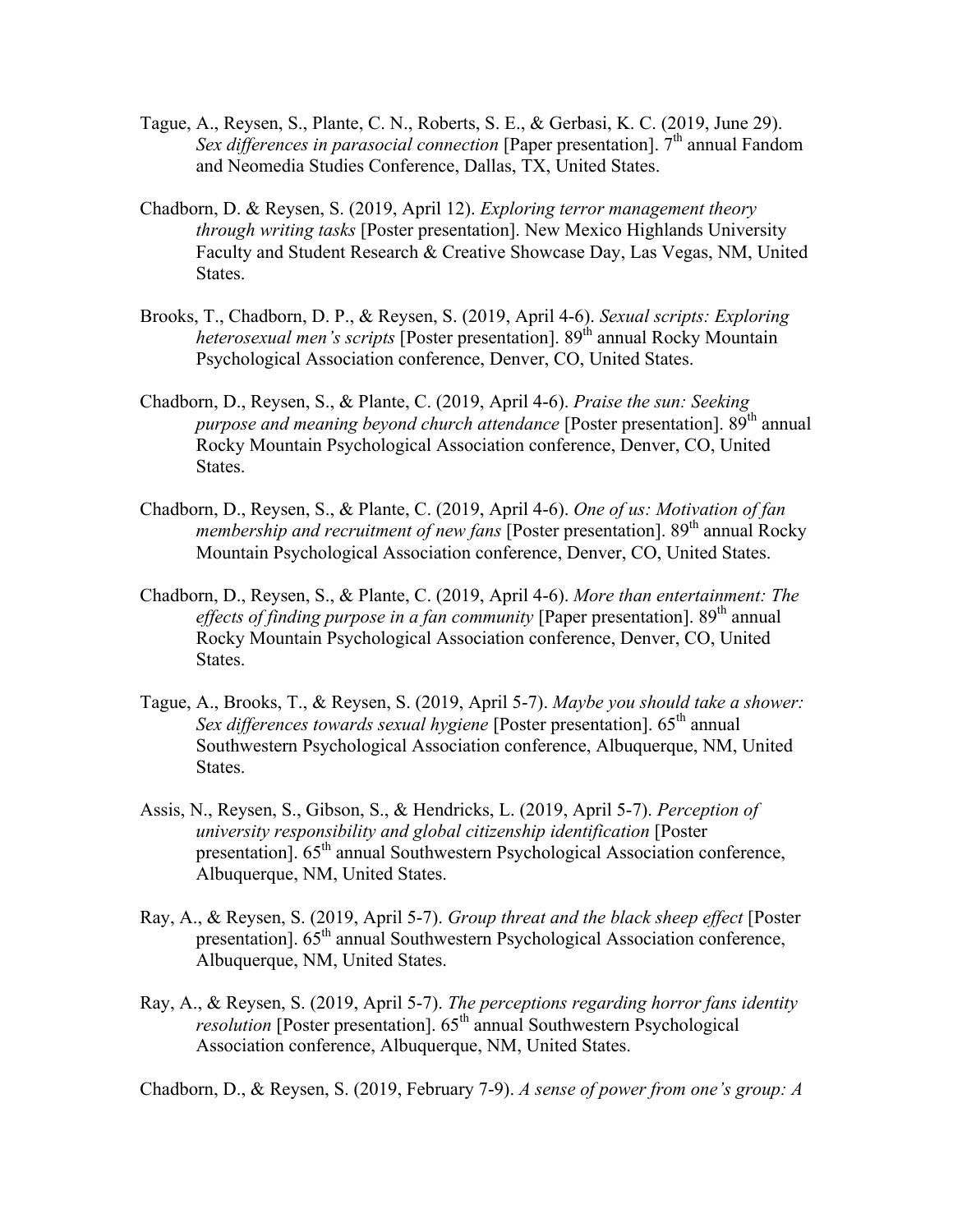*social identity perspective of locus of control* [Poster presentation]. 20<sup>th</sup> annual meeting of the Society of Personality and Social Psychology, Portland, OR, United States.

- Ray, A., Reysen, S., & Tague, A. (2019, February 7-9). *Motivations to attend fan conventions* [Poster presentation]. 20<sup>th</sup> annual meeting of the Society of Personality and Social Psychology, Portland, OR, United States.
- Assis, N., Reysen, S., & Katzarska-Miller, I. (2019, February 7-9). *Being global is being green: Associations between global citizenship identification and measures of*  environmental motivations and attitudes [Poster presentation]. 20<sup>th</sup> annual meeting of the Society of Personality and Social Psychology, Portland, OR, United States.
- Brooks, T., Tague, A., & Reysen, S. (2019, February 7-9). *What a woman wants: The role of disgust and preference for partners with altered pubic hair* [Poster presentation]. 20<sup>th</sup> annual meeting of the Society of Personality and Social Psychology, Portland, OR, United States.
- Tague, A., & Reysen, S. (2019, February 7-9). *Predictors of matchmaking: The big five and the dark triad* [Poster presentation]. 20<sup>th</sup> annual meeting of the Society of Personality and Social Psychology, Portland, OR, United States.
- Brooks, T. R., & Reysen, S. (2019, February 7). *Defining the sexual script of heterosexual men* [Paper presentation]. Sexuality Pre-Conference to the Society of Personality and Social Psychology annual meeting, Atlanta, GA, United States.
- Martin, K. J., Brooks, T. R., Ray, A. T., Hendricks, L., Dang, Q., Reysen, S., Tietjen-Smith, T., & Tague, A. M. (2018, August). *Out of the cell and onto the campus: Sexual entitlement in the college population* [Poster presentation]. 126<sup>th</sup> annual American Psychological Association convention, San Francisco, CA, United States.
- Moore, J. M., Martin, K. J., Brooks, T. R., Reysen, S., & Shaw, J. (2018, August 9-12). *Prejudice within the gay community towards sex role identity* [Poster presentation]. 126<sup>th</sup> annual American Psychological Association convention, San Francisco, CA, United States.
- Reysen, S., Plante, C. N., Roberts, S. E., & Gerbasi, K. C. (2018, June 7-9). *A brief report on differences in big five personality dimensions between anime cosplayers and non-cosplayers* [Paper presentation]. 6<sup>th</sup> annual Fandom and Neomedia Studies Conference, Fort Worth, TX, United States.
- Reysen, S., Plante, C. N., Roberts, S. E., & Gerbasi, K. C. (2018, June 7-9). *Motivations of cosplayers to participate in the anime fandom* [Paper presentation]. 6<sup>th</sup> annual Fandom and Neomedia Studies Conference, Fort Worth, TX, United States.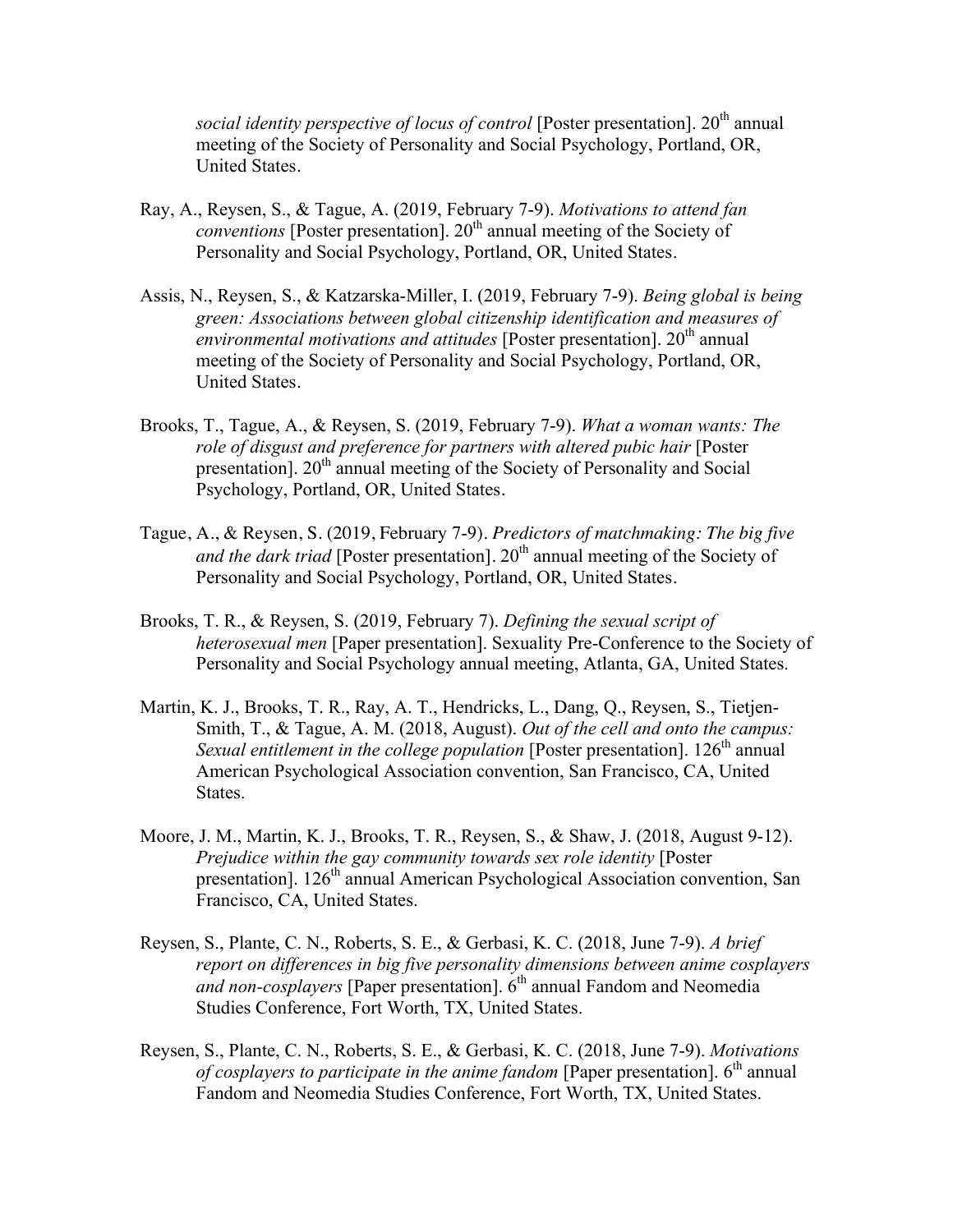- Reysen, S., Plante, C. N., Roberts, S. E., & Gerbasi, K. C. (2018, June 7-9). *"Coming out" as an anime fan: Cosplayers in the anime fandom, fan disclosure, and wellbeing* [Paper presentation]. 6<sup>th</sup> annual Fandom and Neomedia Studies Conference, Fort Worth, TX, United States.
- Reysen, S., Plante, C. N., Roberts, S. E., & Gerbasi, K. C. (2018, June 7-9). *"Who I want to be": Self-perception and cosplayers' identification with their favorite characters* [Paper presentation]. 6<sup>th</sup> annual Fandom and Neomedia Studies Conference, Fort Worth, TX, United States.
- Reysen, S. Plante, C. N., Chadborn, D., Roberts, S. E., Gerbasi, K. C., Miller, J., Gamboa, A., & Ray, A. (2018, June 7-9). *A brief report on the prevalence of selfreported mood disorders, anxiety disorders, attention-deficit/hyperactivity disorder, and autism spectrum disorder in anime, brony, and furry fandoms* [Paper presentation].  $6<sup>th</sup>$  annual Fandom and Neomedia Studies Conference, Fort Worth, TX, United States.
- Leshner, C., Reysen, S., Plante, C. N., Chadborn, D., Roberts, S. E., & Gerbasi, K. C. (2018, June 7-9). *"My group is discriminated against but I'm not": Denial of personal discrimination in furry, brony, anime, and general interest fan groups* [Paper presentation].  $6<sup>th</sup>$  annual Fandom and Neomedia Studies Conference, Fort Worth, TX, United States.
- Chadborn, D., Reysen, S., Brooks, T., Ray, A., Assis, N., & Tague, A. (2018, April 13- 15). *The cheerleader effect: Successful replication and attempted expansion* [Poster presentation].  $64^{\text{th}}$  annual Southwestern Psychological Association conference, Houston, TX, United States.
- Tague, A., Reysen, S., Brooks, T., Ray, A., Chadborn, D., & Assis, N. (2018, April 13- 15). *I ship it: Differences in fantasy engagement between shippers and nonshippers* [Paper presentation]. 64<sup>th</sup> annual Southwestern Psychological Association conference, Houston, TX, United States.
- Chadborn, D., Reysen, S., Brooks, T., Ray, A., Assis, N., & Tague, A. (2018, April 13- 15). *Perceived stigma, social identity, and group norms as predictors of prosocial behavior* [Paper presentation]. 64<sup>th</sup> annual Southwestern Psychological<sup>1</sup> Association conference, Houston, TX, United States.
- Brooks, T., Chadborn, D., Assis, N., Ray, A., Tague, A., & Reysen, S. (2018, April 13- 15). *Bottom prejudice: Negative evaluations of sex role identity in the gay community* [Poster presentation]. 64<sup>th</sup> annual Southwestern Psychological Association conference, Houston, TX, United States.
- Brooks, T. R., Ray, A. T., Tague, A. M., Chadborn, D., Assis, N., & Reysen, S. (2018, April 13-15). *Losing heterosexuality: Straight men who sleep with men and sex*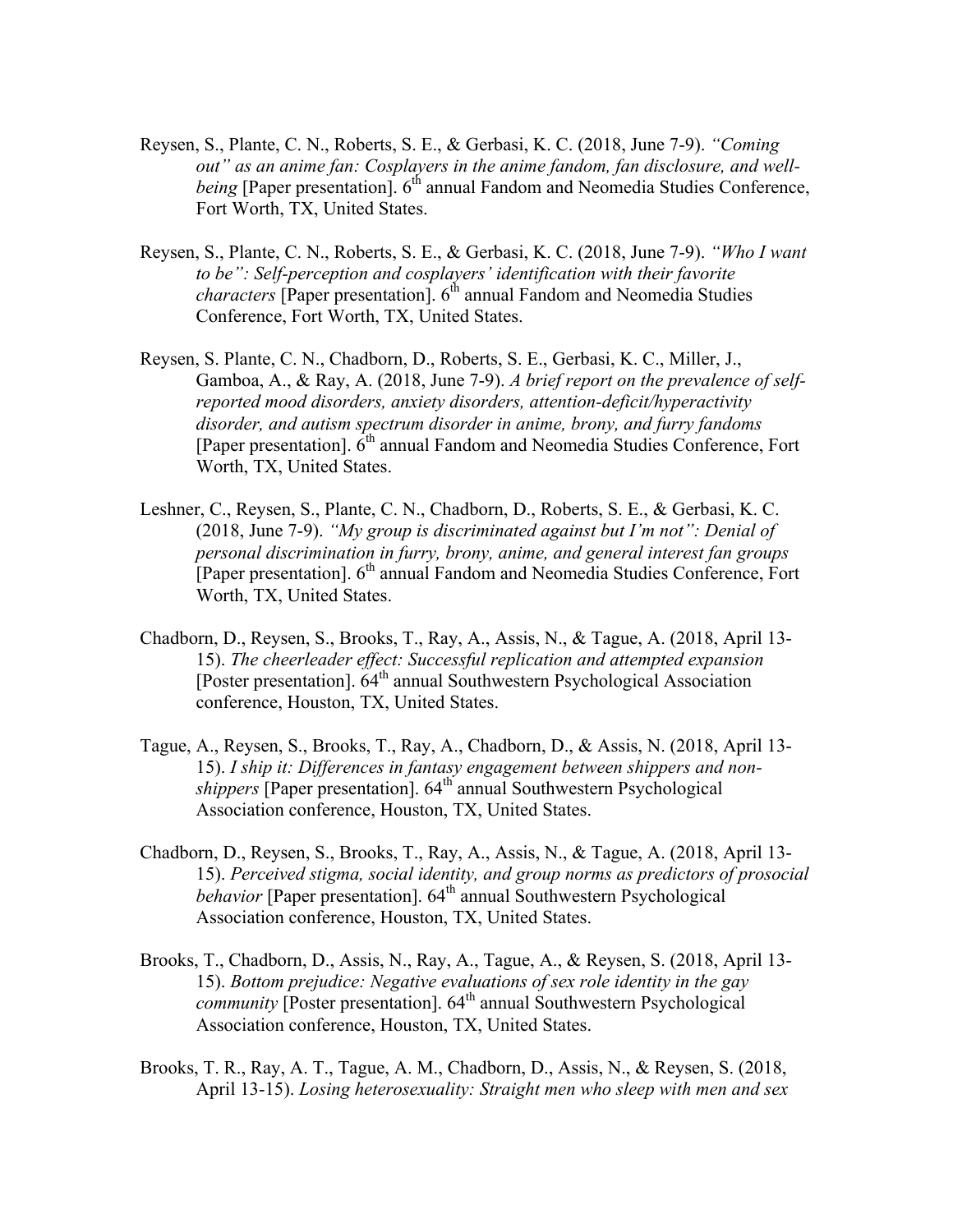*role* [Paper presentation]. 64rd annual Southwestern Psychological Association conference, Houston, TX, United States.

- Ray, A. T., Reysen, S., Brooks, T. R., Chadborn, D., & Assis, N. (2018, April 13-15). *A social identity perspective of personality differences between fan and non-fan identities* [Poster presentation]. 64th annual Southwestern Psychological Association conference, Houston, TX, United States.
- Brooks, T., Assis, N., Tague, A., Chadborn, D., Ray, A., & Reysen, S. (2018, April 13- 15). *Welcome to the rainbow? Evaluations of trans-people's sexuality* [Poster presentation]. 64<sup>th</sup> annual Southwestern Psychological Association conference, Houston, TX, United States.
- Chadborn, D., Brooks, T. R., & Reysen, S. (2018, March). *No work and all play: Understanding the appeal of submissive fantasies* [Poster presentation]. Southeastern Louisiana University Faculty Conference on Teaching, Hammond, LA, United States.
- Chadborn, D., Plante, C. N., Groves, C., Reysen, S., Ray, A., & Tague, A. (2018, March 1). *Lessons from Equestria: Prosocial Media Use, Helping Behavior, and the Mediating Role of Empathy in Fans of* My Little Pony: Friendship is Magic [Poster presentation]. Media Psychology Pre-Conference to the Society of Personality and Social Psychology annual meeting, Atlanta, GA, United States.
- Brooks, T. R., Chadborn, D., & Reysen, S. (2018, March 1). *A social identity perspective of submissive fantasies in the vanilla and kink communities* [Paper presentation]. Sexuality Pre-Conference to the Society of Personality and Social Psychology annual meeting, Atlanta, GA, United States.
- Ray, A., Tague, A. M., Hendricks, L., Dang, Q., Reysen, S., Tietjen-Smith, T., & Martin, K. J. (2018, March 1). *"On your knees, woman!" An examination of sexual entitlement and sexism* [Paper presentation]. Sexuality Pre-Conference to the Society of Personality and Social Psychology annual meeting, Atlanta, GA, United States.
- Brooks, T. R., Shaw, J., Tague, A., Assis, N., Ray, A. T., Chadborn, D., & Reysen, S. (2018, March 1-3). *Heteroflexible: The influence of sex-role on perceived heterosexuality of straight men who sleep with men* [Poster presentation]. 19<sup>th</sup> annual meeting of the Society of Personality and Social Psychology, Atlanta, GA, United States.
- Chadborn, D., Brooks, T. R., Reysen, S., & Assis, N. (2018, March 1-3). *No work and all play: Understanding the appeal of submissive fantasies* [Poster presentation]. 19<sup>th</sup> annual meeting of the Society of Personality and Social Psychology, Atlanta, GA, United States.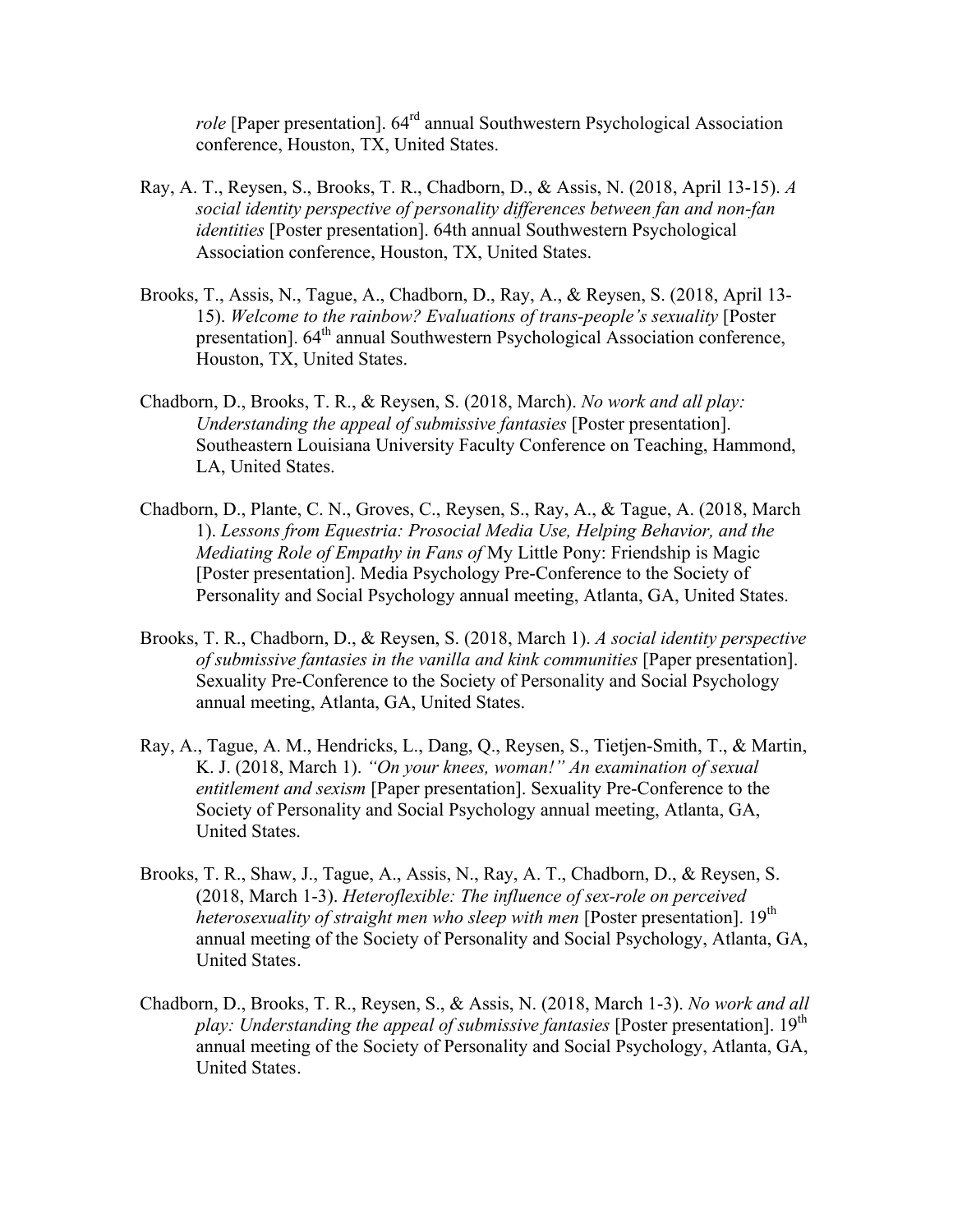- Katzarska-Miller, I., & Reysen, S. (2018, March 1-3). *Importance of normative environment for a global citizen identity* [Poster presentation]. 19<sup>th</sup> annual meeting of the Society of Personality and Social Psychology, Atlanta, GA, United States.
- Reysen, S., Plante, C. N., Chadborn, D., Roberts, S. E., & Gerbasi, K. C. (2018, March 1- 3). *Maturity, well-being, helping behavior, and dating preferences* [Poster presentation]. 19<sup>th</sup> annual meeting of the Society of Personality and Social Psychology, Atlanta, GA, United States.
- Ray, A., Reysen, S., Assis, N., Tague, A., & Wagg, N. (2018, March 1-3). *Motivations to attend fan conventions* [Poster presentation]. 19<sup>th</sup> annual meeting of the Society of Personality and Social Psychology, Atlanta, GA, United States.
- McCarter, T., Brooks, T., Shaw, J., & Reysen, S. (2018, March 1-3). *Sexual perception: How false consensus bias relates to sexual behaviors* [Poster presentation]. 19<sup>th</sup> annual meeting of the Society of Personality and Social Psychology, Atlanta, GA, United States.
- Chadborn, D., Brooks, T. R., & Reysen, S. (2017, November). *All play and no work: Understanding the appeal of submissive fantasies* [Poster presentation]*.* Southeastern Louisiana University Faculty Conference on Teaching, Hammond, LA, United States.
- Branch, K. V., Brooks, T. R., Reysen, S., Chadborn, D., & Plante, C. N. (2017, November 2-3). *Activism, character identification, and frequency of watching* My Little Pony: Friendship is Magic [Paper presentation]. 14<sup>th</sup> annual Pathways Student Research Symposium, Stephenville, TX, United States.
- Brooks, T. R., Reysen, S., & Katzarska-Miller, I. (2017, November 2-3). *Romeo and Juliet: Perceptions of love of stigmatized relationships* [Paper presentation]. 14<sup>th</sup> annual Pathways Student Research Symposium, Stephenville, TX, United States.
- McCarter, T., Brooks, T. R., Shaw, J., & Reysen, S. (2017, November 2-3). *Sexual consensus: False consensus bias for sexual behaviors* [Paper presentation]. 14th annual Pathways Student Research Symposium, Stephenville, TX, United States.
- Ray, A., Henley, T., & Reysen, S. (2017, November 2-3). *Gamer sexism: A social identity perspective* [Paper presentation]. 14<sup>th</sup> annual Pathways Student Research Symposium, Stephenville, TX, United States.
- Reysen, S., Plante, C. N., Roberts, S. E., Gerbasi, K. C., Katzarska-Miller, I. (2017, June 10-11). *Anime genre preferences and associations with anime fans' paranormal beliefs and sexism* [Paper presentation]. 5<sup>th</sup> annual Fandom and Neomedia Studies Conference, Fort Worth, TX, United States. [Keynote Talk]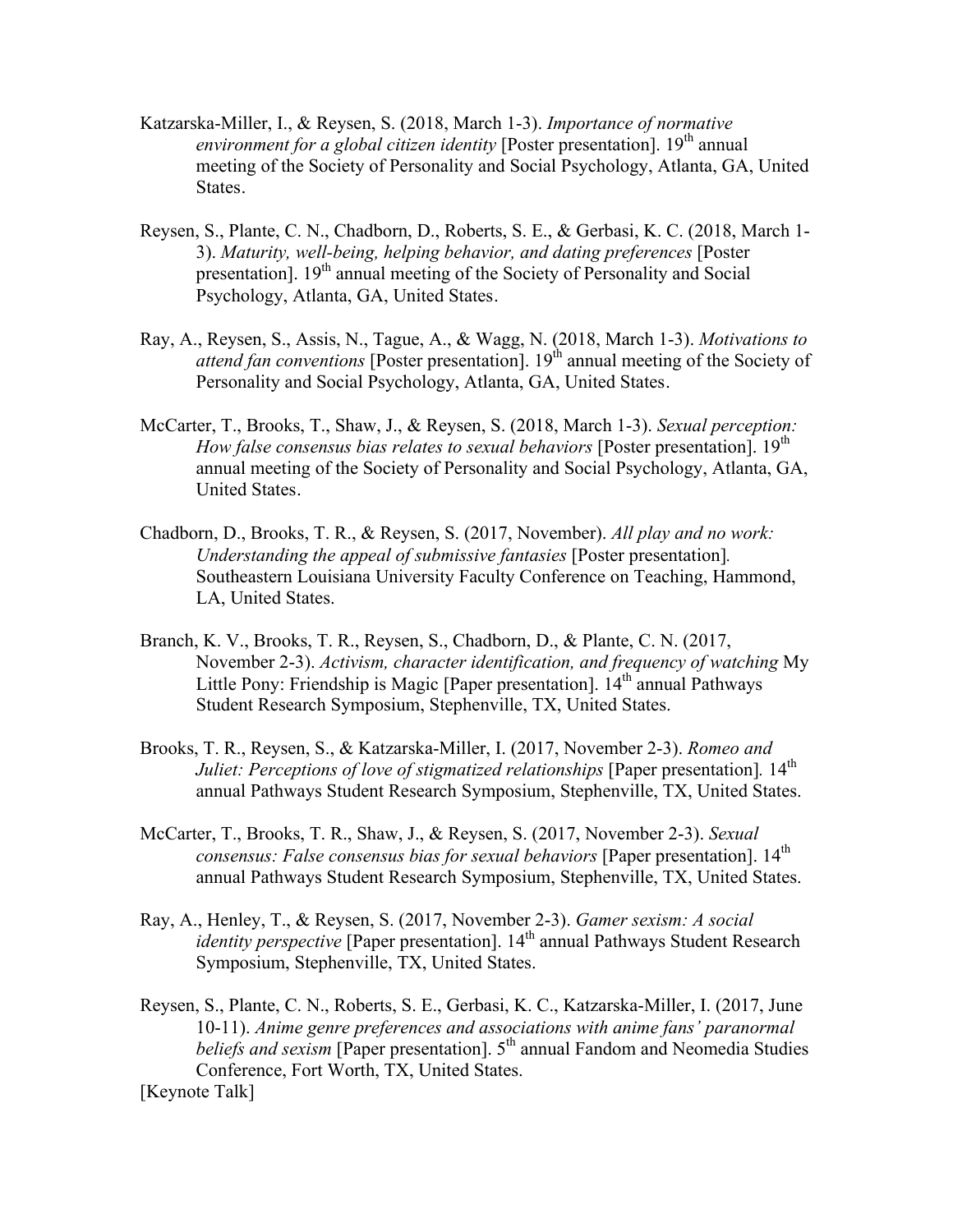- Roberts, S., Côté, J., Marshall, Z., Plante, C., Reysen, S., & Gerbasi, K. (2017, May 18- 21). *FurScience universal recruitment project (FurP): An invitation for collaboration* [Paper presentation]. 24th annual International Society for Research on Identity, Groningen, Netherlands.
- Assis, N., Reysen, S., Gibson, S., Hendricks, L. (2017, April 6). *On campus, online, and off-site students' attitudes towards university* [Paper presentation]. 9<sup>th</sup> annual Texas A&M University-Commerce Research Symposium, Commerce, TX, United States.
- Dardenne, A., Chadborn, D., Reysen, S. (2017, April 28). *Social identity and its impact on the cheerleader effect* [Poster presentation]. 2<sup>nd</sup> annual Southeastern Psychology Research Showcase, Hammond, LA, United States.
- Assis, N., Reysen, S., Gibson, S., Hendricks, L., Ray, A. T., Chadborn, D., & Brooks, T. R. (2017, March 31-April 2). *Predictors of intention to join a university alumni association* [Poster presentation]. 63rd annual Southwestern Psychological Association conference, San Antonio, TX, United States.
- Ray, A., Henley, T. B., & Reysen, S. (2017, March 31-April 2). *A social identity perspective of gamer sexism* [Paper presentation].  $63<sup>rd</sup>$  annual Southwestern Psychological Association conference, San Antonio, TX, United States.
- Ray, A., Reysen, S., Assis, N., Tague, A., Brooks, T. R., & Chadborn, D. (2017, March 31-April 2). *Identification with nerds and geeks from two perspectives* [Paper presentation].  $63<sup>rd</sup>$  annual Southwestern Psychological Association conference, San Antonio, TX, United States.
- Tague, A. M., Reysen, S., Shaw, J., Plante, C. N., Ray, A., Chadborn, D., Assis, N., Brooks, T. R. (2017, March 31-April 2). *Predictors of fan entitlement in three fandoms* [Poster presentation].  $63<sup>rd</sup>$  annual Southwestern Psychological Association conference, San Antonio, TX, United States.
- Chadborn, D., Reysen, S., St. Martin, N., Ray, A., Assis, N., Tague, A. M., & Brooks, T. R. (2017, March 31-April 2). *The power of friendship: Fandom identification mediates norms of giving* [Poster presentation]. 63<sup>rd</sup> annual Southwestern Psychological Association conference, San Antonio, TX, United States.
- Brooks, T. R., Reysen, S., Plante, C. N., Roberts, S. E., Gerbasi, K. C., Ray, A., Chadborn, D., Assis, N., & Tague, A. M. (2017, March 31-April 2). *'It just clicked': Discovery of furry identity and motivations to engage with the fandom* [Poster presentation].  $63^{rd}$  annual Southwestern Psychological Association conference, San Antonio, TX, United States.

Dardenne, A., Chadborn, D., Reysen, S. (2017, March 14). *Social identity and its impact*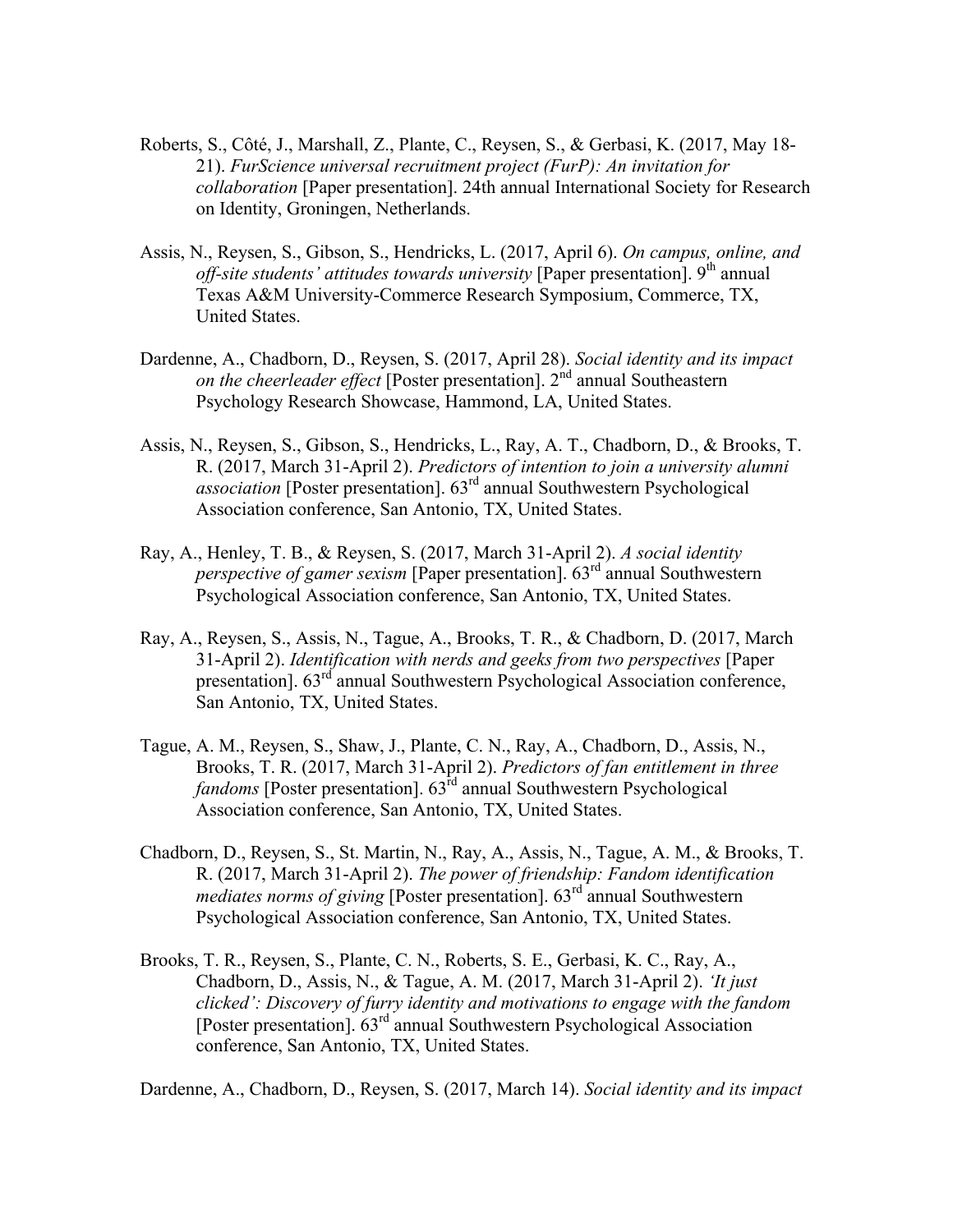*on the cheerleader effect* [Poster presentation]. Southeastern Louisiana University Student Research Showcase, Hammond, LA, United States.

- Assis, N., Reysen, S., Gibson, S., Hendricks, L. (2017, March 31). *On campus, online, and off-site students' attitudes towards university* [Poster presentation]. Annual Federation Graduate Student Research Symposium, Denton, TX, United States.
- Tague, A., & Reysen, S. (2017, January 19-21). *Belongingness as a mediator between stigma and ingroup identification* [Poster presentation]. 18<sup>th</sup> annual meeting of the Society of Personality and Social Psychology, San Antonio, TX, United States.
- Chadborn, D., & Reysen, S. (2017, January 19-21). *A social identity perspective of inspiration* [Poster presentation]. 18<sup>th</sup> annual meeting of the Society of Personality and Social Psychology, San Antonio, TX, United States.
- Assis, N., Chadborn, D., Edwards, P., Reysen, S., & Ray, A. (2017, January 19-21). *Fandom functions as mediators between fanship and display of fan symbols* [Poster presentation]. 18<sup>th</sup> annual meeting of the Society of Personality and Social Psychology, San Antonio, TX, United States.
- Brooks, T. R., Reysen, S., Plante, C. N., Roberts, S. E., & Gerbasi, K. C. (2017, January 19-21). *Accuracy of perceived prejudice toward one's fan group* [Poster presentation]. 18<sup>th</sup> annual meeting of the Society of Personality and Social Psychology, San Antonio, TX, United States.
- Cahill, A., Reysen, S., Plante, C. N., Roberts, S. E., & Gerbasi, K. C. (2017, January 19- 21). *Ingroup bias and ingroup projection in the furry fandom* [Poster presentation]. 18<sup>th</sup> annual meeting of the Society of Personality and Social Psychology, San Antonio, TX, United States.
- Reysen, S., & Katzarska-Miller, I. (2017, January 19-21). *Superordinate and subgroup identities as predictors of peace and conflict* [Poster presentation]. 18<sup>th</sup> annual meeting of the Society of Personality and Social Psychology, San Antonio, TX, United States.
- Ray, A., Plante, C. N., Reysen, S., Roberts, S. E., Gerbasi, K. C., Chadborn, D., Assis, N., Tague, A., & Brooks, T. (2017, January 19). *Fan interaction as a mediator of convention attendance and well-being* [Poster presentation]. Media Psychology Pre-Conference to the Society of Personality and Social Psychology annual meeting, San Antonio, TX, United States.
- Tague, A. M., Reysen, S., Ray, A., Chadborn, D., Assis, N., & Brooks, T. R. (2017, January 19). *Gossip victims' anger and psychological reactance* [Poster presentation]. Emotion Pre-Conference to the Society of Personality and Social Psychology annual meeting, San Antonio, TX, United States.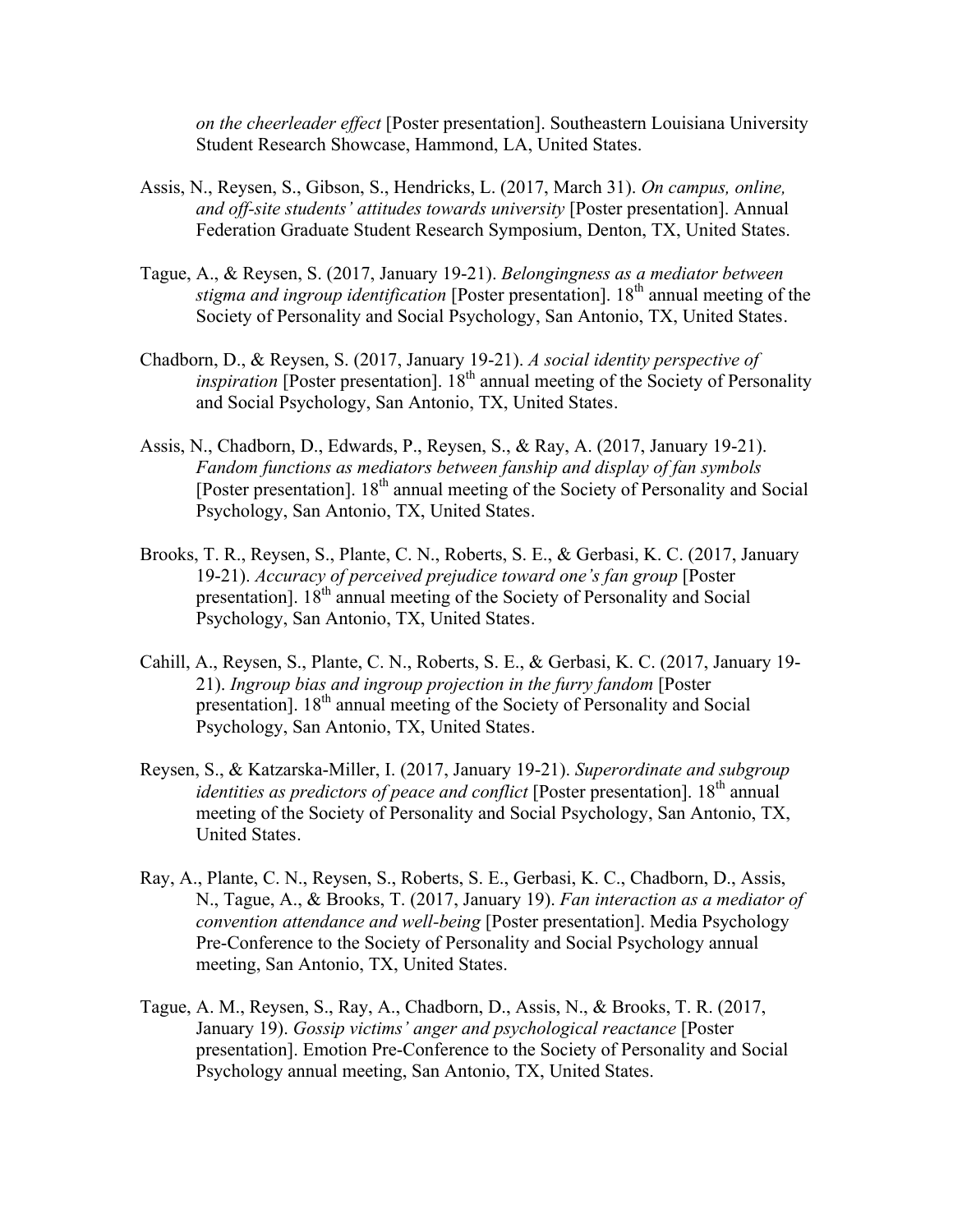- Chadborn, D., St. Martin, N., Reysen, S., Ray, A., Assis, N., Tague, A., & Brooks, T. (2017, January 19). *Social identity and charitable giving in an online media fan community* [Poster presentation]. Media Psychology Pre-Conference to the Society of Personality and Social Psychology annual meeting, San Antonio, TX, United States.
- Assis, N., Reysen, S., Gibson, S., Hendricks, L., Ray, A., & Chadborn, D. (2017, January 19). *Perception of university responsibility and global citizenship identification* [Poster presentation]. Self and Identity Pre-Conference to the Society of Personality and Social Psychology annual meeting, San Antonio, TX, United States.
- Brooks, T., Reysen, S., Plante, C., Ray, A. T., Chadborn, D., Assis, N., & Tague, A. M. (2017, January 19). *Initial validation of a short measure for self-rated maturity* [Poster presentation]. Self and Identity Pre-Conference to the Society of Personality and Social Psychology annual meeting, San Antonio, TX, United States.
- Assis, N., Gibson, S., & Reysen, S. (2016, November 3-4). *Analysis of students' global competence aptitude assessment scores before and after traveling abroad* [Paper presentation]. 13<sup>th</sup> annual Pathways Student Research Symposium, Prairie View, TX, United States. [Second Place Doctoral Oral Presentation in Education]
- Dangol, N., Assis, N., Gibson, S., & Reysen, S. (2016, November 3-4). *International students' sense of belonging as impacted by a leadership training program* [Paper presentation]. 13<sup>th</sup> annual Pathways Student Research Symposium, Prairie View, TX, United States.
- Ray, A., Reysen, S., Assis, N., Cahill, A., Tague, A., Brooks, T., & Chadborn, D. (2016, November 3-4). *Perception of horror fans' identity resolution* [Poster presentation]. 13<sup>th</sup> annual Pathways Student Research Symposium, Prairie View, TX, United States.
- Tague, A., Reysen, S., Plante, C. N., Roberts, S. E., & Gerbasi, K. C. (2016, November 3-4). *Optimal distinctiveness needs as predictors of identification in the anime fandom* [Paper presentation]. 13<sup>th</sup> annual Pathways Student Research Symposium, Prairie View, TX, United States.
- Brooks, T., Reysen, S., Shaw, J., Ray, A., Assis, N., & Chadborn, D. (2016, November 3- 4). *Heterosexual missionary as the sexual default and stigmatization of perceived infrequent sexual activities* [Paper presentation]. 13<sup>th</sup> annual Pathways Student Research Symposium, Prairie View, TX, United States. [Second Place Master's Oral Presentation in Social Sciences]

Slobodnikova, A., Reysen, S., & Katzarska-Miller, I. (2016, November 3-4). *Roma's*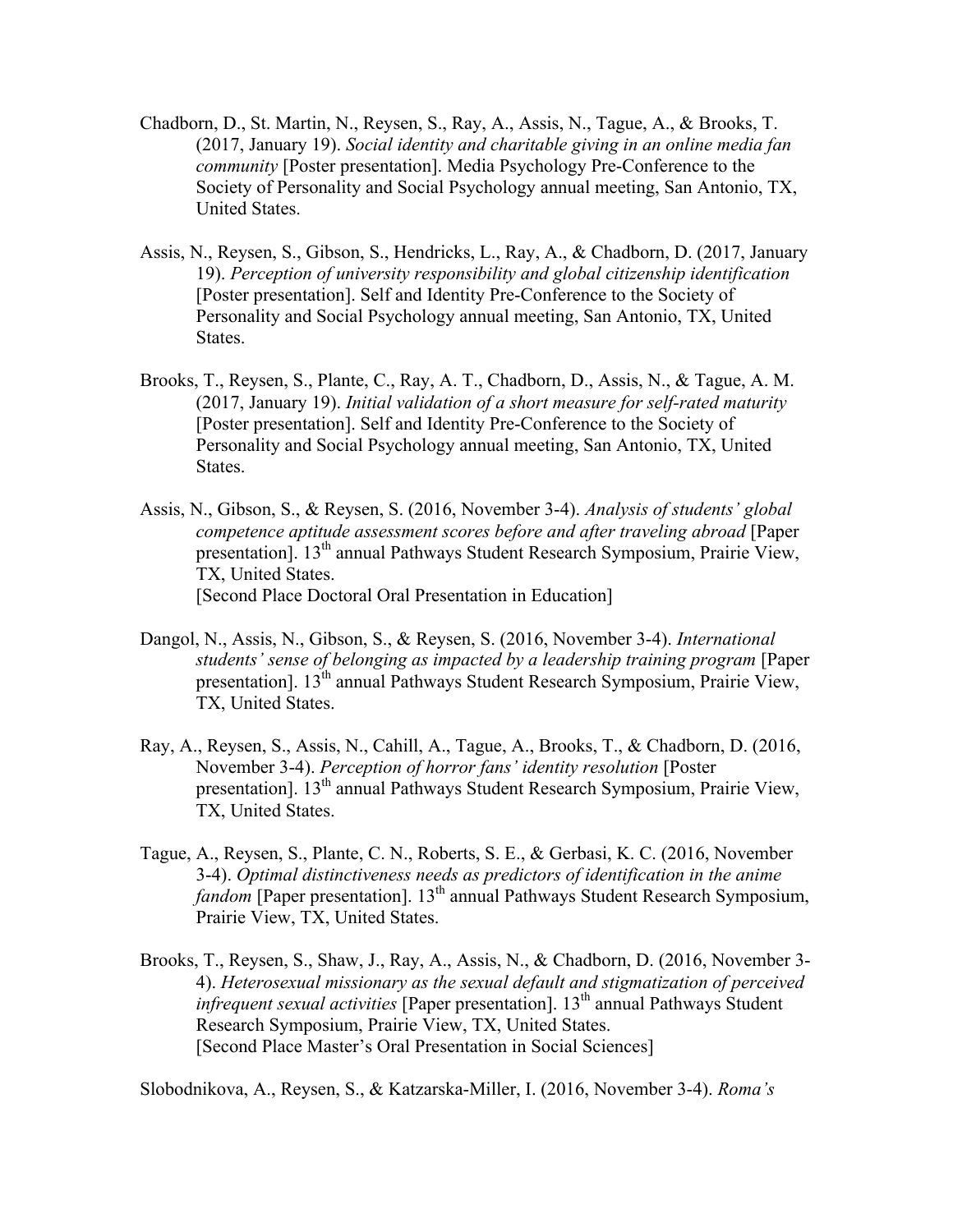*school ethnic composition, intergroup contact, and global citizenship identification as predictors of well-being* [Paper presentation]. 13<sup>th</sup> annual Pathways Student Research Symposium, Prairie View, TX, United States.

- Reysen, S., Plante, C. N., Roberts, S. E., & Gerbasi, K. C. (2016, June 4-5). *Accuracy of perceived prejudice toward one's fan group* [Paper presentation]. 4<sup>th</sup> annual Fandom and Neomedia Studies Conference, Dallas, TX, United States.
- Reysen, S., Plante, C. N., Roberts, S. E., & Gerbasi, K. C. (2016, June 4-5). *Anime fans to the rescue: Evidence of Daniel Wann's team identification-social psychological health model* [Paper presentation]. 4<sup>th</sup> annual Fandom and Neomedia Studies Conference, Dallas, TX, United States.
- Assis, N., Chadborn, D., Edwards, P., Reysen, S., & Ray, A. (2016, April 8). *Fandom functions scale* [Poster presentation]. 7<sup>th</sup> annual Federation Graduate Student Research Symposium, Denton, TX, United States.
- Ellis, L., Gibson, S., Sadler, T., & Reysen, S. (2016, April 8). *Examining the impact of a leadership training program on undergraduate students' consideration of future consequences* [Poster presentation]. 7<sup>th</sup> annual Federation Graduate Student Research Symposium, Denton, TX, United States.
- Ray, A., Plante, C. N., Reysen, S., Roberts, S. E., Gerbasi, K. C., Chadborn, D., & Assis, N. (2016, April 7). *Psychological needs predict fanship and fandom in anime fans* [Paper presentation].  $8<sup>th</sup>$  annual Texas A&M University-Commerce Research Symposium, Commerce, TX, United States.
- Ellis, L., Gibson, S., Sadler, T., & Reysen, S. (2016, April 7). *The effect of the national society of leadership and success training program on consideration of future consequences* [Paper presentation]. 8<sup>th</sup> annual Texas A&M University-Commerce Research Symposium, Commerce, TX, United States.
- St. Martin, N., Chadborn, D., & Reysen, S. (2016, April 5). *Charitable giving and normative behaviors in fan communities* [Poster presentation]. Southeastern Louisiana University Student Research Showcase, Hammond, LA, United States.
- St. Martin, N., Chadborn, D., & Reysen, S. (2016, April 5). *The influence of descriptive and injunctive norms on charitable giving amongst fans* [Poster presentation]. 1st annual Southeastern Psychology Research Showcase, Hammond, LA, United States.
- St. Martin, N., Chadborn, D., & Reysen, S. (2016, April 14). *Perceptions of norms and prosocial behavior in two fan communities* [Poster presentation]. 5<sup>th</sup> annual University of Louisiana System Academic Summit, Thibodaux, LA, United States.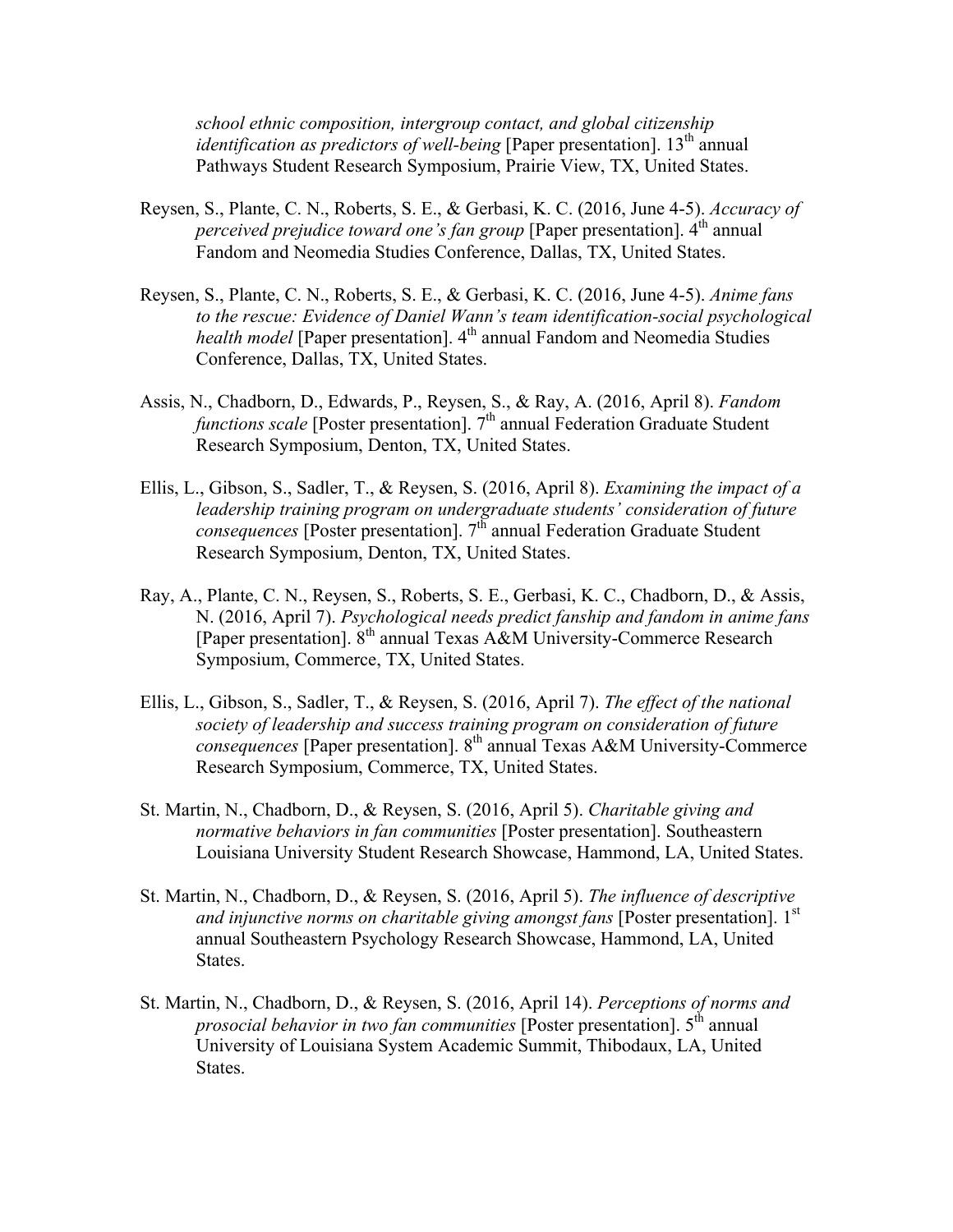- Ray, A., Reysen, S., Hackett, J., Chadborn, D., & Assis, N. (2016, April 8). *Activism as a pathway to global citizenship* [Poster presentation]. 7<sup>th</sup> annual Federation Graduate Student Research Symposium, Denton, TX, United States.
- Ray, A., Plante, C. N., Reysen, S., & Roberts, S. E. (2016, April 8-10). *Anime fans' psychological needs as predictors of fanship and fandom* [Paper presentation].  $62<sup>nd</sup>$  annual Southwestern Psychological Association conference, Dallas, TX, United States.
- Chadborn, D., & Reysen, S. (2016, April 8-10). *Group identification as a mediator between salient group and inspiration* [Poster presentation]. 62<sup>nd</sup> annual Southwestern Psychological Association conference, Dallas, TX, United States.
- Mohebpour, I., & Reysen, S. (2016, April 8-10). *World entitativity and global citizenship* [Paper presentation].  $62<sup>nd</sup>$  annual Southwestern Psychological Association conference, Dallas, TX, United States.
- Eckelberry, N., Reysen, S., Plante, C. N., & Roberts, S. E. (2016, April 8-10). *Optimal distinctiveness and identification with the furry fandom* [Poster presentation]. 62<sup>nd</sup> annual Southwestern Psychological Association conference, Dallas, TX, United States.
- Eckelberry, N., Shaw, J., & Reysen, S. (2016, January 28-30). *Sport as the default fan activity and stigmatization of non-sport fan groups* [Poster presentation]. 17<sup>th</sup> annual meeting of the Society of Personality and Social Psychology, San Diego, CA, United States.
- Chadborn, D., Edwards, P., & Reysen, S. (2016, January 28-30). *Sense of community for fan and local communities in four fan categories* [Poster presentation]. 17<sup>th</sup> annual meeting of the Society of Personality and Social Psychology, San Diego, CA, United States.
- Ray, A., Reysen, S., Plante, C. N., Roberts, S. E., & Gerbasi, K. C. (2016, January 28- 30). *Change in personality between fan and non-fan identities* [Poster presentation]. 17<sup>th</sup> annual meeting of the Society of Personality and Social Psychology, San Diego, CA, United States.
- Peasha, T., Gibson, S., Sadler, T., & Reysen, S. (2015, October). *Investigation of the effects of a leadership training program on undergraduate students' consideration of future consequences* [Poster presentation]. 12th annual Pathways Student Research Symposium, Corpus Christi, TX, United States.
- Ray, A., Reysen, S., & Hackett, J. (2015, October 22-23). *Further examination of the factor structure and validity of the identification with all humanity scale* [Poster presentation]. 12<sup>th</sup> annual Pathways Student Research Symposium, Corpus Christi, TX, United States.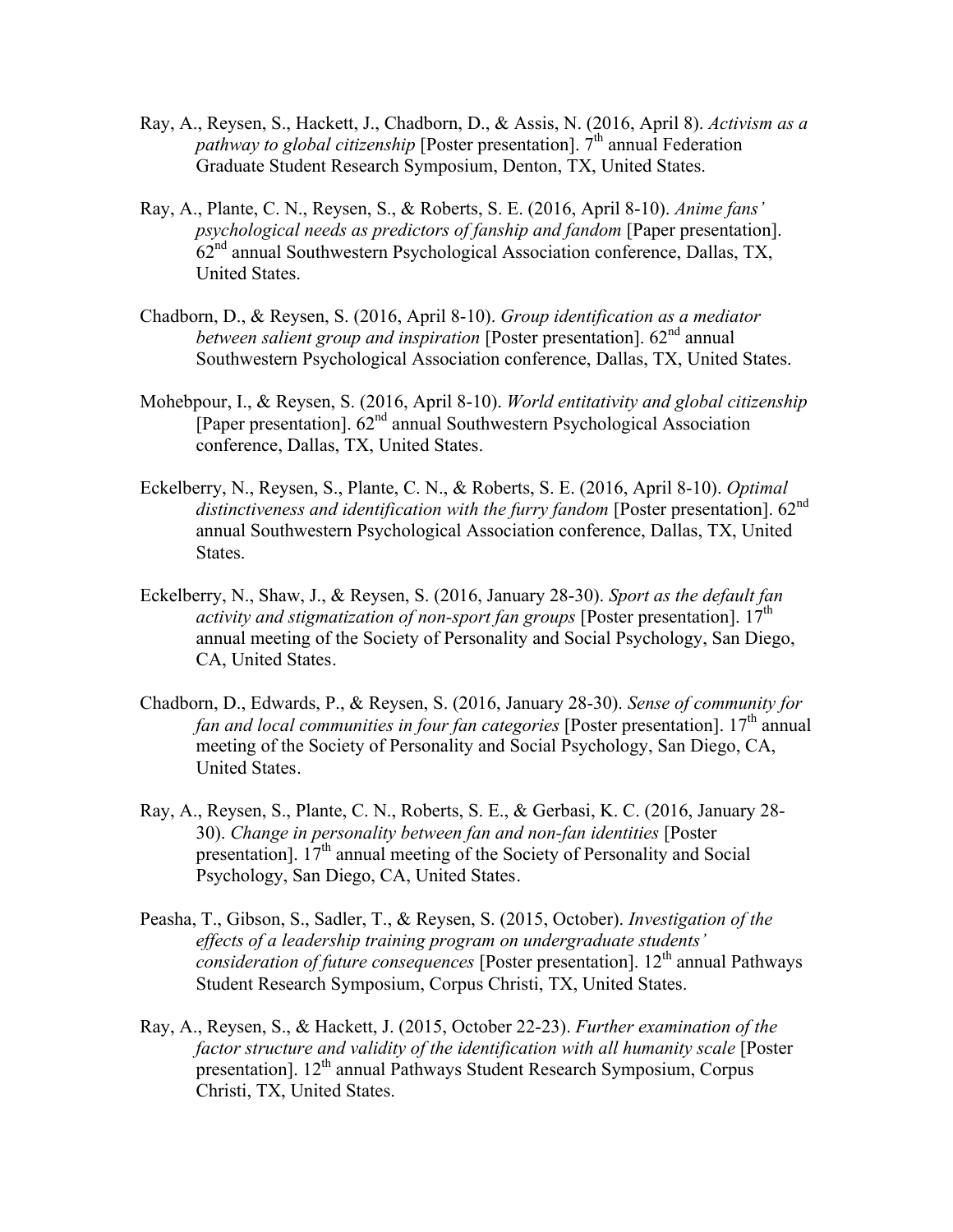- Slobodnikova, A., Reysen, S., & Katzarska-Miller (2015, October 22-23). *Interaction of socio-structural characteristics to predict Roma's desire to challenge low status position* [Poster presentation]. 12<sup>th</sup> annual Pathways Student Research Symposium, Corpus Christi, TX, United States.
- Mohebpour, I., Gibson, S., Hendricks, L., & Reysen, S. (2015, October 22-23). *Religious tolerance, social interaction, and satisfaction with university experience* [Poster presentation]. 12<sup>th</sup> annual Pathways Student Research Symposium, Corpus Christi, TX, United States.
- Eckelberry, N., Mazambani, G., Shaw, J., & Reysen, S. (2015, October 22-23). *Perceptions of a true fan* [Poster presentation]. 12<sup>th</sup> annual Pathways Student Research Symposium, Corpus Christi, TX, United States.
- Ray, S., Gibson, S., & Reysen, S. (2015, October 8-10). *Antecedents and outcomes of global citizenship identification in academic settings* [Paper presentation]. Association of American Colleges and Universities Global Learning in College conference, Fort Lauderdale, FL, United States.
- Schroy, C., Plante, C. N., Reysen, S., Roberts, S. E., & Gerbasi, K. C. (2015, June 6-7). *Different motivations as predictors of psychological connection to fan interest and fan groups in anime, furry, and fantasy sport fandoms* [Paper presentation]. 3<sup>rd</sup> annual Fandom and Neomedia Studies Conference, Dallas, TX, United States.
- Reysen, S., Plante, C. N., Roberts, S. E., Gerbasi, K. C., & Shaw, J. (2015, June 6-7). *An examination of anime fan stereotypes* [Paper presentation]. 3<sup>rd</sup> annual Fandom and Neomedia Studies Conference, Dallas, TX, United States.
- Roberts, S., Plante, C., Reysen, S., Gerbasi, K., & Côté, J. (2015, May 14-17). *Selfcreated and other-created fantasy identity: A comparison of furries, anime, and fantasy sport fans* [Paper presentation]. 22<sup>nd</sup> annual Society for Research on Identity Formation conference, Bellingham, WA, United States.
- Roberts, S., Plante, C., Reysen, S., Gerbasi, K., & Côté, J. (2015, May 14-17). *Stigmatized identity: Exploring the association between membership in the furry fandom and identity resolution* [Paper presentation]. 22<sup>nd</sup> annual Society for Research on Identity Formation conference, Bellingham, WA, United States.
- Sadler, T., Gibson, S., & Reysen, S. (2015, April 15-17). *Leadership training: The effects of leadership programs on consideration of future consequences* [Paper presentation].  $19<sup>th</sup>$  annual Western Hemispheric Trade Conference, Laredo, TX, United States.
- Kaushik, R., Reysen, S., & Gibson, S. (2015, April 2). *Predicting propensity to join alumni association following exposure to persuasive messaging* [Paper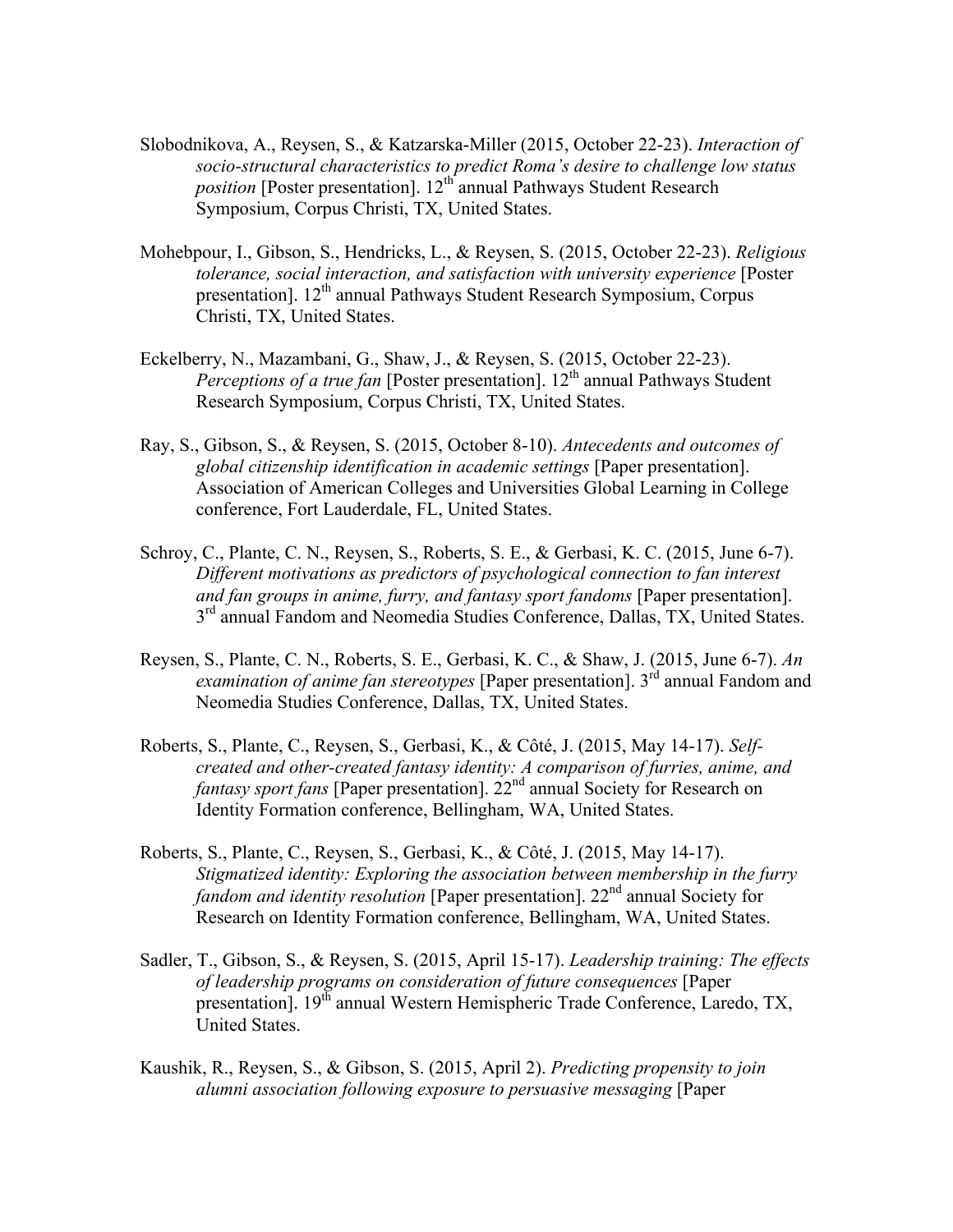presentation]. 7<sup>th</sup> annual Texas A&M University-Commerce Research Symposium, Commerce, TX, United States.

- Ray, S., Reysen, S., & Gibson, S. (2015, April 2). *Effects of a leadership training program on international students' sense of belonging and social identity* [Paper presentation]. 7<sup>th</sup> annual Texas A&M University-Commerce Research Symposium, Commerce, TX, United States.
- Mohebpour, I., Reysen, S., Gibson, S., & Flanagan, J. L. (2015, April 10-12). *Global citizenship identification and willingness to protest unethical corporations* [Paper presentation]. 61<sup>st</sup> annual Southwestern Psychological Association conference, Wichita, KS, United States.
- Schroy, C., Reysen, S., Plante, C. N., Roberts, S., & Gerbasi, K. C. (2015, April 1-4). *It takes all kinds: A look into the patterns of fandom discovery and fanship expression in furries, anime fans, and fantasy sport fans* [Paper presentation]. Popular Culture Association / American Culture Association conference, New Orleans, LA, United States.
- Schroy, C., Snider, J. S., Plante, C. N., Roberts, S., Reysen, S., & Gerbasi, K. (2015, February 26-28). *Predictors of fan entitlement* [Poster presentation]. 16<sup>th</sup> annual meeting of the Society of Personality and Social Psychology, Long Beach, CA, United States.
- Puryear, C., & Reysen, S. (2015, February 26-28). *Treating corporations as moral creatures: Examining lay perceptions of corporate rights and duties* [Poster presentation]. 16<sup>th</sup> annual meeting of the Society of Personality and Social Psychology, Long Beach, CA, United States.
- Mazambani, G., Reysen, S., Gibson, S., & Hendricks, L. (2015, February 26-28). *Sociostructural intergroup characteristics as predictors of intention to join university alumni association* [Poster presentation]. 16<sup>th</sup> annual meeting of the Society of Personality and Social Psychology, Long Beach, CA, United States.
- Roberts, S. E., Plante, C. N., Reysen, S., Gerbasi, K. C., & Wallis, E. (2014, June 7-8). *The furry identity: Notes from the field about interacting with people who possess this stigmatized identity* [Paper presentation]. 2nd annual Fandom and Neomedia Studies conference, Dallas, TX, United States.
- Reysen, S., Plante, C. N., Roberts, S. E., Gerbasi, K. C., Mohebpour, I., & Gamboa, A. (2014, June 7-8). *Pale and geeky: Prevailing stereotypes of anime fans* [Paper presentation]. 2<sup>nd</sup> annual Fandom and Neomedia Studies conference, Dallas, TX, United States.
- Gibson, S., Reysen, S., & Katzarska-Miller, I. (2014, April 24-25). *Independent and interdependent self-construal and global citizenship* [Paper presentation].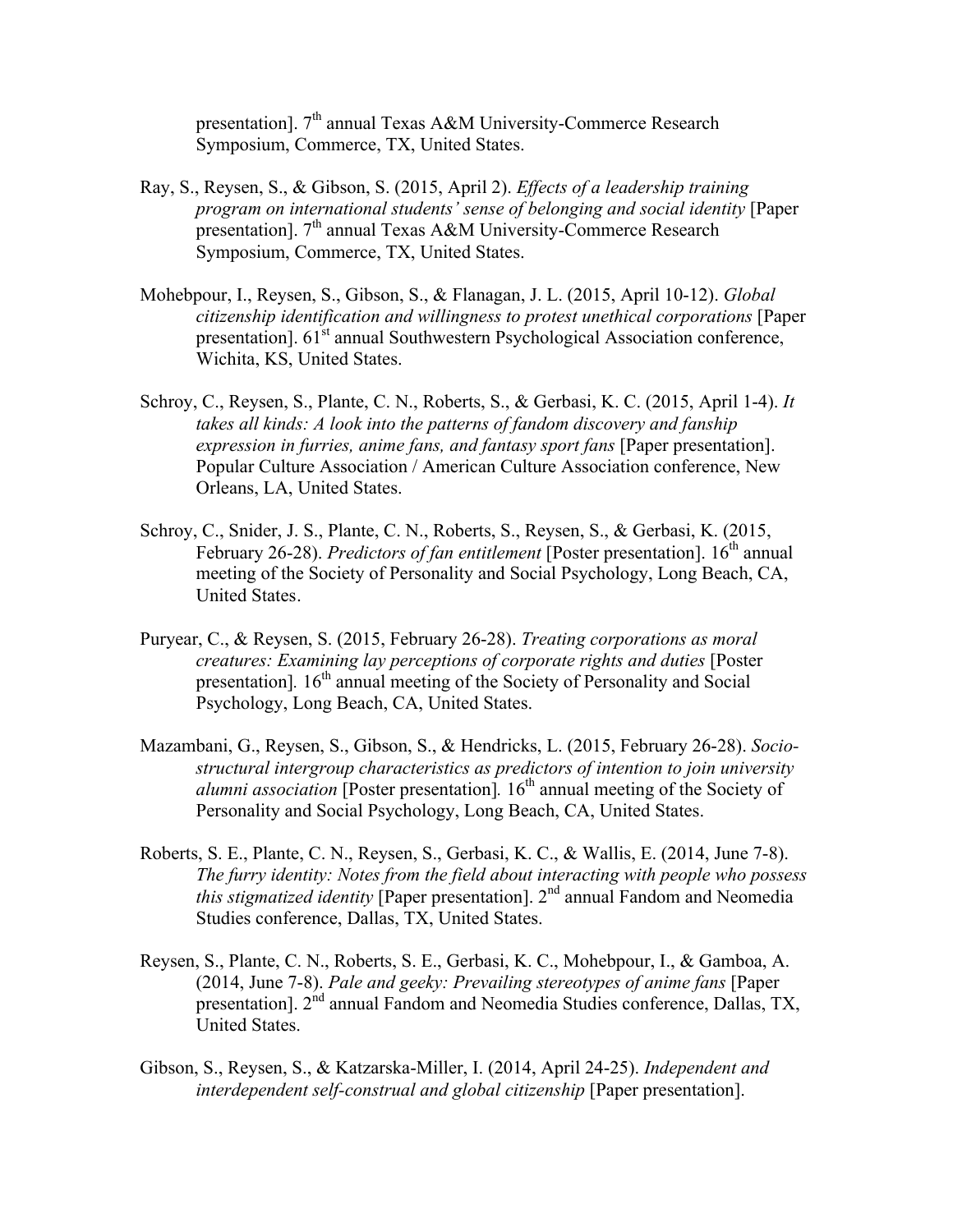International Academy of Business and Public Administration Disciplines conference, Dallas, TX, United States.

- Mazambani, G., Carlson, M., & Reysen, S. (2014, April 10). *The psychology of social networks: The creation spread, and extinction of memes in virtual communities* [Poster presentation].  $5^{th'}$ annual Federation Graduate Student Research Symposium, Denton, TX, United States.
- Sadler, T., Gibson, S., & Reysen, S. (2014, April 10). *Leadership training: The effects of leadership programs on consideration of future consequences* [Poster presentation].  $5<sup>th</sup>$  annual Federation Graduate Student Research Symposium, Denton, TX, United States.
- Slobodnikova, A., Gibson, S., Reysen, S., & Hendricks, L. (2014, April 10). *Sociostructural intergroup characteristics as predictors of university identification* [Poster presentation]. 5<sup>th</sup> annual Federation Graduate Student Research Symposium, Denton, TX, United States.
- Slobodnikova, A., Gibson, S., Reysen, S., Hendricks, L., & Justice, M. (2014, April 3). *Sociostructural intergroup characteristics as predictors of university identification* [Poster presentation]. 6<sup>th</sup> annual Texas A&M University-Commerce Research Symposium, Commerce, TX, United States.
- Sadler, T., Gibson, S., & Reysen, S. (2014, April 3). *Leadership training: The effects of leadership programs on consideration of future consequences* [Paper presentation]. 6<sup>th</sup> annual Texas A&M University-Commerce Research Symposium, Commerce, TX, United States.
- Mohebpour, I., Pierce, L., & Reysen, S. (2014, April 3-5). *Global citizenship identification as a predictor of international students' interactions and adaptation* [Poster presentation].  $60^{th}$  annual Southwestern Psychological Association conference, San Antonio, TX, United States.
- Parkerson, S., & Reysen, S. (2014, April 3-5). *Identification with groups as a predictor of essentialist beliefs and White privilege* [Poster presentation]. 60<sup>th</sup> annual Southwestern Psychological Association conference, San Antonio, TX, United States.
- Perez, G., & Reysen, S. (2014, April 3-5). *Examination of components of interpersonal threats to public identity* [Paper presentation].  $60<sup>th</sup>$  annual Southwestern Psychological Association conference, San Antonio, TX, United States.
- Pierce, L., & Reysen, S. (2014, April 3-5). *Enhancing international students' experiences: What leads to student happiness?* [Paper presentation].  $60<sup>th</sup>$  annual Southwestern Psychological Association conference, San Antonio, TX, United States.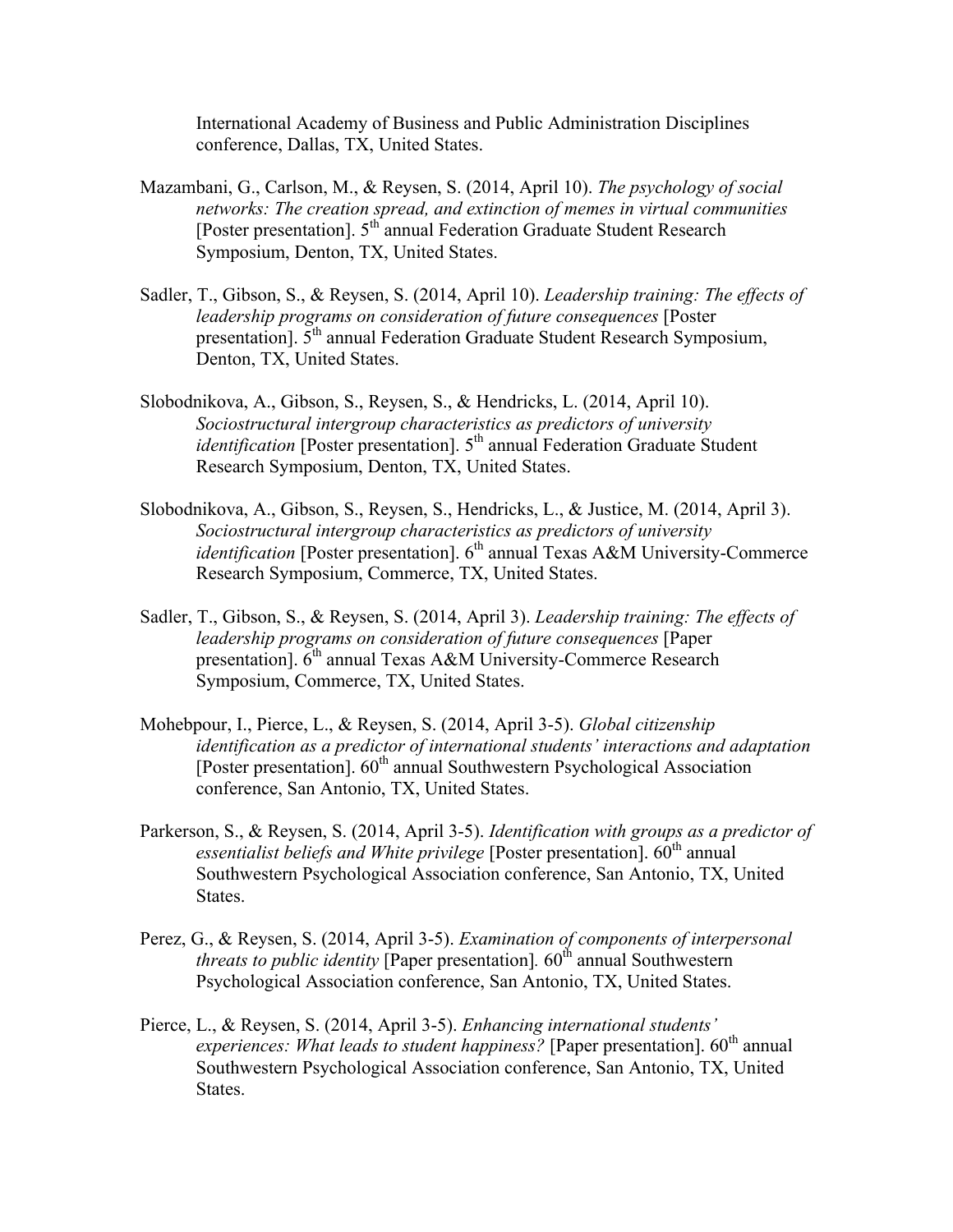- Schroy, C., Plante, C. N., Reysen, S., & Gerbasi, K. (2014, April 3-5). *Social identity and the fluidity of sexuality* [Poster presentation]. 60<sup>th</sup> annual Southwestern Psychological Association conference, San Antonio, TX, United States.
- Blake, M., Reysen, S., Pierce, L., Gibson, S., & Katzarska-Miller, I. (2014, February 13- 15). *Influence of university environment on global citizenship* [Poster presentation]. 15<sup>th</sup> annual meeting of the Society of Personality and Social Psychology, Austin, TX, United States.
- Kelly, J. E., Lee, A., Brown, L. M., Tse, C., Reysen, S., Spencer, S., Devine, P. M. (2014, February 13-15). *Examining gender differences in the relationship between religious affiliation and ethnic partner preferences* [Poster presentation]. 15<sup>th</sup> annual meeting of the Society of Personality and Social Psychology, Austin, TX, United States.
- Mazambani, G., Carlson, M., & Reysen, S. (2014, February 13-15). *An exploration of language use by high and low status group members* [Poster presentation]. 15<sup>th</sup> annual meeting of the Society of Personality and Social Psychology, Austin, TX, United States.
- Mohebpour, I., Gibson, S., & Reysen, S. (2014, February 13-15). *Further validation of global citizen and entrepreneur LIWC dictionaries* [Poster presentation]. 15th annual meeting of the Society of Personality and Social Psychology, Austin, TX, United States.
- Puryear, C., & Reysen, S. (2014, February 13-15). *Group entities as victims: The influence of mental state attributions to corporations upon moral responsibility* [Poster presentation].  $15<sup>th</sup>$  annual meeting of the Society of Personality and Social Psychology, Austin, TX, United States.
- Reysen, S. (2014, February 13-15). *Environmental influences on antecedents, identification, and outcomes of global citizenship* [Poster presentation]. 15<sup>th</sup> annual meeting of the Society of Personality and Social Psychology, Austin, TX, United States.
- Schroy, C., Snider, J. S., Plante, C. N., Roberts, S., Reysen, S., & Gerbasi, K. (2014, February 13-15). *Minority group endorsement of group essentialism under*  distinctiveness threat [Poster presentation]. 15<sup>th</sup> annual meeting of the Society of Personality and Social Psychology, Austin, TX, United States.
- Duncan, E., Hall, T., Puryear, C., & Reysen, S. (2013, November 8). *Global citizenship identification as a unique predictor of perception of systemic racism* [Poster presentation]. 11<sup>th</sup> annual Pathways Student Research Symposium, Kingsville, TX, United States.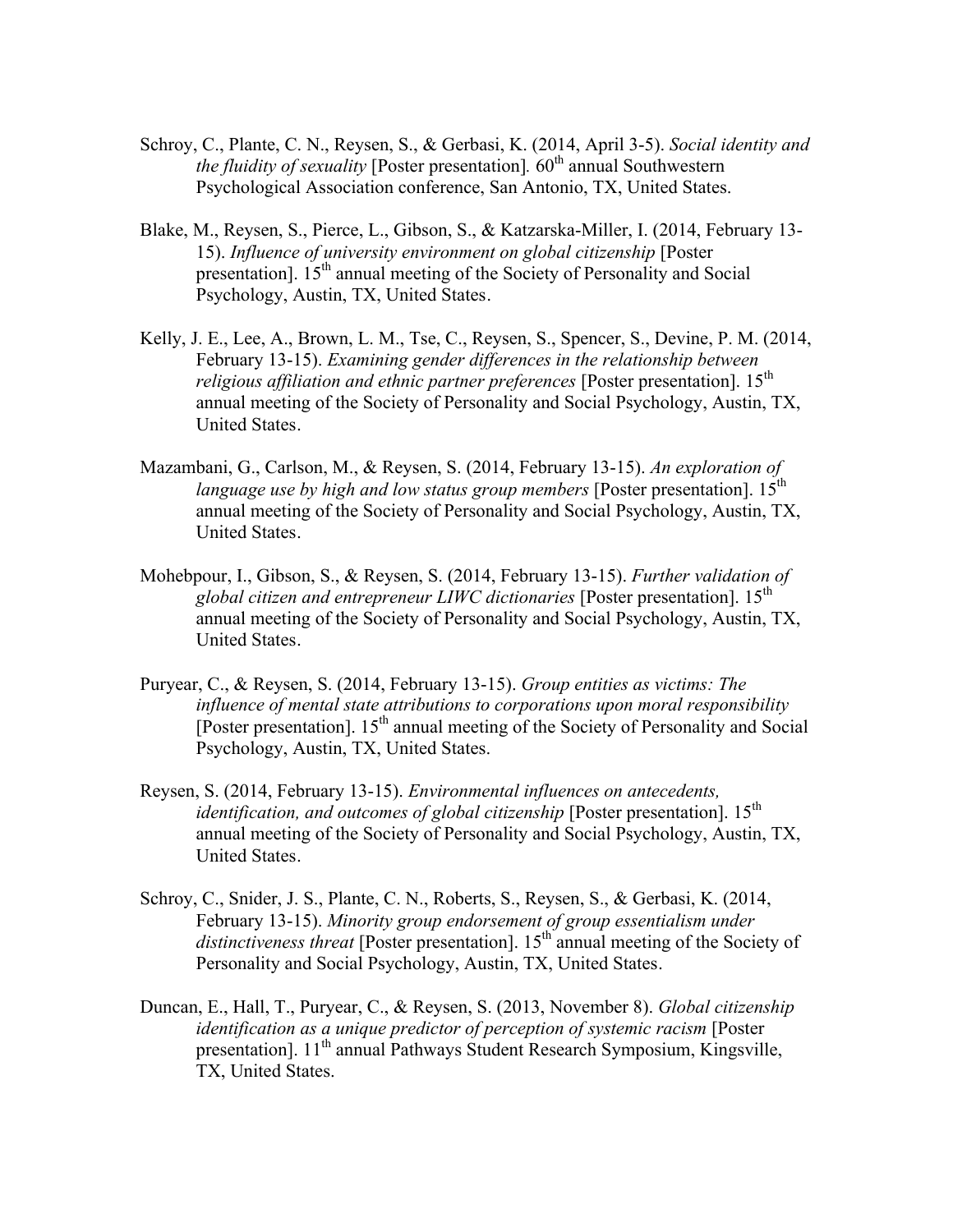- Mazambani, G., Reysen, S., & Puryear, C. (2013, November 8). *Psychological reactance as a response to copycatting* [Paper presentation]. 11<sup>th</sup> annual Pathways Student Research Symposium, Kingsville, TX, United States.
- Mohebpour, I., & Reysen, S. (2013, November 8). *Further validation of the belief in international worlds scale* [Paper presentation]. 11<sup>th</sup> annual Pathways Student Research Symposium, Kingsville, TX, United States.
- Parkerson, S., & Reysen, S. (2013, November 8). *Religiosity and motivations to be religious as predictors of acceptance of others' paranormal beliefs* [Paper presentation]. 11<sup>th</sup> annual Pathways Student Research Symposium, Kingsville, TX, United States.
- Puryear, C., & Reysen, S. (2013, November 8). *On-line versus memory based processing in the construction of moral attitudes* [Paper presentation].  $11<sup>th</sup>$  annual Pathways Student Research Symposium, Kingsville, TX.
- Scroggin, T., & Reysen, S. (2013, November 8). *Association between universal human values and attitudes toward diversity* [Poster presentation]. 11<sup>th</sup> annual Pathways Student Research Symposium, Kingsville, TX, United States.
- Slobodnikova, A., Gibson, S., & Reysen, S. (2013, November 8). *Students' perception of participation in research* [Paper presentation]. 11<sup>th</sup> annual Pathways Student Research Symposium, Kingsville, TX, United States.
- Roberts, S. E., Plante, C. N., Gerbasi, K. C., & Reysen, S. (2013, May 16-19). *The furry identity: Notes from the field about interacting with people who possess this stigmatized identity* [Paper presentation]. 20<sup>th</sup> annual meeting of the Society for Research on Identity Formation, Saint Paul, MN, United States.
- Gibson, S., & Reysen, S. (2013, April 24-25). *Representations of global citizenship in a school environment* [Paper presentation]. International Academy of Business and Public Administration Disciplines conference, Dallas, TX, United States.
- Blake, M., Pierce, L., Reysen, S., & Katzarska-Miller, I. (2013, April). *Class environment, global citizenship identification, and pro-social values* [Poster presentation]. 4<sup>th</sup> annual Federation Graduate Student Research Symposium, Denton, TX, United States.
- Reysen, S. (2013, April 13). Explaining fan group similarities and differences. In S. Reysen (Chair), *Social psychology of fanship and fandom* [Symposium]. 2nd annual LEOCON conference, Commerce, TX, United States.
- Schroy, C., Plante, C. N., Roberts, S., Reysen, S., & Gerbasi, K. (2013, April 13). Hiding a stigmatized fan identity. In S. Reysen (Chair), *Social psychology of fanship and fandom* [Symposium]. 2<sup>nd</sup> annual LEOCON conference, Commerce, TX, United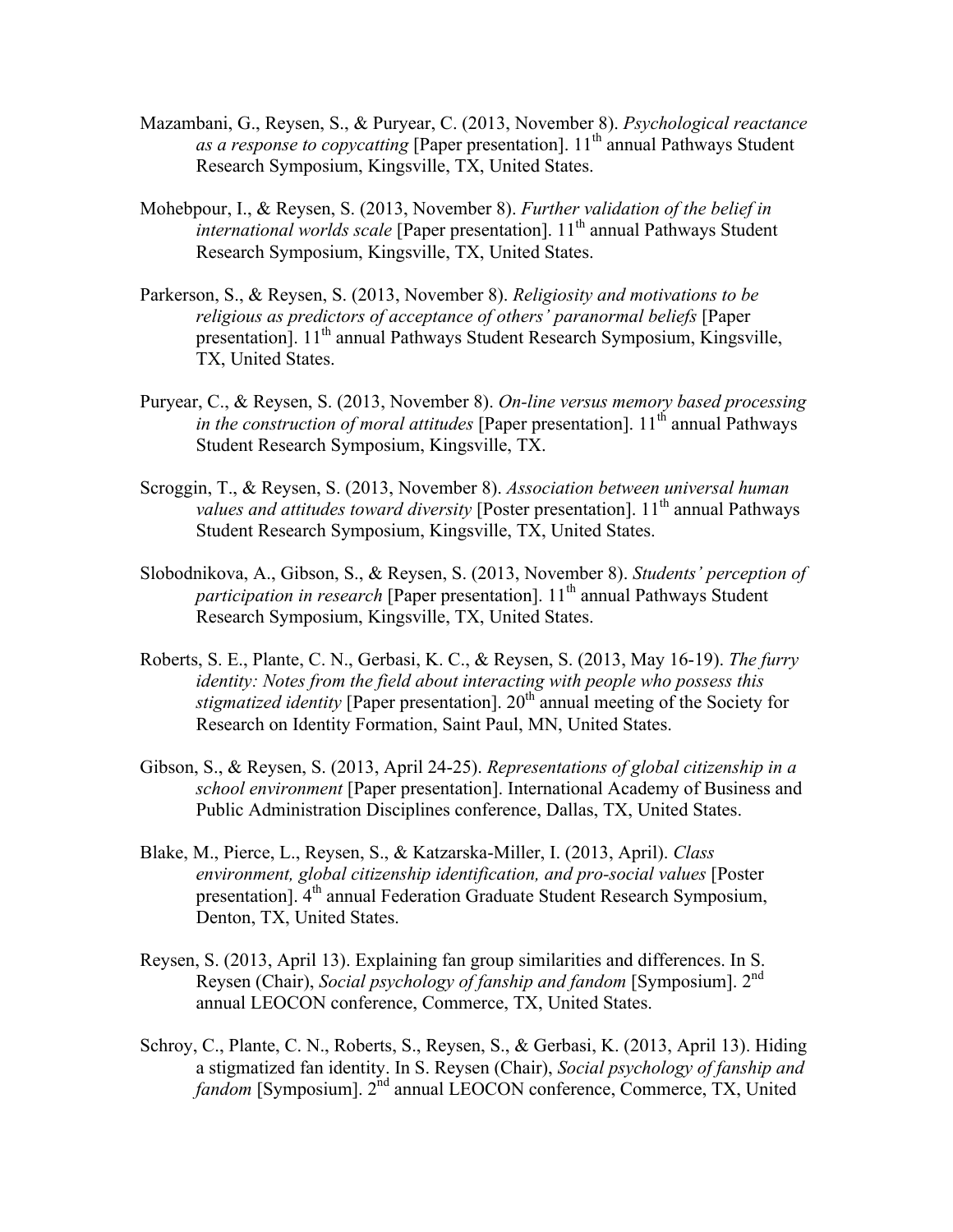States.

- Snider, J., Plante, C. N., Roberts, S., Reysen, S., & Gerbasi, K. (2013, April 13). Fan group influence on prosocial values and behaviors. In S. Reysen (Chair), *Social psychology of fanship and fandom* [Symposium]. 2<sup>nd</sup> annual LEOCON conference, Commerce, TX, United States.
- Blake, M., Pierce, L., Gibson, S., & Reysen, S. (2013, April 5-7). *School environment and global citizenship* [Paper presentation]. 59<sup>th</sup> annual Southwestern Psychological Association conference, Fort Worth, TX, United States.
- Gibson, S., & Reysen, S. (2013, April 5-7). *Globalization: Message frame matters* [Paper presentation]. 59<sup>th</sup> annual Southwestern Psychological Association conference, Fort Worth, TX, United States.
- Hall, T., Puryear, C., & Reysen, S. (2013, April 5-7). *The triad of trustworthiness and expression of anger toward an outgroup* [Poster presentation]. 59<sup>th</sup> annual Southwestern Psychological Association conference, Fort Worth, TX, United States.
- Mohebpour, I., & Reysen, S. (2013, April 5-7). *Intentional worlds and antecedents, identification, and outcomes of global citizenship* [Poster presentation]. 59<sup>th</sup> annual Southwestern Psychological Association conference, Fort Worth, TX, United States.
- Pierce, L., & Reysen, S. (2013, April 5-7). *International students' acculturation beliefs and global citizenship* [Poster presentation]. 59<sup>th</sup> annual Southwestern Psychological Association conference, Fort Worth, TX, United States.
- Puryear, C., & Reysen, S. (2013, April 5-7). *Global citizenship and the moralization of global versus everyday issues* [Poster presentation]. 59th annual Southwestern Psychological Association conference, Fort Worth, TX, United States.
- Reysen, S., Hall, T., & Puryear, C. (2013, April 5-7). *Initial examination of exposure to emotionally racist arguments engendering global citizenship* [Poster presentation]. 59<sup>th</sup> annual Southwestern Psychological Association conference, Fort Worth, TX, United States.
- Schroy, C., Reysen, S., Plante, C. N., & Roberts, S. (2013, April 5-7). *Optimal distinctiveness of the furry fandom* [Paper presentation]. 59<sup>th</sup> annual Southwestern Psychological Association conference, Fort Worth, TX, United States.
- Snider, J., Blake, M., Pierce, L., & Reysen, S. (2013, April 5-7). *Engendering global citizenship through supraliminal priming* [Poster presentation]. 59<sup>th</sup> annual Southwestern Psychological Association conference, Fort Worth, TX, United States.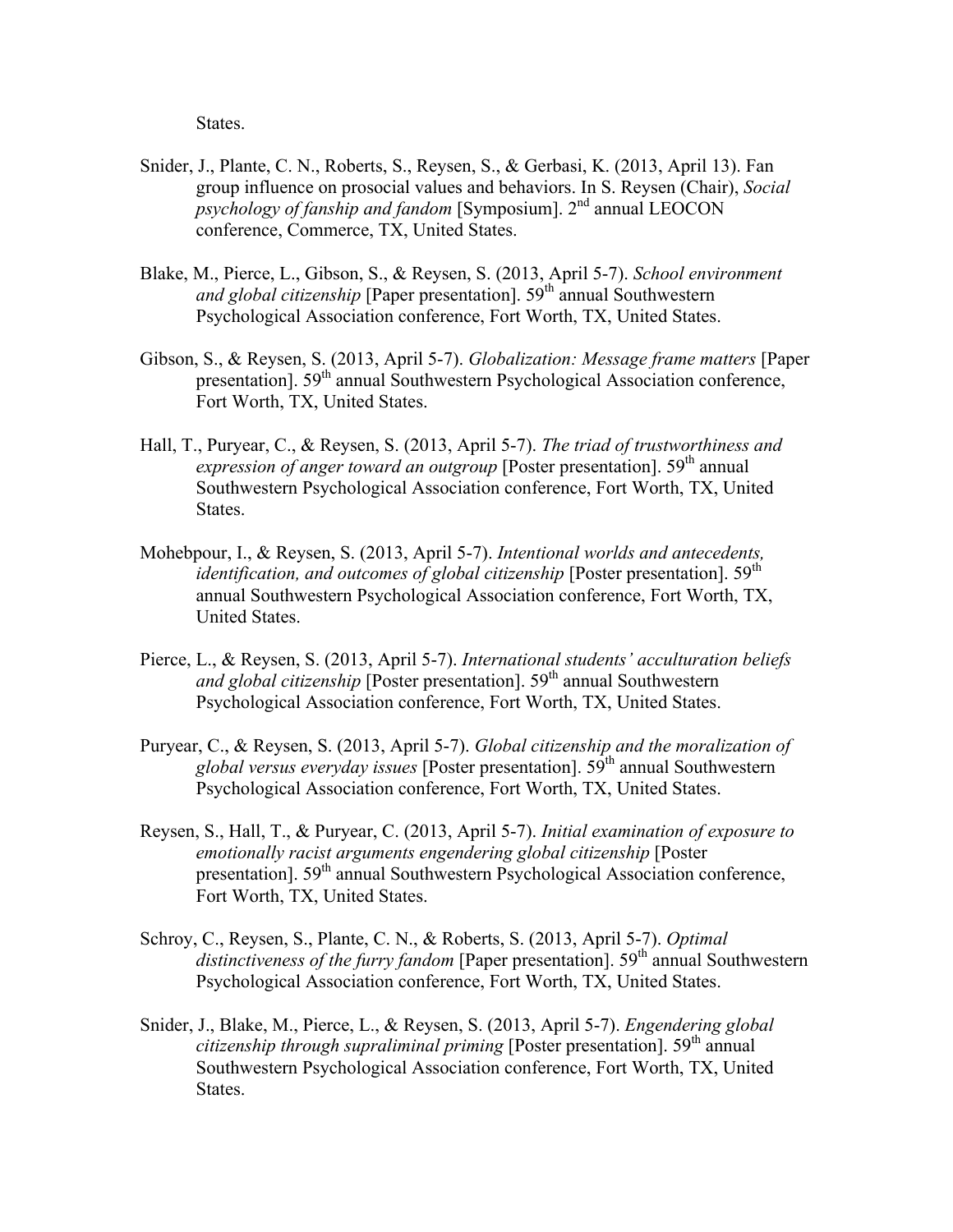- Blake, M., Reysen, S., & Katzarska-Miller, I. (2013, April 4). *Attitudes toward global citizenship in school environment* [Paper presentation]. 5<sup>th</sup> annual Texas A&M University-Commerce Research Symposium, Commerce, TX, United States. [First Place COEHS Graduate Student Oral Presentation Award]
- Toombs, L., Gibson, S., & Reysen, S. (2013, March). *Engendering information technology expertise* [Paper presentation]. Academy of Educational Leadership conference, New Orleans, LA, United States.
- Snider, J., & Reysen, S. (2013, March). *Reduction of ex-offender stigma through a global citizenship reentry program: The effects of type and severity of offense* [Paper presentation]. 6<sup>th</sup> annual East Texas Psi Chi Student Research Conference, Tyler, TX, United States. [First Place Oral Presentation Award]
- Assis, N., Gibson, S., Reysen, S., & Katzarska-Miller, I. (2013, January 17-19). *Influence of religious motivations on antecedents, identification, and outcomes of global citizenship* [Poster presentation]. 14<sup>th</sup> annual meeting of the Society of Personality and Social Psychology, New Orleans, LA, United States.
- Blake, M., Reysen, S., & Katzarska-Miller, I. (2013, January 17-19). *Possible selves as global citizens* [Poster presentation]*.* 14th annual meeting of the Society of Personality and Social Psychology, New Orleans, LA, United States.
- Gibson, S. A., Katzarska-Miller, I., Reysen, S., & Hobson, B. (2013, January 17-19). *Factual vs. perceived knowledge of the world as a pathway to global citizenship* [Poster presentation]. 14<sup>th</sup> annual meeting of the Society of Personality and Social Psychology, New Orleans, LA, United States.
- Hall, T. N., Reysen, S., & Katzarska-Miller, I. (2013, January 17-19). *Attitudes towards homosexuality: Ingroup heterosexual identification leading to higher satisfaction with life* [Poster presentation]. 14<sup>th</sup> annual meeting of the Society of Personality and Social Psychology, New Orleans, LA, United States.
- Katzarska-Miller, I., & Reysen, S. (2013, January 17-19). *Relationship dissolution and sexual orientation of ex-partner as an interpersonal threat to public identity* [Poster presentation]. 14<sup>th</sup> annual meeting of the Society of Personality and Social Psychology, New Orleans, LA, United States.
- Kelly, J., Lee, A., Brown, L. M., Tse, C., Reysen, S., Spencer, S., & Devine, P. M. (2013, January 17-19). *The relationship between religious affiliation and ethnic partner preferences* [Poster presentation]. 14<sup>th</sup> annual meeting of the Society of Personality and Social Psychology, New Orleans, LA, United States.

Plante, C., Reysen, S., & Gerbasi, K. (2013, January 17-19). *Distinguishing the effects of*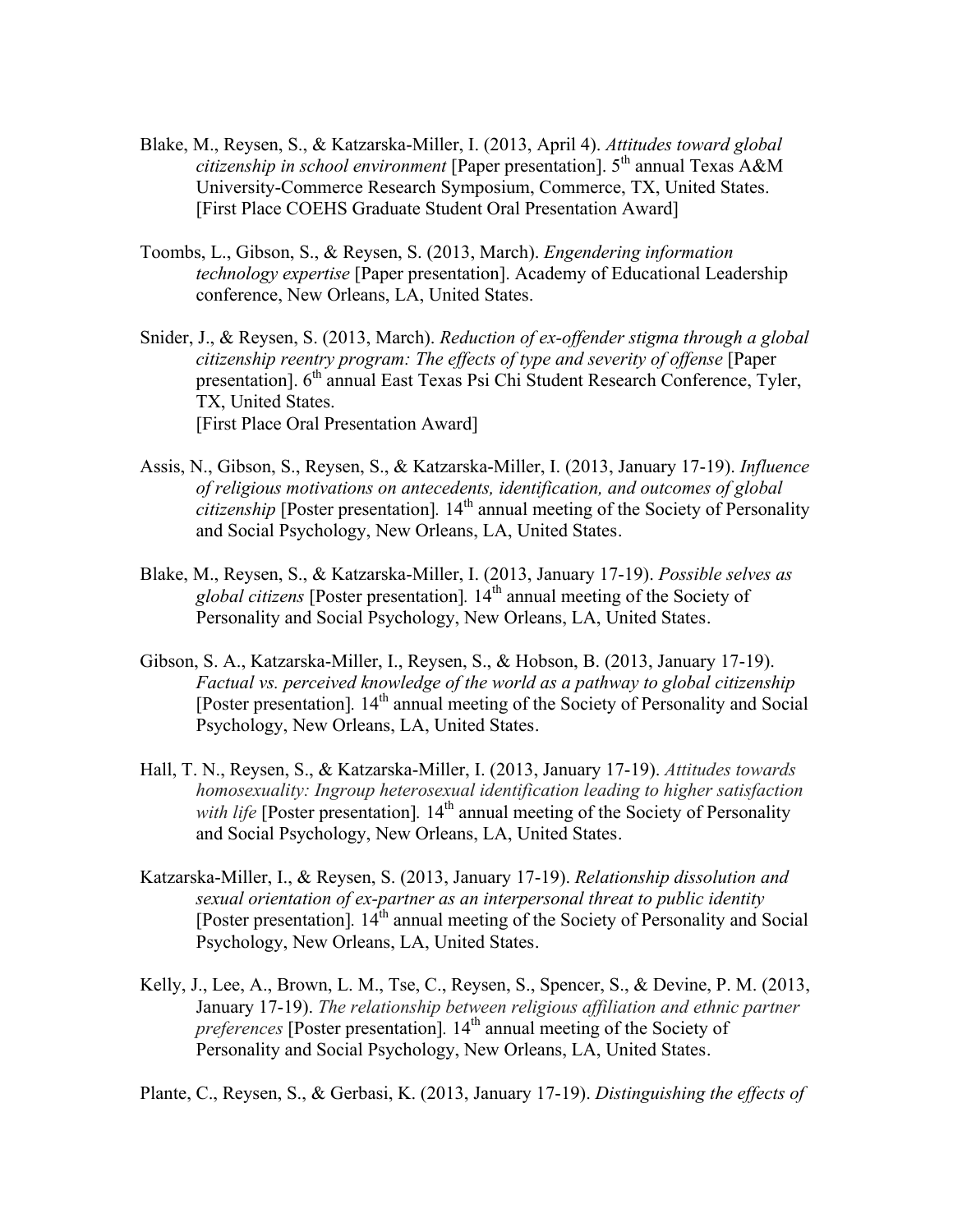*pathological and healthy fantasy engagement on well-being* [Poster presentation]*.* 14<sup>th</sup> annual meeting of the Society of Personality and Social Psychology, New Orleans, LA, United States.

- Puryear, C., & Reysen, S. (2013, January 17-19). *Initial model of antecedents and outcomes of collective disgust* [Poster presentation]. 14<sup>th</sup> annual meeting of the Society of Personality and Social Psychology, New Orleans, LA, United States.
- Reysen, S., Pierce, L., Spencer, C. J., & Katzarska-Miller, I. (2013, January 17-19). *Global citizen versus human: Comparison of superordinate identity content* [Poster presentation]. 14<sup>th</sup> annual meeting of the Society of Personality and Social Psychology, New Orleans, LA, United States.
- Slobodnikovia, A., Gibson, S., Reysen, S., & Katzarska-Miller, I. (2013, January 17-19). *Faculty attitudes toward global education topics* [Poster presentation]. 14<sup>th</sup> annual meeting of the Society of Personality and Social Psychology, New Orleans, LA, United States.
- Snider, J., & Reysen, S. (2013, January 17-19). *Exploring lay definitions and the acknowledgment of gossip behavior* [Poster presentation]*.* 14th annual meeting of the Society of Personality and Social Psychology, New Orleans, LA, United States.
- Schroy, C., Plante, C. N., Roberts, S., Reysen, S., & Gerbasi, K. (2013, January 17). *Socio-structural intergroup characteristics, identity management, and self-esteem* [Poster presentation].  $10^{th}$  annual Group Processes and Intergroup Relations Pre-Conference to the Society of Personality and Social Psychology annual meeting, New Orleans, LA, United States.
- Assis, N., Gibson, S., & Reysen, S. (2012, November 9-10). *The influence of political orientation on antecedents, identification, and outcomes of global citizenship* [Paper presentation]. 10<sup>th</sup> annual Pathways Student Research Symposium, Galveston, TX, United States.
- Blake, M. E., Reysen, S., & Katzarska-Miller, I. (2012, November 9-10). *Student and teacher attitudes toward global citizenship* [Paper presentation]. 10<sup>th</sup> annual Pathways Student Research Symposium, Galveston, TX, United States.
- Duncan, E., Gibson, S., Flannagan, J., Francis, A., Larkin, C., & Reysen, S. (2012, November 9-10). *Student subject pools in business* [Paper presentation].  $10^{th}$ annual Pathways Student Research Symposium, Galveston, TX, United States.
- Gibson, S., & Reysen, S. (2012, November 9-10). *Faculty global awareness and global citizenship* [Paper presentation]. 10<sup>th</sup> annual Pathways Student Research Symposium, Galveston, TX, United States.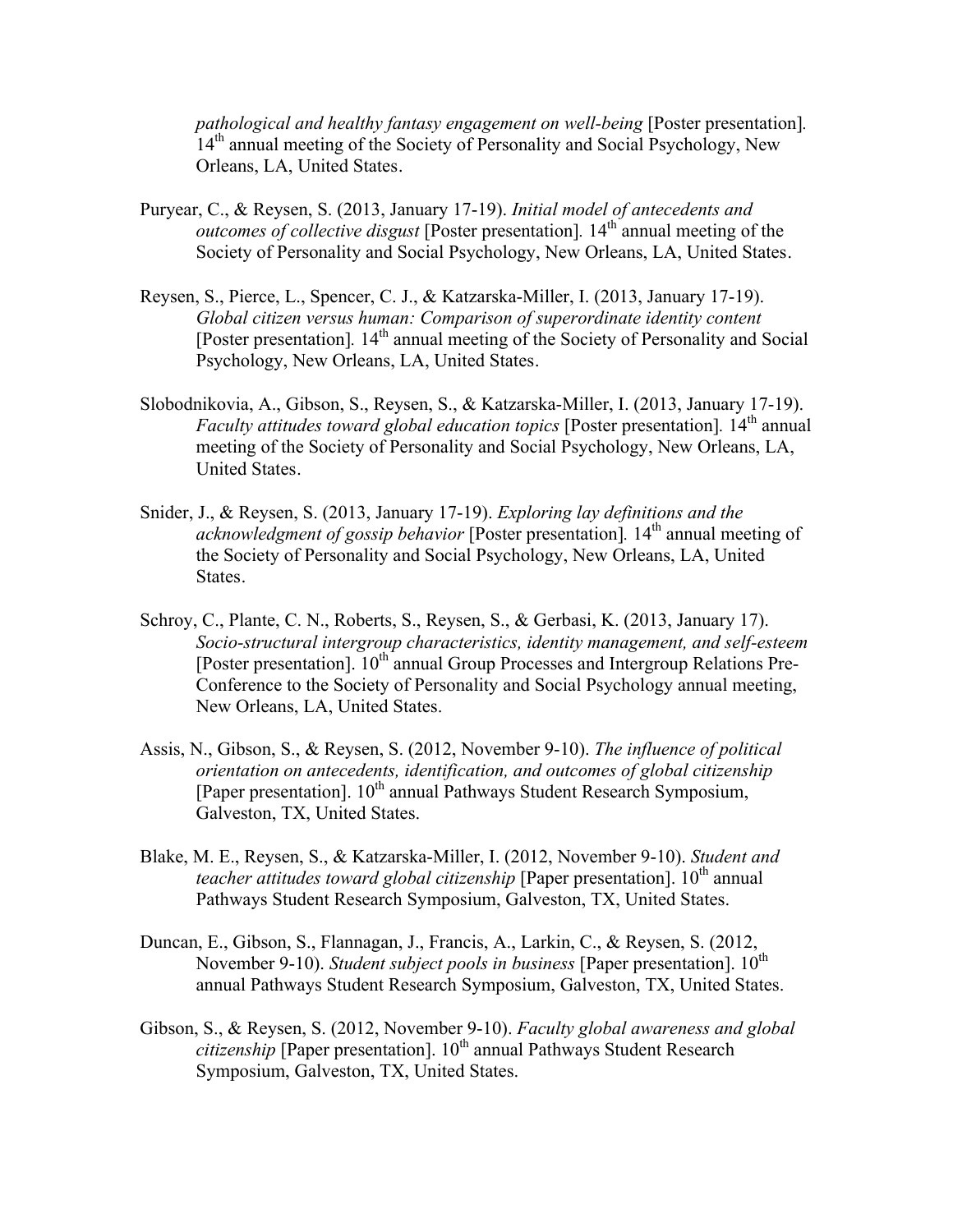- Hall, T. N., & Reysen, S. (2012, November 9-10). *Speaker's emotional intensity and perceived personality* [Paper presentation].  $10^{th}$  annual Pathways Student Research Symposium, Galveston, TX, United States.
- Mazambani, G., & Reysen, S. (2012, November 9-10). *Linguistic markers of likable messengers* [Paper presentation]. 10<sup>th</sup> annual Pathways Student Research Symposium, Galveston, TX, United States.
- Mohebpour, I., Reysen, S., & Katzarska-Miller, I. (2012, November 9-10). *Construction of the belief in intentional worlds scale* [Paper presentation]. 10<sup>th</sup> annual Pathways Student Research Symposium, Galveston, TX, United States.
- Mzila, A., Lancaster, T., Gibson, S., & Reysen, S. (2012, November 9-10). *Internally motivated students' perception of information technology as a learning tool* [Poster presentation]. 10<sup>th</sup> annual Pathways Student Research Symposium, Galveston, TX, United States.
- Pierce, L., Jones, J. M., Clinton, K., & Reysen, S. (2012, November 9-10). *Enhancing the study abroad experience: Examining the impact of being an active student on perceived satisfaction* [Paper presentation]. 10<sup>th</sup> annual Pathways Student Research Symposium, Galveston, TX, United States.
- Puryear, C., Pierce, L., Blake, M., Snider, J., & Reysen, S. (2012, November 9-10). *Construction of a global citizen related word list* [Paper presentation]. 10<sup>th</sup> annual Pathways Student Research Symposium, Galveston, TX, United States.
- Rotimi, M., Lancaster, T., Gibson, S., & Reysen, S. (2012, November 9-10). *Information technology expert identification and psychological well-being* [Poster presentation]. 10<sup>th</sup> annual Pathways Student Research Symposium, Galveston, TX, United States.
- Schroy, C., Reysen, S., Plante, C. N., Roberts, S. E., & Gerbasi, K. C. (2012, November 9-10). *Motivations to participate in the furry fandom* [Paper presentation].  $10^{th}$ annual Pathways Student Research Symposium, Galveston, TX, United States.
- Slobodnikova, A., Gibson, S., & Reysen, S. (2012, November 9-10). *Difference in degree of American identification between business and psychology participant pools* [Paper presentation]. 10<sup>th</sup> annual Pathways Student Research Symposium, Galveston, TX, United States.
- Snider, J., & Reysen, S. (2012, November 9-10). *Perceived similarity and employers' perceptions of ex-offenders* [Poster presentation]. 10<sup>th</sup> annual Pathways Student Research Symposium, Galveston, TX, United States.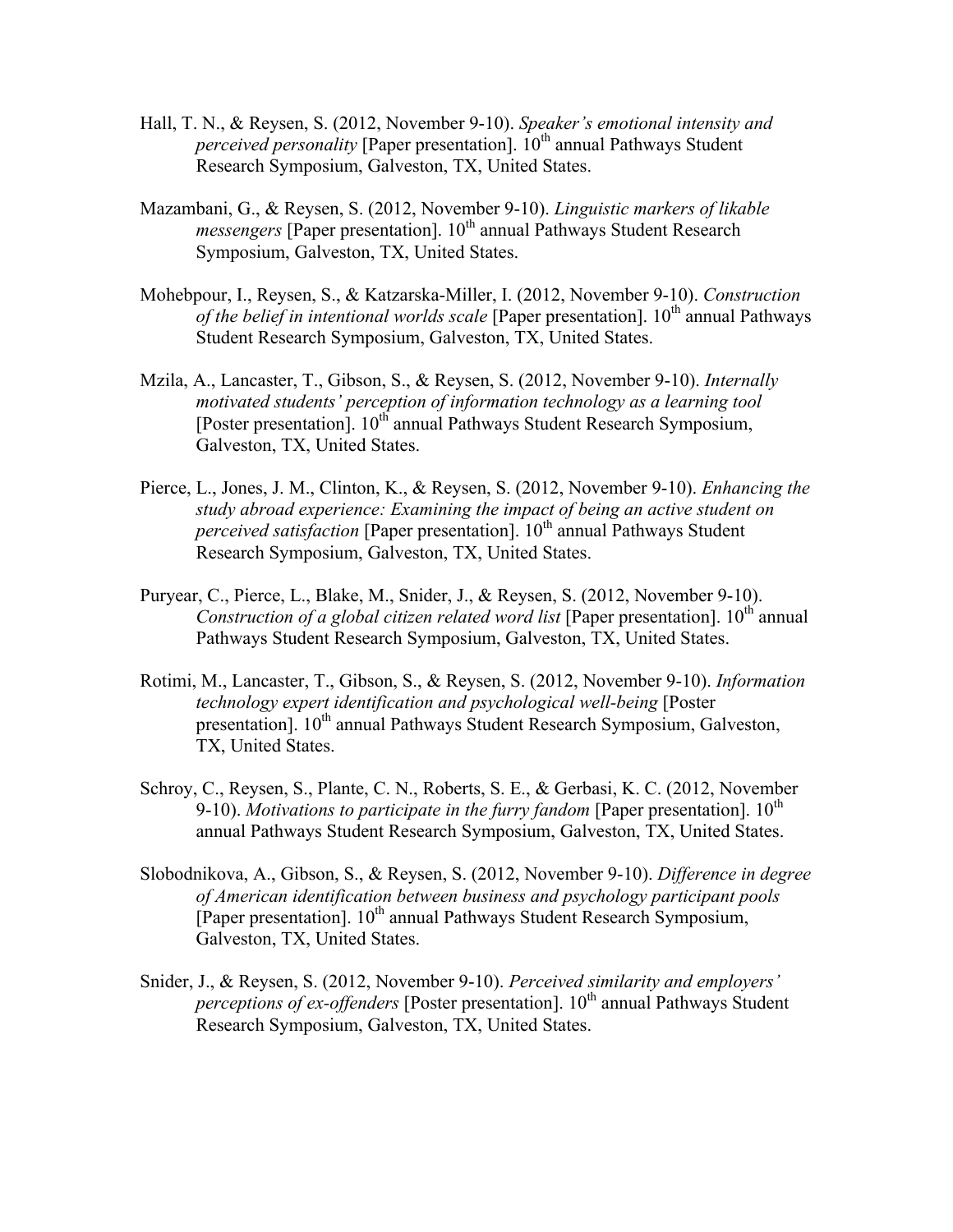- Sosa, F., Lancaster, T., Gibson, S., & Reysen, S. (2012, November 9-10). *Engendering information technology expertise* [Poster presentation]. 10<sup>th</sup> annual Pathways Student Research Symposium, Galveston, TX, United States.
- Reysen, S. (2012, June 21-24). Content, antecedents, and outcomes of global citizenship. In S. Reysen (Chair), *Global citizenship* [Symposium]. 9<sup>th</sup> biennial Society for the Psychological Study of Social Issues convention, Charlotte, NC, United States.
- Larey, L., Reysen, S., & Katzarska-Miller, I. (2012, April 27). *Meaning in life and the motivation to be a global citizen* [Poster presentation]. 3rd annual Federation of North Texas Area Universities Graduate Student Research Symposium, Denton, TX, United States. [Third Place Award in Education, Humanities, and Social Sciences]
- Snider, J., & Reysen, S. (2012, April 27). *Examining the effects of reentry programs on employers' perceptions of ex-offenders* [Poster presentation]. 3<sup>rd</sup> annual Federation of North Texas Area Universities Graduate Student Research Symposium, Denton, TX, United States.
- Gibson, S., & Reysen, S. (2012, April 19-22). *Plagiarism as a threat to public identity* [Paper presentation]. International Academy of Business and Public Administration Disciplines conference, Dallas, TX, United States.
- Larey, L., Reysen, S., & Katzarska-Miller, I. (2012, April 5). *Self-esteem and the motivation to be a global citizen* [Poster presentation]. 4<sup>th</sup> annual Texas A&M University-Commerce Research Symposium, Commerce, TX, United States.
- Gibson, S., & Reysen, S. (2012, April 5). *Plagiarism as a threat to public identity* [Poster presentation].  $4<sup>th</sup>$  annual Texas A&M University-Commerce Research Symposium, Commerce, TX, United States.
- Perez, G., Reysen, S., Reid, R., Gnanachandra, J., & Reddy, S. (2012, April 5). *Social networks and online identities* [Paper presentation]. 4<sup>th</sup> annual Texas A&M University-Commerce Research Symposium, Commerce, TX, United States.
- Hall, T., & Reysen, S. (2012, April 5). *Friend accuracy of ingroup identification* [Paper presentation]. 4<sup>th</sup> annual Texas A&M University-Commerce Research Symposium, Commerce, TX, United States.
- Blake, M. E., & Reysen, S. (2012, April 5). *Influence of collaborative learning on prosocial values and social presence in online classes* [Paper presentation]. 4<sup>th</sup> annual Texas A&M University-Commerce Research Symposium, Commerce, TX, United States.
- Slobodnikova, A., Flanagan, J., Gibson, S., & Reysen, S. (2012, April 5). *Global companies* [Poster presentation]. 4<sup>th</sup> annual Texas A&M University-Commerce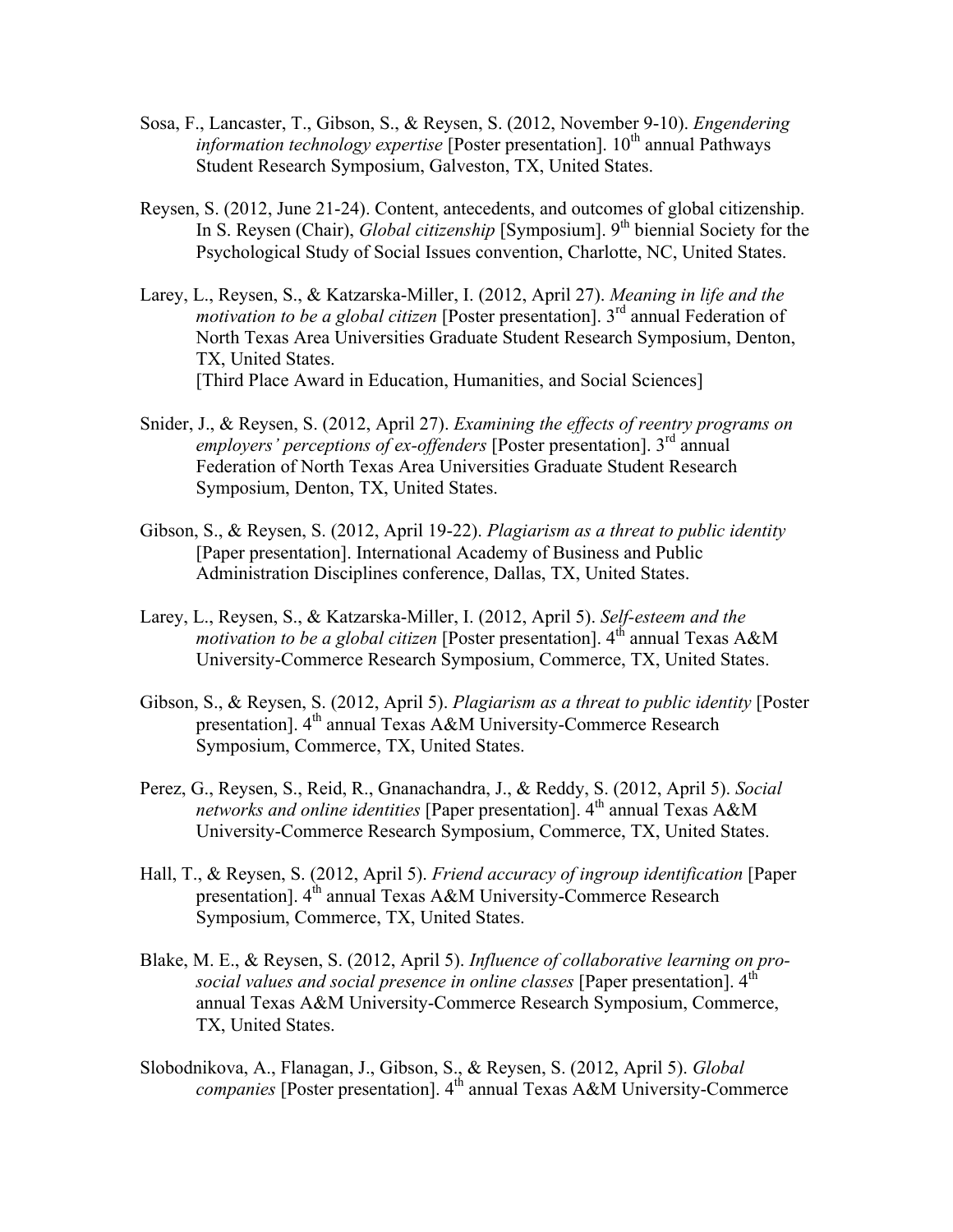Research Symposium, Commerce, TX, United States.

- Assis, N., Flanagan, J., Gibson, S., & Reysen, S. (2012, April 5). *Global hiring* [Poster presentation]. 4<sup>th</sup> annual Texas A&M University-Commerce Research Symposium, Commerce, TX, United States.
- Gibson, S., & Reysen, S. (2012, April 12-14). *Plagiarism as a threat to public identity* [Poster presentation].  $58<sup>th</sup>$  annual Southwestern Psychological Association conference, Oklahoma City, OK, United States.
- Perez, G., & Reysen, S. (2012, April 12-14). *Religious motivation and global inclusiveness* [Paper presentation]. 58<sup>th</sup> annual Southwestern Psychological Association conference, Oklahoma City, OK, United States.
- Hall, T., Reysen, S., & Ferguson, M. (2012, January 26-28). *Accuracy of friend personality perception when a group identity is salient* [Poster presentation]. 13<sup>th</sup> annual meeting of the Society of Personality and Social Psychology, San Diego, CA, United States.
- Tamayo, L., Reysen, S., & Katzarska-Miller, I. (2012, January 26-28). *Emotional reciprocation as a deterrent to mate attraction: An application of Brehm's emotional intensity theory* [Poster presentation]. 13<sup>th</sup> annual meeting of the Society of Personality and Social Psychology, San Diego, CA, United States.
- Snider, J., & Reysen, S. (2012, January 26-28). *The downside of positive gossip* [Poster presentation<sup>1</sup>. 13<sup>th</sup> annual meeting of the Society of Personality and Social Psychology, San Diego, CA, United States.
- Reysen, S., & Katzarska-Miller, I. (2012, January 26-28). *A model of global citizenship: Antecedents and outcomes* [Poster presentation]. 13<sup>th</sup> annual meeting of the Society of Personality and Social Psychology, San Diego, CA, United States.
- Pierce, L., Reysen, S., Katzarska-Miller, I., & Snider, J. (2012, January 26-28). *Global citizenship, American, student identification, and pro-social values* [Poster presentation<sup>]</sup>. 13<sup>th</sup> annual meeting of the Society of Personality and Social Psychology, San Diego, CA, United States.
- Lyons, A., Reysen, S., & Pierce, L. (2012, January 26-28). *Video lecture format, student technological efficacy, and social presence in online courses* [Poster presentation]. 13<sup>th</sup> annual meeting of the Society of Personality and Social Psychology, San Diego, CA, United States.
- Brown, L. M., Harpham, W., Tse, C., Reysen, S., Spencer, S., & Devine, P. M. (2012, January 26-28). *Examining the relationship between sexual orientation identity and romantic partner preferences* [Poster presentation]. 13<sup>th</sup> annual meeting of the Society of Personality and Social Psychology, San Diego, CA, United States.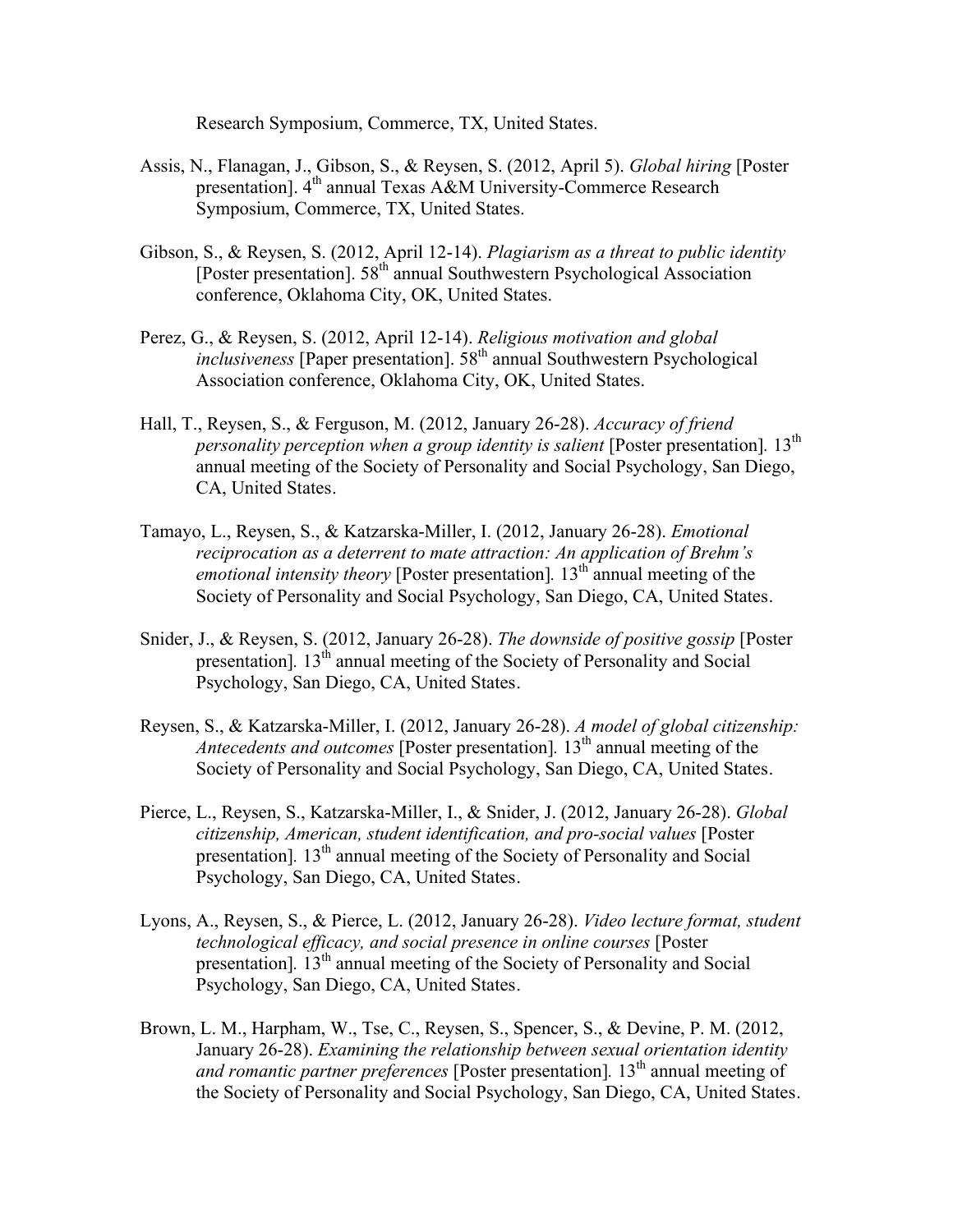- Katzarska-Miller, I., Barnsley, C. A., & Reysen, S. (2012, January 26-28). *Global citizenship, religiosity, political orientation, and pro-social values* [Poster presentation<sup>]</sup>. 13<sup>th</sup> annual meeting of the Society of Personality and Social Psychology, San Diego, CA, United States.
- Jenkins, S., Reysen, S., & Katzarska-Miller, I. (2012, January 26-28). *Ingroup identification and personality* [Poster presentation]. 13<sup>th</sup> annual meeting of the Society of Personality and Social Psychology, San Diego, CA, United States.
- Gibson, S., Reysen, S., & Katzarska-Miller, I. (2012, January 26-28). *Priming independent and interdependent self-construals: Effects on global citizenship identification* [Poster presentation]. 13<sup>th</sup> annual meeting of the Society of Personality and Social Psychology, San Diego, CA, United States.
- Blake, M., Pierce, L., Reysen, S., & Katzarska-Miller, I. (2012, January 26-28). *Class environment, global citizenship identification, and pro-social values* [Poster presentation<sup>[13th</sup> annual meeting of the Society of Personality and Social Psychology, San Diego, CA, United States.
- Blake, M. E., Reysen, S., & Katzarska-Miller, I. (2011, November 11). *Impact of jigsaw classroom online on pro-social values and social presence of college students* [Paper presentation]. 9<sup>th</sup> annual Pathways Student Research Symposium, College Station, TX, United States.
- Gibson, S., Reysen, S., & Katzarska-Miller, I. (2011, November 11). *Self-construal and global citizenship* [Paper presentation]*.* 9th annual Pathways Student Research Symposium, College Station, TX, United States.
- Hall, T., & Reysen, S. (2011, November 11). *Friend accuracy of ingroup identification* [Paper presentation]. 9<sup>th</sup> annual Pathways Student Research Symposium, College Station, TX, United States.
- Jackson, B., Reysen, S., & Katzarska-Miller, I. (2011, November 11). *Self-affirmation and global citizenship* [Paper presentation]. 9<sup>th</sup> annual Pathways Student Research Symposium, College Station, TX, United States.
- Jenkins, S., & Reysen, S. (2011, November 11). *A mediated moderation model of outgroup perception and avoidance* [Poster presentation]. 9<sup>th</sup> annual Pathways Student Research Symposium, College Station, TX, United States.
- Perez, G., & Reysen, S. (2011, November 11). *Mutual constitution of online fan groups* [Paper presentation]. 9<sup>th</sup> annual Pathways Student Research Symposium, College Station, TX, United States.

Dabbs, J., & Reysen, S. (2011, November 11). *Socially appropriate copycatting* [Poster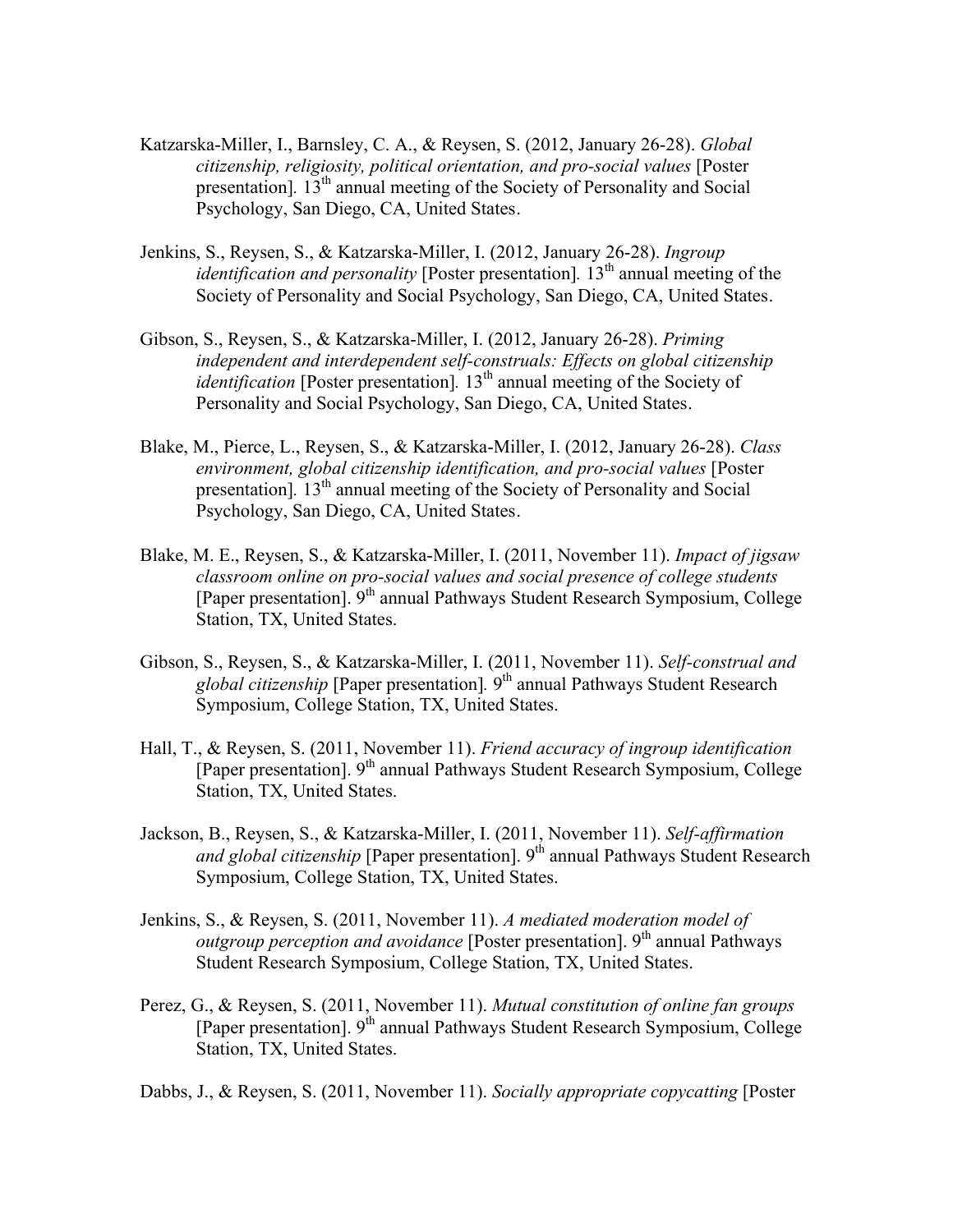presentation]. 9th annual Pathways Student Research Symposium, College Station, TX, United States.

- Lyons, A., Reysen, S., & Pierce, L. (2011, November 11). *Social presence in online classes* [Poster presentation]. 9th annual Pathways Student Research Symposium, College Station, TX, United States.
- Mandavia, W., Reysen, S., & Katzarska-Miller, I. (2011, November 11). *Self-awareness and global citizenship* [Poster presentation]. 9<sup>th</sup> annual Pathways Student Research Symposium, College Station, TX, United States.
- Pierce, L., Reysen, S., & Katzarska-Miller, I. (2011, November 11). *Perspective taking and multiple salient identities* [Paper presentation]. 9<sup>th</sup> annual Pathways Student Research Symposium, College Station, TX, United States.
- Schroy, C., & Reysen, S. (2011, November 11). *Online fan groups and social presence: Comparisons between sport, music, hobby, and media groups* [Poster presentation]. 9<sup>th</sup> annual Pathways Student Research Symposium, College Station, TX, United States.
- Snider, J., Lloyd, J., Reysen, S., Plante, C., Gerbasi, K. C. (2011, November 11). *Exploring the boundaries and display of furry group membership* [Poster presentation]. 9<sup>th</sup> annual Pathways Student Research Symposium, College Station, TX, United States. [Prestigious Poster Award]
- Tamayo, L., & Reysen, S. (2011, November 11). *Emotional intensity and persuasion: An* application of Brehm's emotional intensity theory [Paper presentation]. 9<sup>th</sup> annual Pathways Student Research Symposium, College Station, TX, United States.
- Tillman, A., Gibson, S., Reysen, S., & Katzarska-Miller, I. (2011, November 11). *Faculty constructions* [Paper presentation]. 9<sup>th</sup> annual Pathways Student Research Symposium, College Station, TX, United States.
- Reysen, S. (2011, October). *Global citizenship, global education, and the quality enhancement plan* [Paper presentation]. Professional Development Day, Commerce, TX, United States.
- Reysen, S., Katzarska-Miller, I., Pierce, L., Blake, M., Snider, J., Spencer, C., Saladino, N., Jenkins, S., & Lloyd, J. (2011, April). *Why is my university promoting global education?* [Paper presentation]. 3<sup>rd</sup> annual Texas A&M University-Commerce Research Symposium, Commerce, TX, United States.
- Spencer, C. J., Reysen, S., & Katzarska-Miller, I. (2011, April). *Global citizen or human? Do identity titles matter?* [Paper presentation]. 3rd annual Texas A&M University-Commerce Research Symposium, Commerce, TX, United States.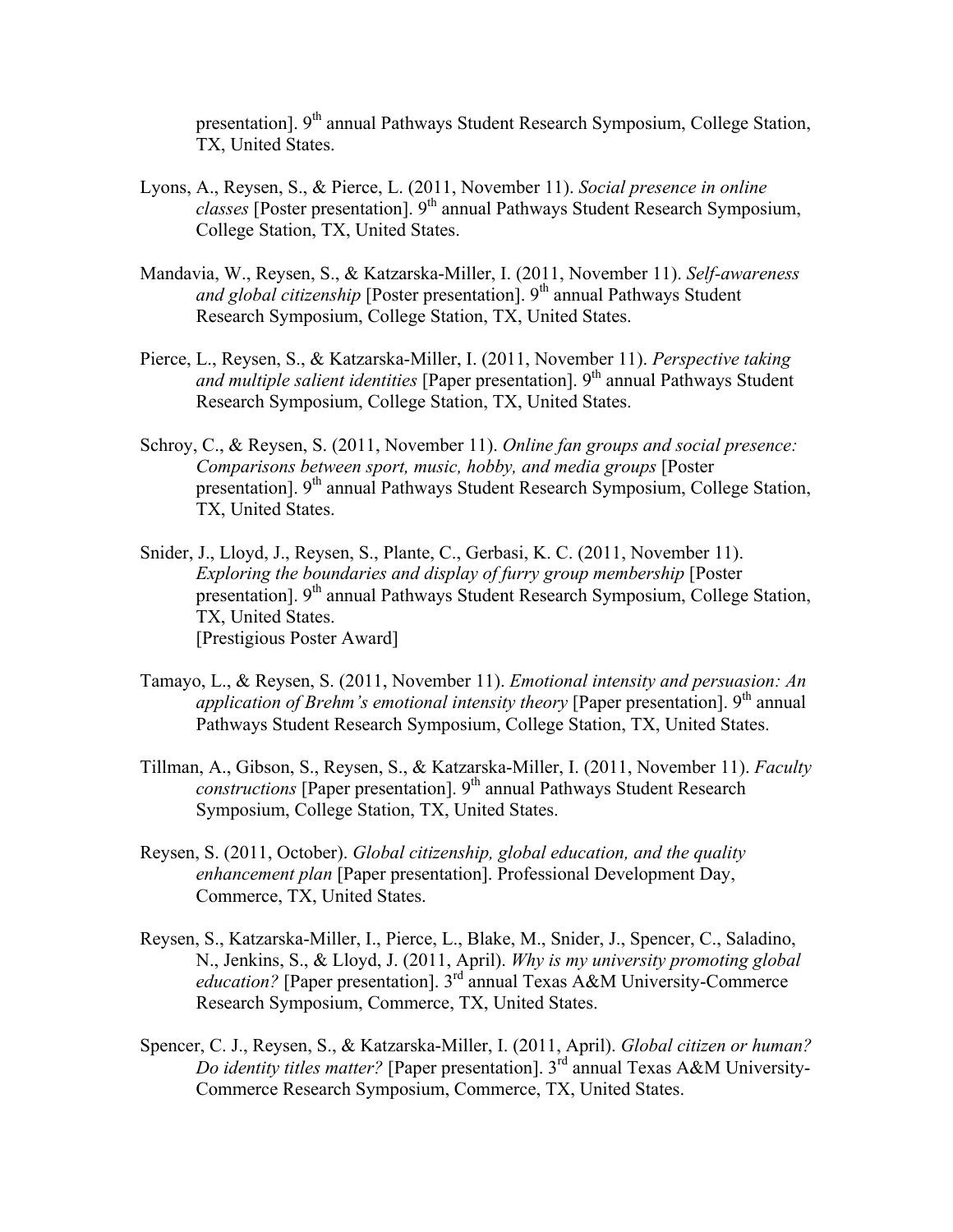- Reysen, S. (2011, April 7-9). *Global citizenship and well-being* [Poster presentation]. 57<sup>th</sup> annual Southwestern Psychological Association conference, San Antonio, TX, United States.
- Snider, J., & Reysen, S. (2011, April 7-9). *Participants disagree: Gossip doesn't serve positive social functions* [Poster presentation]. 57<sup>th</sup> annual Southwestern Psychological Association conference, San Antonio, TX, United States. [Second Place Award]
- Pierce, L., & Reysen, S. (2011, April 7-9). *Exploring the relationship between perspective taking, empathy, and global citizenship identification* [Paper presentation]. 57<sup>th</sup> annual Southwestern Psychological Association conference, San Antonio, TX, United States.
- Saladino, N., & Reysen, S. (2011, April 7-9). *Effect of group symbols on well-being and attitudes toward global issues* [Poster presentation]*.* 57th annual Southwestern Psychological Association conference, San Antonio, TX, United States.
- Lloyd, J., & Reysen, S. (2011, April 7-9). *Religiosity, global citizenship, and outgroup prejudice* [Poster presentation].  $57<sup>th</sup>$  annual Southwestern Psychological Association conference, San Antonio, TX, United States.
- Jenkins, S., & Reysen, S. (2011, April 7-9). *Global citizenship versus American identification: Personality and attitudes toward outgroups* [Poster presentation]*.* 57<sup>th</sup> annual Southwestern Psychological Association conference, San Antonio, TX, United States.
- Blake, M., Pierce, L., & Reysen, S. (2011, April 7-9). *Educational activities, university environment, and global citizenship* [Paper presentation]. 57<sup>th</sup> annual Southwestern Psychological Association conference, San Antonio, TX, United States.
- Pierce, L., Watt, C., Reysen, S., & Katzarska-Miller, I. (2011, March). *Interpersonal* distinctiveness and study abroad experiences [Poster presentation]. 2<sup>nd</sup> annual Federation of North Texas Area Universities Graduate Student Research Symposium, Denton, TX, United States.
- Snider, J., & Reysen, S. (2011, March). *No one likes a scandalmonger: Person perceptions of a negative gossiper* [Poster presentation]. 2<sup>nd</sup> annual Federation of North Texas Area Universities Graduate Student Research Symposium, Denton, TX, United States. [Third Place Award]
- Lloyd, J., Reysen, S., & Wohl, M. J. A. (2011, January 27-29). *Group extinction threat and members' support for the group's leaders* [Poster presentation]. 12<sup>th</sup> annual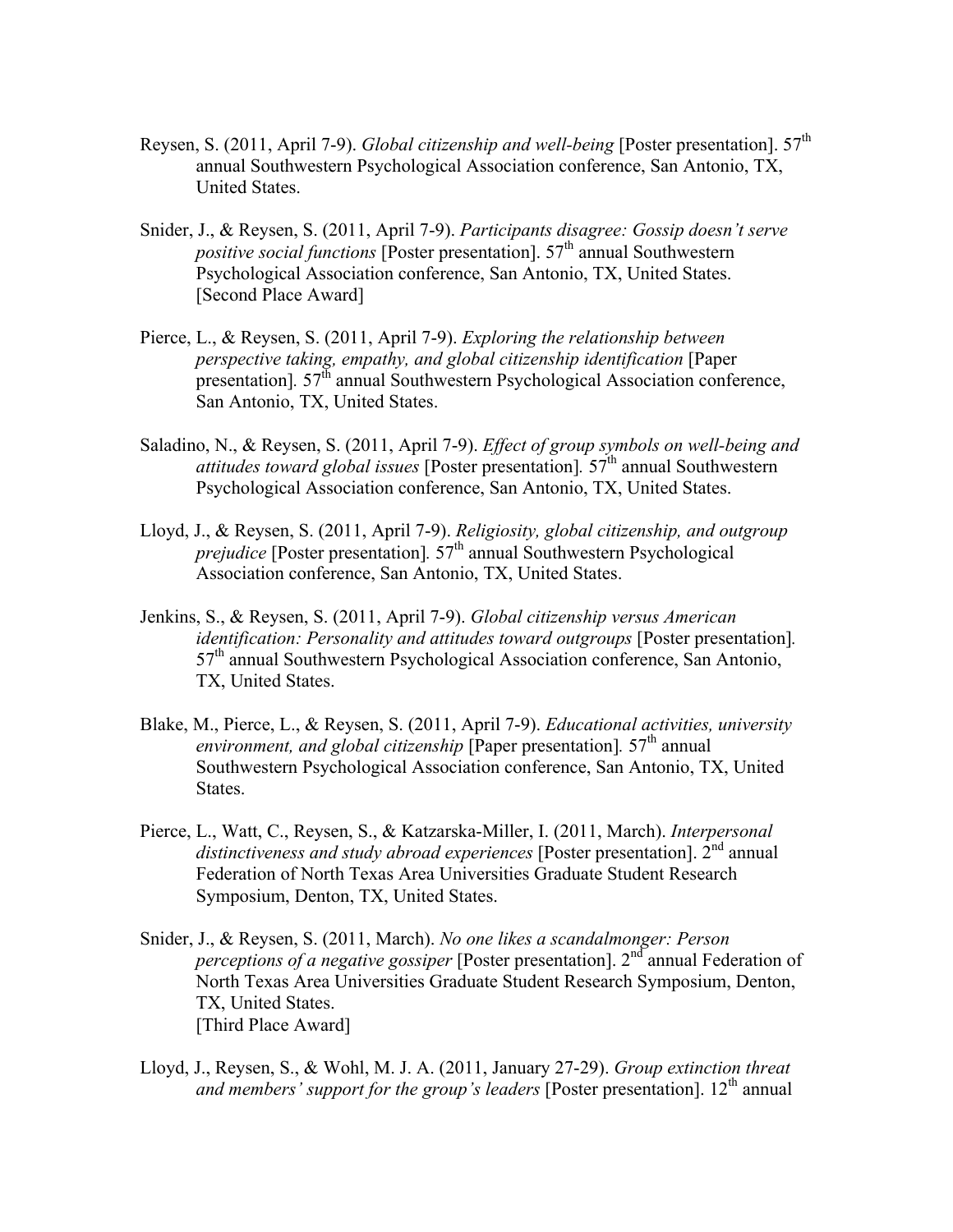meeting of the Society of Personality and Social Psychology, San Antonio, TX, United States.

- Snider, S., Reysen, S., Katzarska-Miller, I., Kamble, S. V., Vithoji, N., & Pierce, L. (2011, January 27-29). *Meaning and degree of fanship in three countries* [Poster presentation]. 12<sup>th</sup> annual meeting of the Society of Personality and Social Psychology, San Antonio, TX, United States.
- Reysen, S., Katzarska-Miller, I., Kamble, S. V., & Vithoji, N. (2011, January 27-29). *Intergroup relations and collective emotions in three countries* [Poster presentation]. 12<sup>th</sup> annual meeting of the Society of Personality and Social Psychology, San Antonio, TX, United States.
- Katzarska-Miller, I., Reysen, S., Kamble, S. V., & Vithoji, N. (2011, January 27-29). *Being a global citizen?: Identification and correlates from three countries* [Poster presentation]. 12<sup>th</sup> annual meeting of the Society of Personality and Social Psychology, San Antonio, TX, United States.
- Pierce, L., Snider, J., Reysen, S., & Masten, W. (2011, January 27-29). *Learning styles and perceived satisfaction in an online course* [Poster presentation]. 12<sup>th</sup> annual meeting of the Society of Personality and Social Psychology, San Antonio, TX, United States.
- Pierce, L., Reysen, S., & Katzarska-Miller, I. (2010, November). The search for a definition of global citizenship. In S. Reysen (Chair), *Global citizenship: Americans within the world* [Symposium].  $54<sup>th</sup>$  annual meeting of the American Studies Association of Texas, Commerce, TX, United States.
- Reysen, S., & Katzarska-Miller, I. (2010, November). Defining the self as a global citizen. In S. Reysen (Chair), *Global citizenship: Americans within the world* [Symposium]. 54<sup>th</sup> annual meeting of the American Studies Association of Texas, Commerce, TX, United States.
- Snider, J., Pierce, L., Reysen, S., & Katzarska-Miller, I. (2010, November). Fostering global citizens in the classroom. In S. Reysen (Chair), *Global citizenship: Americans within the world* [Symposium]. 54<sup>th</sup> annual meeting of the American Studies Association of Texas, Commerce, TX, United States.
- Snider, J., & Reysen, S. (2010, October 22). *Victims' emotional responses to negative gossip* [Poster presentation]. 8th annual Pathways Student Research Symposium, Canyon, TX, United States.
- Lyons, A. L., Reysen, S., Pierce, L., & Masten, W. (2010, October 22). *Relationship between computer-mediated communication competence and satisfaction with an online class* [Poster presentation]. 8<sup>th</sup> annual Pathways Student Research Symposium, Canyon, TX, United States.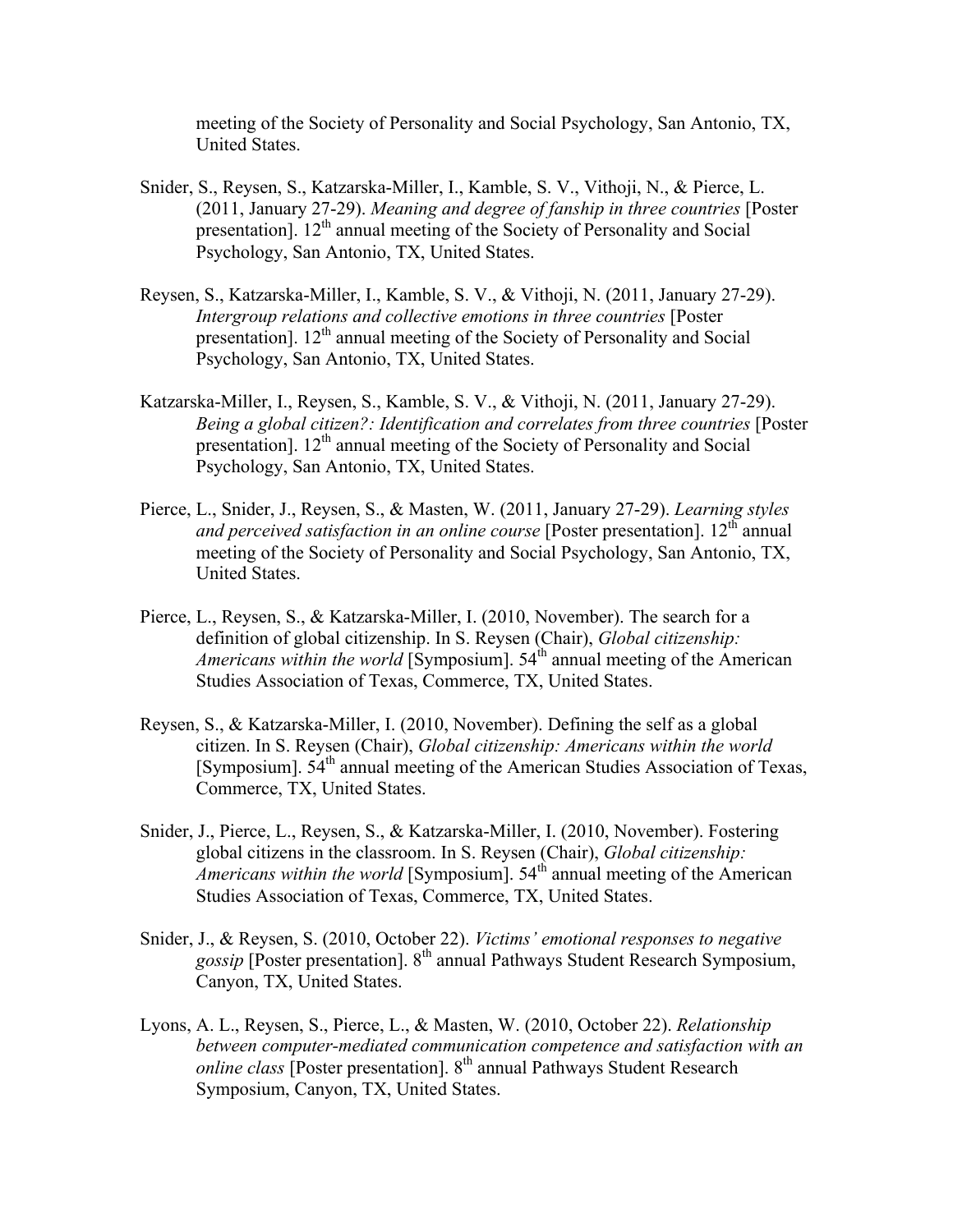- Blake, M. E., & Reysen, S. (2010, October 22). *Use of active learning strategies in global citizenship education* [Paper presentation]. 8th annual Pathways Student Research Symposium, Canyon, TX, United States.
- Pierce, L., Reysen, S., & Katzarska-Miller, I. (2010, October 22). *Promoting global citizenship through perspective taking* [Paper presentation]. 8<sup>th</sup> annual Pathways Student Research Symposium, Canyon, TX, United States.
- Jenkins, S. T., & Reysen, S. (2010, October 22). *Ingroup or outgroup inducement of positive or negative emotions* [Poster presentation]. 8<sup>th</sup> annual Pathways Student Research Symposium, Canyon, TX, United States.
- Lloyd, J., & Reysen, S. (2010, October 22). *The role of uniqueness in fan groups* [Poster presentation]. 8<sup>th</sup> annual Pathways Student Research Symposium, Canyon, TX, United States.
- Saladino, N., & Reysen, S. (2010, October 22). *Salience of group symbols on intergroup beliefs and well being* [Poster presentation]. 8<sup>th</sup> annual Pathways Student Research Symposium, Canyon, TX, United States.
- Tamayo, L., & Reysen, S. (2010, October 22). *Relationship motivation and reciprocity of attraction* [Poster presentation]. 8<sup>th</sup> annual Pathways Student Research Symposium, Canyon, TX, United States.
- Katzarska-Miller, I., Reysen, S., & Kamble, S. V. (2010, September 23-25). *Global citizenship in three countries* [Paper presentation]*.* Global Citizenship, Collective Identity, and Tolerance Conference, Chillicothe, OH, United States.
- Katzarska-Miller, I., & Reysen, S. (2010, June 24-27). *Think global, act local: Fostering global citizenship in the classroom* [Conference session]*.* 8th biennial Society for the Psychological Study of Social Issues convention, New Orleans, LA, United States.
- Lloyd, J., & Reysen, S. (2010, April 29-May 1). *Comparisons between high and low status group members in online fan group communications* [Poster presentation]. 82nd annual Midwestern Psychological Association conference, Chicago, IL, United States.
- Snider, J., & Reysen, S. (2010, April 8-10). *Ingroup perception of outgroup defection* [Poster presentation]. 56th annual Southwestern Psychological Association conference, Dallas, TX, United States.
- Reysen, S. (2010, April 8-10). *Measuring ingroup identification* [Poster presentation].  $56<sup>th</sup>$  annual Southwestern Psychological Association conference, Dallas, TX, United States.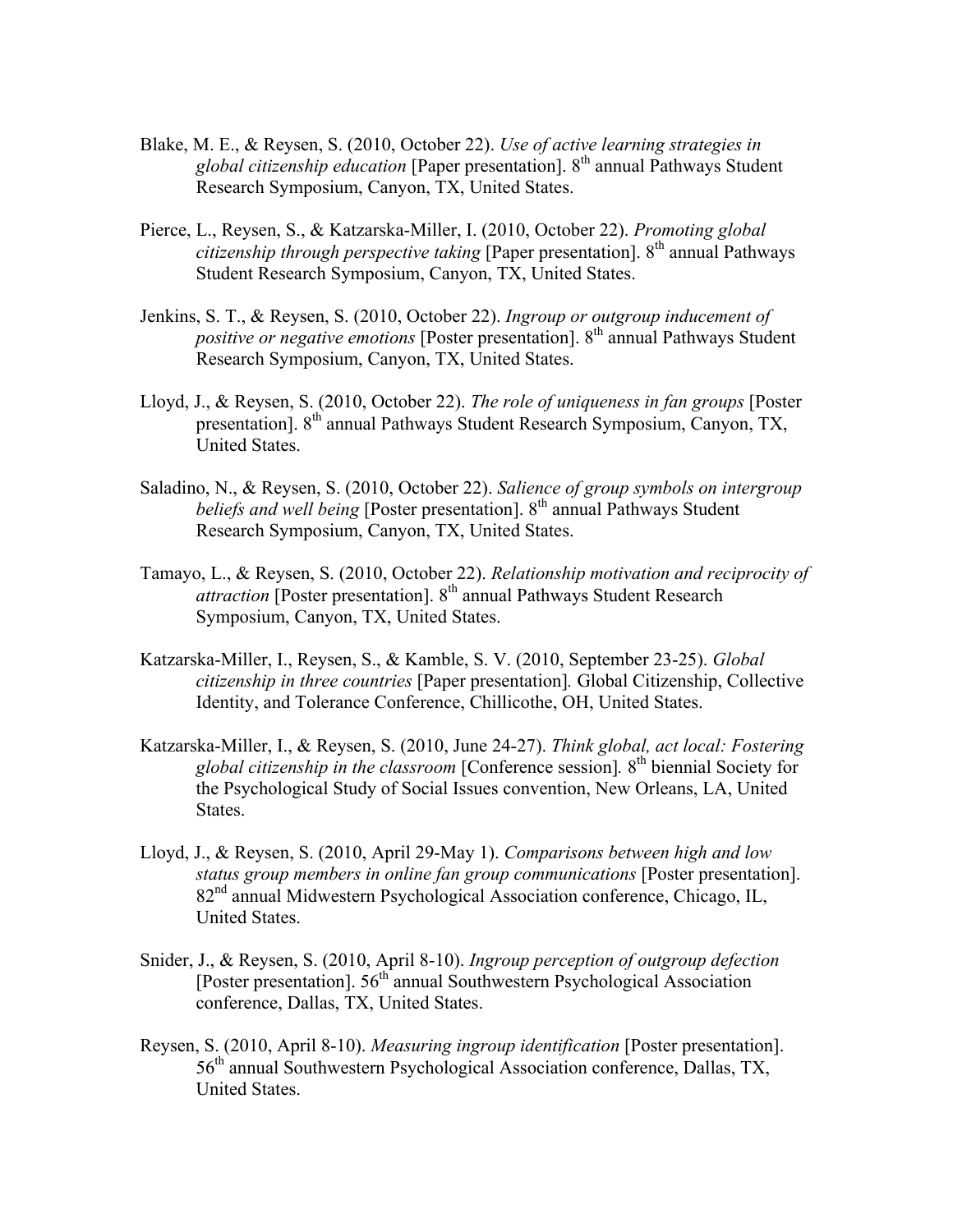- Ahmed, A., & Reysen, S. (2010, April). *Victims' perceptions of copycatting* [Poster presentation]. 2nd annual Texas A&M University-Commerce Research Symposium, Commerce, TX, United States.
- Lloyd, J., & Reysen, S. (2010, April). *Intragroup status and social presence in online fan groups* [Paper presentation]. 2nd annual Texas A&M University-Commerce Research Symposium, Commerce, TX, United States.
- Snider, J., & Reysen, S. (2010, April). *Ingroup perception of outgroup defection* [Poster presentation]. 2nd annual Texas A&M University-Commerce Research Symposium, Commerce, TX, United States.
- Reysen, S. (2010, April). *Measuring ingroup identification* [Poster presentation]. 2nd annual Texas A&M University-Commerce Research Symposium, Commerce, TX, United States.
- Saladino, N., & Reysen, S. (2010, April). *Manipulating ingroup identification* [Poster presentation]. 2<sup>nd</sup> annual Texas A&M University-Commerce Research Symposium, Commerce, TX, United States.
- Reysen, S., Branscombe, N. R., & Landau, M. J. (2010, January 28-30). *Identity theft: Moral antecedents, moral anger, and impression management* [Poster presentation]. 11<sup>th</sup> annual meeting of the Society of Personality and Social Psychology, Las Vegas, NV, United States.
- Saladino, N., & Reysen, S. (2009, November 13-14). *Manipulating ingroup identification* [Poster presentation]. 7<sup>th</sup> annual Pathways Student Research Symposium, Laredo, TX, United States.
- Lloyd, J., & Reysen, S. (2009, November 13-14). *When the fan group grows: Implications for personal emotions and fandom* [Poster presentation]. 7<sup>th</sup> annual Pathways Student Research Symposium, Laredo, TX, United States.
- Snider, J., & Reysen, S. (2009, November 13-14)*. Corporate naming of stadiums, fanship, and uniqueness* [Poster presentation]. 7<sup>th</sup> annual Pathways Student Research Symposium, Laredo, TX, United States. [Second Place Award]
- Reysen, S., Cronin, T., Branscombe, N. R., & Preacher, K. J. (2009, February 5). *Moral reflections, emotions and supportive or retaliatory consumer behavior* [Poster presentation]. 4<sup>th</sup> annual Emotion Pre-Conference to the Society of Personality and Social Psychology annual meeting, Tampa, FL, United States.
- Reysen, S., Landau, M. J., & Branscombe, N. R. (2009, February 5-7). *Identity theft: when similarity breeds contempt* [Poster presentation]. 10<sup>th</sup> annual meeting of the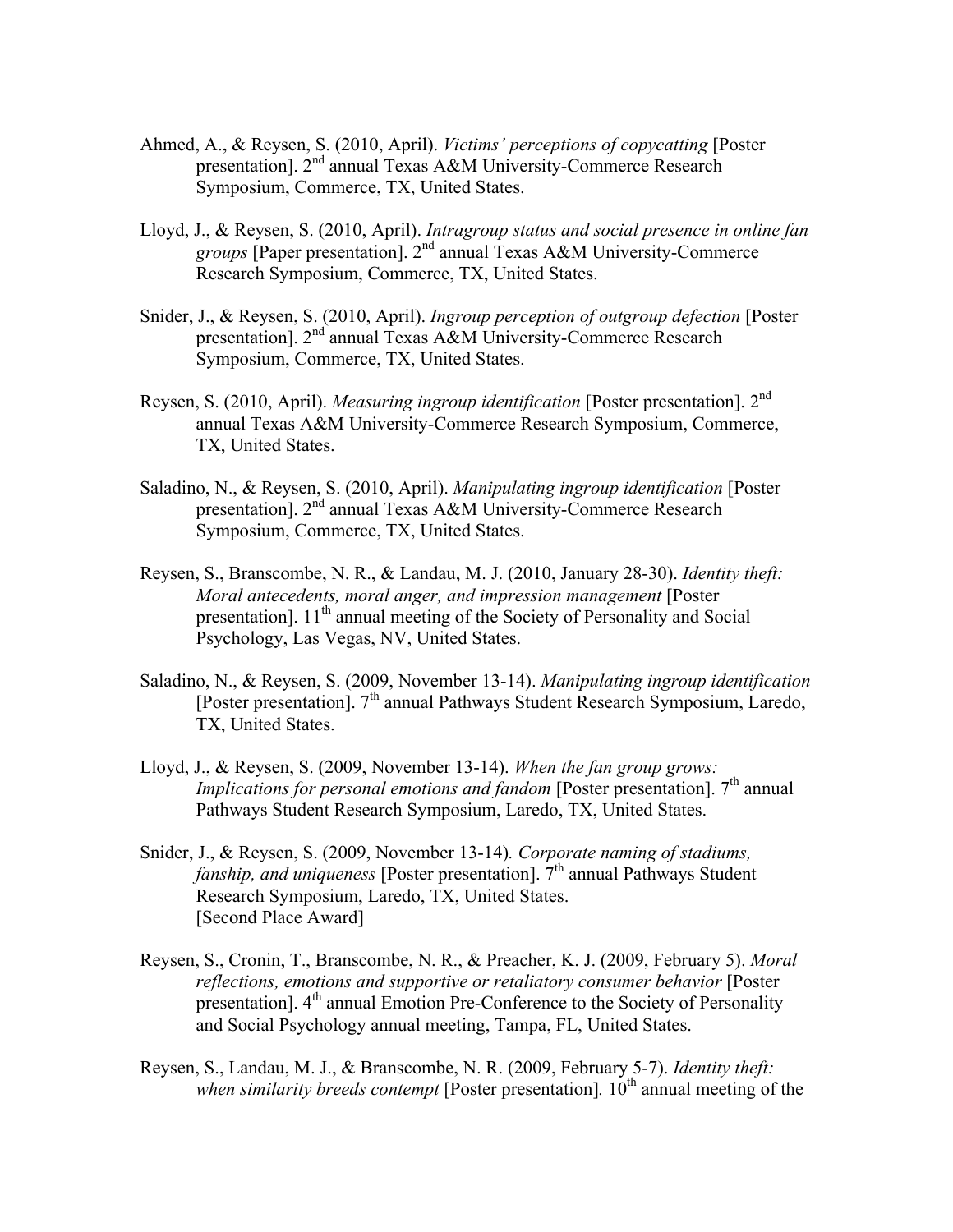Society of Personality and Social Psychology, Tampa, FL, United States.

- Dino, A., & Reysen, S. (2008, April 3-5). *Online interactions between differing status intragroup members: Conformity abounds* [Poster presentation]. 54<sup>th</sup> annual Southwestern Psychological Association conference, Kansas City, MO, United States.
- Reysen, S. (2008, April 3-5). *What about non-sport fans? Fanship and fandom* [Poster presentation]. 54<sup>th</sup> annual Southwestern Psychological Association conference, Kansas City, MO, United States.
- Reysen, S. (2008, April 3-5). *Construction and validation of measures of perceived honesty and expertise* [Poster presentation]. 54<sup>th</sup> annual Southwestern Psychological Association conference, Kansas City, MO, United States.
- Reysen, S., & Branscombe, N. R. (2008, February 7-9). *Effects of ingroup versus outgroup as source of information on emotional intensity of seven collective emotions* [Poster presentation]. 9<sup>th</sup> annual meeting of the Society of Personality and Social Psychology, Albuquerque, NM, United States.
- Reysen, S., & Branscombe, N. R. (2008, February 7). *Emotional reactions to identity theft* [Poster presentation]. 3<sup>rd</sup> annual Emotion Pre-Conference to the Society of Personality and Social Psychology annual meeting, Albuquerque, NM, United States.
- Reysen, S., & Branscombe, N. R. (2007, March). *Intergroup emotions: Emotional intensity depends on source of information* [Poster presentation]. 3<sup>rd</sup> annual Graduate Research Competition, Lawrence, KS, United States.
- Reysen, S., & Branscombe, N. R. (2007, January 25). *Validation of collective emotion scales for happiness, fear, jealousy, disgust, contempt, and hope* [Poster presentation]. 2<sup>nd</sup> annual Emotion Pre-Conference to the Society of Personality and Social Psychology annual meeting, Memphis, TN, United States.
- Reysen, S., & Branscombe, N. R. (2007, January 25-27). *Belief in collective emotions scale: Construction, validation, and an examination of strategic expression* [Poster presentation]. 8<sup>th</sup> annual meeting of the Society of Personality and Social Psychology, Memphis, TN, United States.
- Reysen, S. (2005, May 26-29). *A new predictor of likeability: Laughter* [Poster presentation].  $17<sup>th</sup>$  annual American Psychological Society conference, Los Angeles, CA, United States.
- Reysen, S. (2005, April 21). *Psychologist's opinions regarding null result studies* [Poster presentation<sup>]</sup>. 26<sup>th</sup> annual Central California Research Symposium, Fresno, CA, United States.